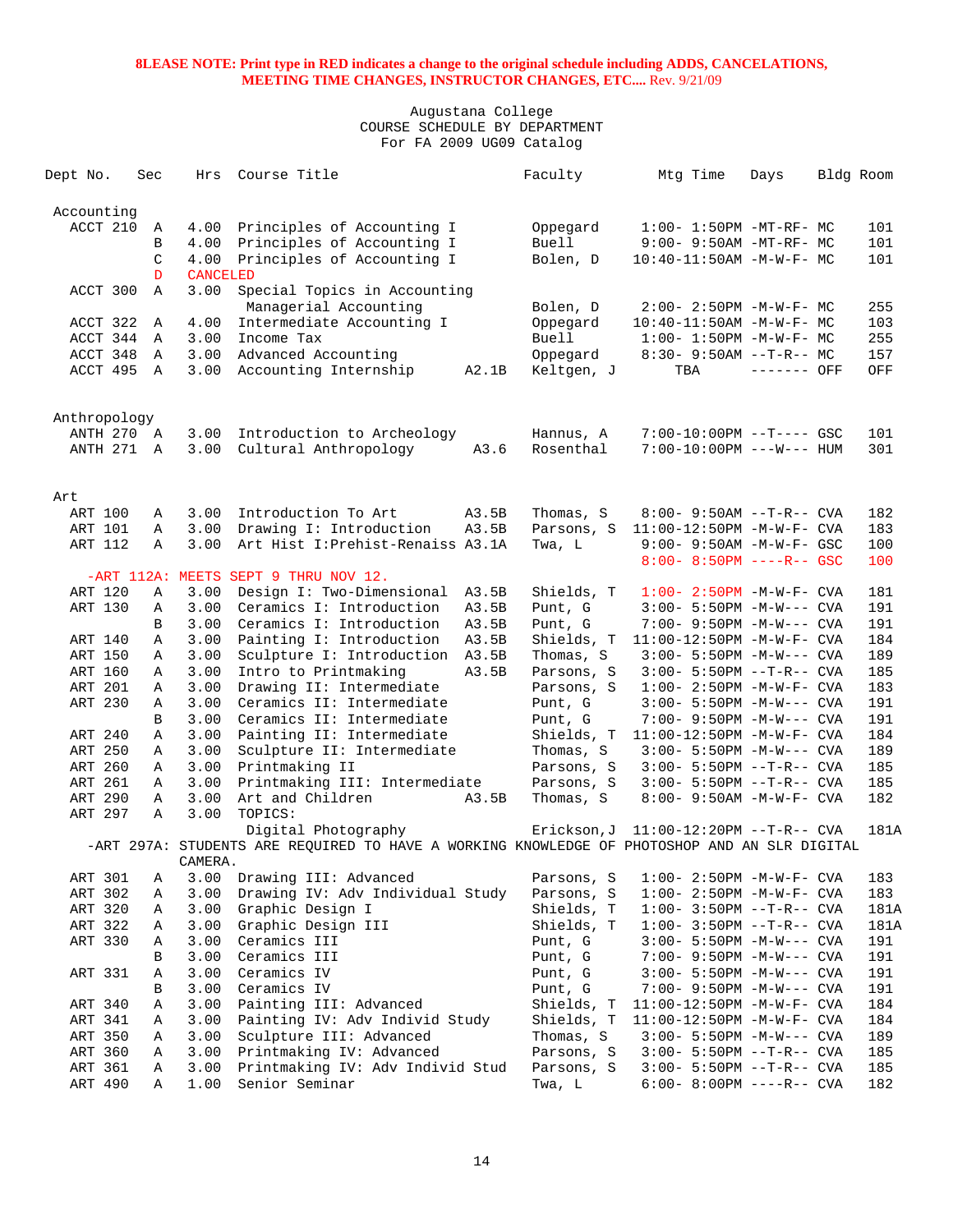| Dept No.            | Sec            | Hrs           | Course Title                                          |      | Faculty    | Mtg Time                          | Days        | Bldg Room |     |
|---------------------|----------------|---------------|-------------------------------------------------------|------|------------|-----------------------------------|-------------|-----------|-----|
| Athletic Training   |                |               |                                                       |      |            |                                   |             |           |     |
| AT 101              | Α              | 2.00          | Athletic Training Experience I                        |      | Whiting    | $9:00 - 9:50AM - M-W---$ ELMN     |             |           | 123 |
| AT 301              | Α              | 2.00          | Athletic Training Experience III                      |      | Boehnke, A | $1:00 - 1:50PM -T-R-- ELMN$       |             |           | 123 |
| AT 350              | Α              | 4.00          | Assessment of Athletic Injuries                       |      | Gerry, B   | $9:00-9:50AM -MTW-F-ELMN$         |             |           | 230 |
| AT 370              | Α              | 3.00          | Therapeutic Modalities/AthltTrng                      |      | Wells, B   | $1:00-1:50PM -M-W-F-ELMN$         |             |           | 241 |
| AT 395              | Α              | 2.00          | Athletic Training Internship                          |      | Gerry, B   | TBA                               | ------- OFF |           | OFF |
|                     |                |               | -AT 395A: MUST HAVE APPROVAL & SIGNATURE OF B. GERRY. |      |            |                                   |             |           |     |
|                     |                |               |                                                       |      |            |                                   |             |           |     |
| AT 401              | Α              |               | 1.00 Athletic Training Experience IV                  |      | Whiting    | $11:00-11:50AM$ --T-R-- ELMN      |             |           | 123 |
|                     |                |               |                                                       |      |            |                                   |             |           |     |
| Biology<br>BIOL 110 |                |               |                                                       |      |            |                                   |             |           |     |
|                     | A              |               | 4.00 Biology & Human Concerns                         | A3.2 | Olness, V  | 11:00-11:50AM -M-W-F- GSC         |             |           | 101 |
|                     |                |               |                                                       |      | Lewis, A   |                                   |             |           |     |
|                     |                |               |                                                       |      | Lewis, A   | 8:00- 9:50AM --T---- GSC          |             |           | 163 |
|                     |                | Lecture & Lab |                                                       |      |            |                                   |             |           |     |
|                     | B              |               | 4.00 Biology & Human Concerns                         | A3.2 | Olness, V  | $11:00-11:50AM$ -M-W-F- GSC       |             |           | 101 |
|                     |                |               |                                                       |      | Lewis, A   |                                   |             |           |     |
|                     |                |               |                                                       |      | Olness, V  | 11:00-12:50PM ----R-- GSC         |             |           | 163 |
|                     |                |               | BIOL 120 A1 4.00 Biological Principles I              | A3.2 | Vogelmann  | 9:00- 9:50AM -M-W-F- GSC          |             |           | 101 |
|                     |                |               |                                                       |      | Lewis, A   |                                   |             |           |     |
|                     |                |               |                                                       |      | Lewis, A   | 8:00- 9:50AM ----R-- GSC          |             |           | 161 |
|                     |                | Lecture & Lab |                                                       |      |            |                                   |             |           |     |
|                     |                |               | A2 4.00 Biological Principles I                       | A3.2 | Vogelmann  | 9:00- 9:50AM -M-W-F- GSC          |             |           | 101 |
|                     |                |               |                                                       |      | Lewis, A   |                                   |             |           |     |
|                     |                |               |                                                       |      | Lewis, A   | $11:00-12:50PM$ ----R-- GSC       |             |           | 161 |
|                     | B1             |               | 4.00 Biological Principles I                          | A3.2 | Egland     | 12:00-12:50PM -M-W-F- GSC         |             |           | 101 |
|                     |                |               |                                                       |      | Spencer, C |                                   |             |           |     |
|                     |                |               |                                                       |      | King, L    | 8:00- 9:50AM --T---- GSC          |             |           | 153 |
|                     | B <sub>2</sub> | 4.00          | Biological Principles I                               | A3.2 | Egland     | 12:00-12:50PM -M-W-F- GSC         |             |           | 101 |
|                     |                |               |                                                       |      | Spencer, C |                                   |             |           |     |
|                     |                |               |                                                       |      | Spencer, C | 8:00- 9:50AM ----R-- GSC          |             |           | 153 |
|                     | C1             |               | 4.00 Biological Principles I                          | A3.2 | Lewis, A   | $1:00 - 1:50PM - M - W - F - GSC$ |             |           | 101 |
|                     |                |               |                                                       |      |            |                                   |             |           |     |
|                     |                |               |                                                       |      | Larson, Mk |                                   |             |           | 153 |
|                     |                |               |                                                       |      | Lewis, A   | 11:00-12:50PM --T---- GSC         |             |           |     |
|                     | C <sub>2</sub> | 4.00          | Biological Principles I                               | A3.2 | Lewis, A   | $1:00 - 1:50PM - M - W - F - GSC$ |             |           | 101 |
|                     |                |               |                                                       |      | Larson, Mk |                                   |             |           |     |
|                     |                |               |                                                       |      | Larson, Mk | $2:00 - 3:50PM -T--- GSC$         |             |           | 153 |
|                     |                | D1 4.00       | Biological Principles I                               | A3.2 | Arens Gubb | 2:00- 2:50PM -M-W-F- GSC          |             |           | 101 |
|                     |                |               |                                                       |      | Vogelmann  |                                   |             |           |     |
|                     |                |               |                                                       |      | Vogelmann  | 11:00-12:50PM --T---- GSC         |             |           | 161 |
|                     | D2             | 4.00          | Biological Principles I                               | A3.2 | Arens Gubb | 2:00- 2:50PM -M-W-F- GSC          |             |           | 101 |
|                     |                |               |                                                       |      | Vogelmann  |                                   |             |           |     |
|                     |                |               |                                                       |      | Arens Gubb | $2:00 - 3:50PM -T--- GSC$         |             |           | 161 |
| BIOL 197 A          |                |               | 1.00 TOPICS:                                          |      |            |                                   |             |           |     |
|                     |                |               | Biology Freshmen Honors Seminar                       |      | Staff      | $10:00-10:50AM$ --T---- GSC       |             |           | 241 |
| BIOL 200 A          |                |               | 4.00 Life Science<br>A2.1B & A3.2                     |      | Olness, V  | $8:00 - 9:50AM -T-R--GSC$         |             |           | 169 |
|                     |                |               |                                                       |      | Olness, V  | $2:00 - 3:50PM -T--- GSC$         |             |           | 163 |
|                     |                | Lecture & Lab |                                                       |      |            |                                   |             |           |     |
| BIOL 225 A          |                |               | 4.00 Human Physiology                                 |      | Arens Gubb | 10:40-11:50AM -M-W-F- GSC         |             |           | 100 |
|                     |                |               |                                                       |      | Vogelmann  |                                   |             |           |     |
|                     |                |               |                                                       |      | Vogelmann  | 7:50- 9:50AM --T---- GSC          |             |           | 109 |
|                     |                |               |                                                       |      |            |                                   |             |           |     |
|                     | В              | 4.00          | Human Physiology                                      |      | Arens Gubb | 10:40-11:50AM -M-W-F- GSC         |             |           | 100 |
|                     |                |               |                                                       |      | Vogelmann  |                                   |             |           |     |
|                     |                |               |                                                       |      | Vogelmann  | $7:50 - 9:50AM$ ----R-- GSC       |             |           | 109 |
|                     | C              | 4.00          | Human Physiology                                      |      | Arens Gubb | $10:40-11:50AM$ -M-W-F- GSC       |             |           | 100 |
|                     |                |               |                                                       |      | Vogelmann  |                                   |             |           |     |
|                     |                |               |                                                       |      | Arens Gubb | 10:50-12:50PM ----R-- GSC         |             |           | 109 |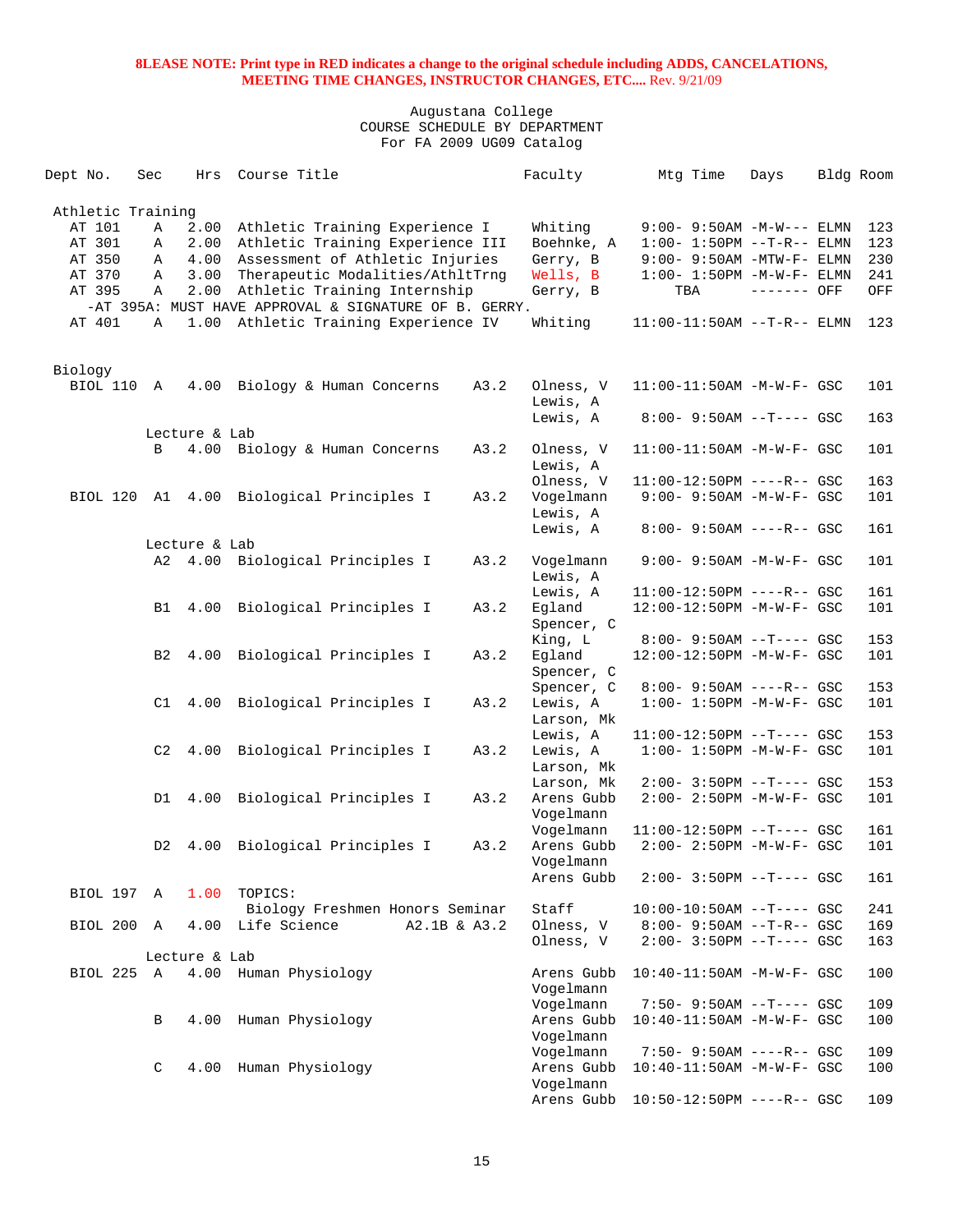| Dept No.       | Sec           | Hrs           | Course Title                                                       | Faculty                 | Mtg Time                                                        | Days            | Bldg Room  |
|----------------|---------------|---------------|--------------------------------------------------------------------|-------------------------|-----------------------------------------------------------------|-----------------|------------|
|                | D             | 4.00          | Human Physiology                                                   | Arens Gubb<br>Vogelmann | $10:40-11:50AM$ -M-W-F- GSC                                     |                 | 100        |
|                |               |               |                                                                    | Vogelmann               | $2:00-4:00PM$ ----R-- GSC                                       |                 | 109        |
| BIOL 233 A     |               | 4.00          | Genetics                                                           | Wanous, M               | $8:00 - 8:50AM - M - W - F - GSC$                               |                 | 101        |
|                |               |               |                                                                    | Wanous, M               | $7:50-10:40AM$ --T---- GSC                                      |                 | 151        |
|                | B             | 4.00          | Genetics                                                           | Wanous, M               | $8:00 - 8:50AM - M - W - F - GSC$                               |                 | 101        |
|                |               |               |                                                                    | King, L                 | $11:00 - 1:50PM -T--- GSC$                                      |                 | 151        |
|                | C             | 4.00          | Genetics                                                           | Wanous, M               | 8:00- 8:50AM -M-W-F- GSC                                        |                 | 101        |
|                |               |               |                                                                    | King, L                 | 7:50-10:40AM ----R-- GSC                                        |                 | 151        |
|                | D             | 4.00          | Genetics                                                           | Wanous, M               | $8:00 - 8:50AM - M - W - F - GSC$                               |                 | 101        |
|                |               | 4.00          |                                                                    | King, L                 | $11:40 - 2:30PM$ ----R-- GSC                                    |                 | 151        |
| BIOL 344 A     |               |               | General Microbiology                                               | Eqland<br>Eqland        | $2:00 - 2:50PM - M - W - F - GSC$<br>$11:00 - 1:50PM -T--- GSC$ |                 | 201<br>109 |
|                | В             | 4.00          | General Microbiology                                               | Egland                  | 2:00- 2:50PM -M-W-F- GSC                                        |                 | 201        |
|                |               |               |                                                                    | King, L                 | $3:30-6:20PM -T---GSC$                                          |                 | 109        |
| BIOL 348 A     |               |               | 4.00 Principles of Ecology                                         | Spencer, C              | 9:00- 9:50AM -M-W-F- GSC                                        |                 | 169        |
|                |               |               |                                                                    | Spencer, C              | $1:00-4:50PM$ ----R-- GSC                                       |                 | 169        |
|                |               | Lecture & Lab |                                                                    |                         |                                                                 |                 |            |
| BIOL 352 A     |               | 4.00          | Terrestrial Plant Ecology A2.1B                                    |                         | Matzner, S 11:00-11:50AM -M-W-F- GSC                            |                 | 169        |
|                |               |               |                                                                    |                         | Matzner, S 11:30- 3:20PM --T---- GSC                            |                 | 169        |
|                |               | Lecture & Lab |                                                                    |                         |                                                                 |                 |            |
| BIOL 354 A     |               |               | 3.00 Biological Chemistry                                          | Larson, Mk              | $9:00-10:30AM$ --T-R-- GSC                                      |                 | 101        |
| BIOL 354L A    |               |               | 1.00 Biological Chemistry - Lab                                    | Larson, Mk              | $2:00 - 5:00PM$ ----R-- GSC                                     |                 | 163        |
| BIOL 397 A     |               | 3.00          | TOPICS:                                                            |                         |                                                                 |                 |            |
|                |               |               | Immunology                                                         | Staff                   | $6:00 - 9:00PM$ ---W--- GSC                                     |                 | 169        |
| BIOL 490 A     |               |               | 1.00 Senior Seminar                                                | Matzner, S              | TBA                                                             | $- - - - - - -$ |            |
|                |               |               |                                                                    |                         |                                                                 |                 |            |
| Business Admin |               |               |                                                                    |                         |                                                                 |                 |            |
| BSAD 197 A     |               | 1.00          | TOPICS:                                                            |                         |                                                                 |                 |            |
|                |               |               | Current Topics in Business                                         | Entwistle               | $3:00-3:50PM -T--- MC$                                          |                 | 201        |
|                |               |               |                                                                    | Gardner, S              |                                                                 |                 |            |
|                |               |               |                                                                    | Harris, J               |                                                                 |                 |            |
|                |               |               |                                                                    | Keltgen, J              |                                                                 |                 |            |
| BSAD 205       | A             | 3.00          | Intro to Management Info Systems                                   | Entwistle               | $11:00-12:20PM$ --T-R-- MC                                      |                 | 002        |
| BSAD 241 A     |               |               | 3.00 Management Information System II                              | Entwistle               | 8:30- 9:50AM --T-R-- MC                                         |                 | 002        |
| BSAD 270       | A             | 4.00          | Statistics                                                         | Sorenson, D             | 8:00- 8:50AM -M-W-F- MC                                         |                 | 153        |
|                | B             | 4.00          | Statistics                                                         | Sorenson, D             | $9:00 - 9:50AM - M - W - F - MC$                                |                 | 153        |
|                | $\mathcal{C}$ | 4.00          | Statistics                                                         | Lima, O                 | $2:00 - 2:50PM -M-W-F-MC$                                       |                 | 153        |
|                |               |               | -BSAD 270A, B & C: MUST ALSO REGISTER FOR A BSAD 270L LAB SECTION. |                         |                                                                 |                 |            |
| BSAD 270L A    |               | 0.00          | BSAD 270: Lab                                                      | Sorenson, D             | $8:00 - 8:50AM$ ----R-- MC                                      |                 | 001        |
|                | B             | 0.00          | BSAD 270: Lab                                                      | Sorenson, D             | $9:00 - 9:50AM$ ----R-- MC                                      |                 | 001        |
|                | $\mathsf C$   | 0.00          | BSAD 270: Lab                                                      | Lima, O                 | $2:00-2:50PM$ ----R-- MC                                        |                 | 002        |
|                | D             | 0.00          | BSAD 270: Lab                                                      | Sorenson, D             | $7:00 - 7:50PM$ ---W--- MC                                      |                 | 001        |
| BSAD 310       | Α             | 4.00          | Principles of Marketing                                            | Keltgen, J              | 9:00- 9:50AM -MT-RF- MC                                         |                 | 103        |
| BSAD 320       | Α             | 3.00          | Principles of Management                                           | Gardner, S              | $1:00-1:50PM -M-W-F-MC$                                         |                 | 257        |
| BSAD 330       | A             | 4.00          | Principles of Finance                                              | Sougstad                | $12:00-12:50PM -MT-RF- MC$                                      |                 | 101        |
|                | В             | 4.00          | Principles of Finance                                              | Sougstad                | $8:00 - 8:50AM - MT - RF - MC$                                  |                 | 101        |
| BSAD 340       | Α             | 3.00          | Business Law I                                                     | Harris, J               | $11:00-12:20PM$ --T-R-- MC                                      |                 | 103        |
|                | B             | 3.00          | Business Law I                                                     | Harris, J               | $1:00-2:20PM -T-R--MC$                                          |                 | 103        |
| BSAD 382       | Α             | 3.00          | Business Ethics                                                    | <b>Buell</b>            | 12:00-12:50PM -M-W-F- MC                                        |                 | 264        |
| BSAD 410       | Α             | 3.00          | Special Topics in Marketing                                        |                         |                                                                 |                 |            |
|                |               |               | Business Writing                                                   | Keltgen, J              | 12:00-12:50PM -M-W-F- MC                                        |                 | 157        |
| BSAD 413       | Α             | 3.00          | Marketing Promotions                                               | Keltgen, J              | $11:00-12:20PM$ --T-R-- MC                                      |                 | 157        |
|                |               |               | -BSAD 413A: ADDITIONAL \$35 FEE APPLIES.                           |                         |                                                                 |                 |            |
| BSAD 421       | A             | 2.00          | Human Resource Management                                          | Harris, J               | $2:00-2:50PM -M-W--- MC$                                        |                 | 201        |
| BSAD 425       | Α             | 3.00          | Small Business Management                                          | Gardner, S              | $11:00-11:50AM$ -M-W-F- MC                                      |                 | 264        |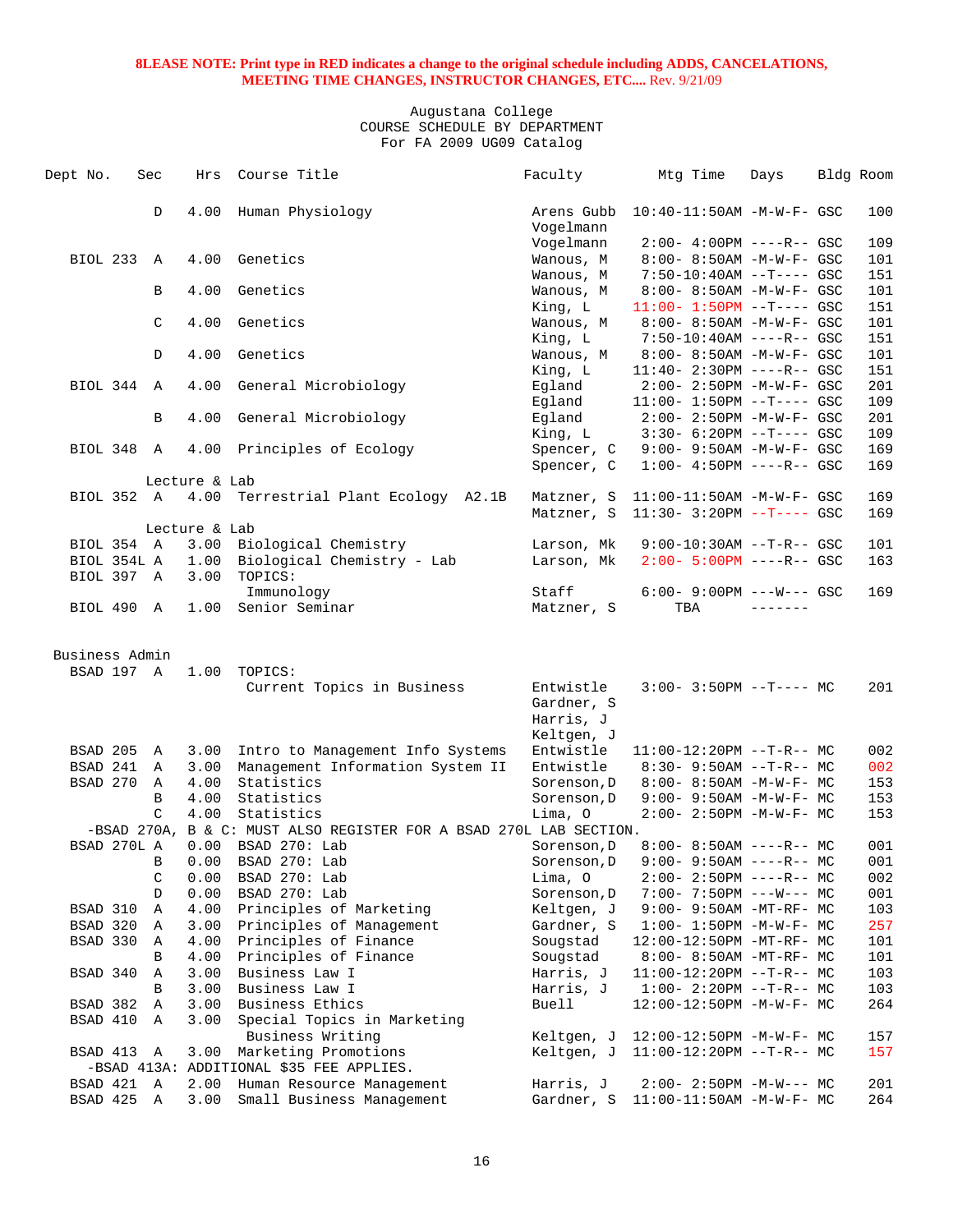| Dept No.                 | Sec            | Hrs           | Course Title                                                                                                                       |      | Faculty                | Mtg Time                                                    | Days         | Bldg Room |            |
|--------------------------|----------------|---------------|------------------------------------------------------------------------------------------------------------------------------------|------|------------------------|-------------------------------------------------------------|--------------|-----------|------------|
| BSAD 427 A<br>BSAD 435 A |                |               | 3.00 Production & Operations Mgmt<br>3.00 Investment Fundamentals                                                                  |      | Sougstad<br>Bolen, D   | $2:00-2:50PM -M-W-F-MC$<br>$9:00 - 9:50AM - M - W - F - MC$ |              |           | 120<br>157 |
| BSAD 495 A               |                |               | 3.00 Business Internship A2.1B                                                                                                     |      | Keltgen, J             | TBA                                                         | $------$ OFF |           | OFF        |
| Chemistry                |                |               |                                                                                                                                    |      |                        |                                                             |              |           |            |
| CHEM 102 A               |                |               | 0.00 Trustee's Fellowshp in Chemistry<br>-CHEM 102A: BY INVITATION FROM DEPT ONLY. MUST ATTEND BOTH SEMESTERS TO RECEIVE 1 CREDIT. |      |                        | Duffy-Matz  10:00-10:50AM --T---- GSC                       |              |           | 241        |
|                          |                |               | CHEM 120 A1 4.00 Intro to Chemistry                                                                                                | A3.2 | Dey, B<br>Weisshaar    | 8:00- 8:50AM -M-W-F- GSC                                    |              |           | 241        |
|                          |                |               | A2 4.00 Intro to Chemistry                                                                                                         | A3.2 | Weisshaar<br>Dey, B    | $8:00 - 9:50AM -T--- GSC$<br>8:00- 8:50AM -M-W-F- GSC       |              |           | 243<br>241 |
|                          |                |               |                                                                                                                                    |      | Weisshaar<br>Dey, B    | 8:00- 9:50AM ----R-- GSC                                    |              |           | 243        |
|                          |                |               | B1 4.00 Intro to Chemistry                                                                                                         | A3.2 | Weisshaar              | $9:00 - 9:50AM - M - W - F - GSC$                           |              |           | 241        |
|                          |                |               |                                                                                                                                    |      | Pullman, D             | 11:00-12:50PM --T---- GSC                                   |              |           | 243        |
|                          | B <sub>2</sub> | 4.00          | Intro to Chemistry                                                                                                                 | A3.2 | Weisshaar<br>Weisshaar | 9:00- 9:50AM -M-W-F- GSC<br>$2:00 - 3:50PM$ ----R-- GSC     |              |           | 241<br>243 |
|                          | C1             | 4.00          | Intro to Chemistry                                                                                                                 | A3.2 | Mays, J                | $1:00 - 1:50PM - M - W - F - GSC$                           |              |           | 241        |
|                          |                |               |                                                                                                                                    |      | Mays, J                | $2:00-3:50PM -M---GSC$                                      |              |           | 243        |
|                          | C2             | 4.00          | Intro to Chemistry                                                                                                                 | A3.2 | Mays, J                | $1:00 - 1:50PM - M - W - F - GSC$                           |              |           | 241        |
|                          | D1             | 4.00          | Intro to Chemistry                                                                                                                 | A3.2 | Pullman, D<br>Xu       | $8:00 - 9:50AM$ ---W--- GSC<br>$2:00 - 2:50PM -M-W-F - GSC$ |              |           | 243<br>241 |
|                          |                |               |                                                                                                                                    |      | Xu                     | $2:00 - 3:50PM -T--- GSC$                                   |              |           | 243        |
|                          | D <sub>2</sub> |               | 4.00 Intro to Chemistry                                                                                                            | A3.2 | Xu                     | $2:00 - 2:50PM -M-W-F- GSC$                                 |              |           | 241        |
|                          |                |               |                                                                                                                                    |      |                        | Pullman, D 11:00-12:50PM ----R-- GSC                        |              |           | 243        |
|                          | H              |               | 4.00 Honors Section                                                                                                                |      | Eichler                | 9:00- 9:50AM -M-W-F- GSC                                    |              |           | 207        |
|                          |                |               | -CHEM 120H: INTENDED FOR STUDENTS WITH ACT OF 28 OR HIGHER AND WITH GRADE OF B OR BETTER IN                                        |      | Eichler                | $2:00 - 3:50PM$ ----R-- GSC                                 |              |           | 259        |
|                          |                |               | HS CHEMISTRY COURSE.<br>CHEM 201 A1 4.00 Organic Chemistry I                                                                       |      | Xu                     | 11:00-11:50AM -M-W-F- GSC                                   |              |           | 201        |
|                          |                |               |                                                                                                                                    |      | Mays, J<br>Xu          | $8:00-11:50AM$ --T---- GSC                                  |              |           | 255        |
|                          |                |               | A2 4.00 Organic Chemistry I                                                                                                        |      | Xu                     | 11:00-11:50AM -M-W-F- GSC                                   |              |           | 201        |
|                          |                |               |                                                                                                                                    |      | Mays, J                |                                                             |              |           |            |
|                          |                |               |                                                                                                                                    |      | Mays, J                | $2:00 - 5:50PM -T--- GSC$                                   |              |           | 255        |
|                          |                |               | A3 4.00 Organic Chemistry I                                                                                                        |      | Xu<br>Mays, J          | 11:00-11:50AM -M-W-F- GSC                                   |              |           | 201        |
|                          |                |               |                                                                                                                                    |      | Duffy-Matz             | $8:00-12:00PM$ ----R-- GSC                                  |              |           | 255        |
|                          |                |               | CHEM 202 A1 4.00 Organic Chemistry II                                                                                              |      | Earl, G<br>Earl, G     | 9:00- 9:50AM -M-W-F- GSC<br>$2:00 - 5:50PM -M--- GSC$       |              |           | 201<br>255 |
|                          |                |               | CHEM 250 A 2.00 Instrument Proficiency for Scien                                                                                   |      |                        |                                                             |              |           |            |
|                          |                |               | $GC-MS$                                                                                                                            |      | Weisshaar              | $2:00-4:00PM$ ---W--- GSC                                   |              |           | 259        |
|                          |                |               | -CHEM 250A: SCHEDULED TIME IS FOR 1ST MEETING. OTHER TIMES INDIVIDUALLY ARRANGED.                                                  |      |                        |                                                             |              |           |            |
| CHEM 301 A               |                |               | 4.00 Physical Chemistry I                                                                                                          |      | Dey, B                 | 12:00-12:50PM -MT-RF- GSC                                   |              |           | 241        |
|                          |                |               |                                                                                                                                    |      | Dey, B                 | $2:00 - 5:50PM -M--- GSC$                                   |              |           | 259        |
| CHEM 341 A               |                |               | 4.00 Advanced Inorganic Chemistry                                                                                                  |      | Eichler<br>Eichler     | 11:00-11:50AM -M-W-F- GSC<br>$8:00-11:50AM$ --T---- GSC     |              |           | 241<br>259 |
|                          |                | Lecture & Lab |                                                                                                                                    |      |                        |                                                             |              |           |            |
|                          |                |               |                                                                                                                                    |      |                        |                                                             |              |           |            |
| Civitas                  |                |               |                                                                                                                                    |      |                        |                                                             |              |           |            |
| CIVT 201                 | A<br>B         |               | 3.00 Reading Augustana<br>3.00 Reading Augustana                                                                                   |      | Swart, W<br>Miller, J  | $1:00 - 1:50PM -M-W-F - MC$<br>$8:30 - 9:50AM -T-R-- HUM$   |              |           | 153<br>201 |
| CIVT 203 A               |                | 3.00          | Justice:                                                                                                                           |      |                        |                                                             |              |           |            |
|                          |                |               | Women in Science                                                                                                                   |      | Rives, D<br>Duffy-Matz | $1:00 - 2:20PM -T-R--$ GSC                                  |              |           | 207        |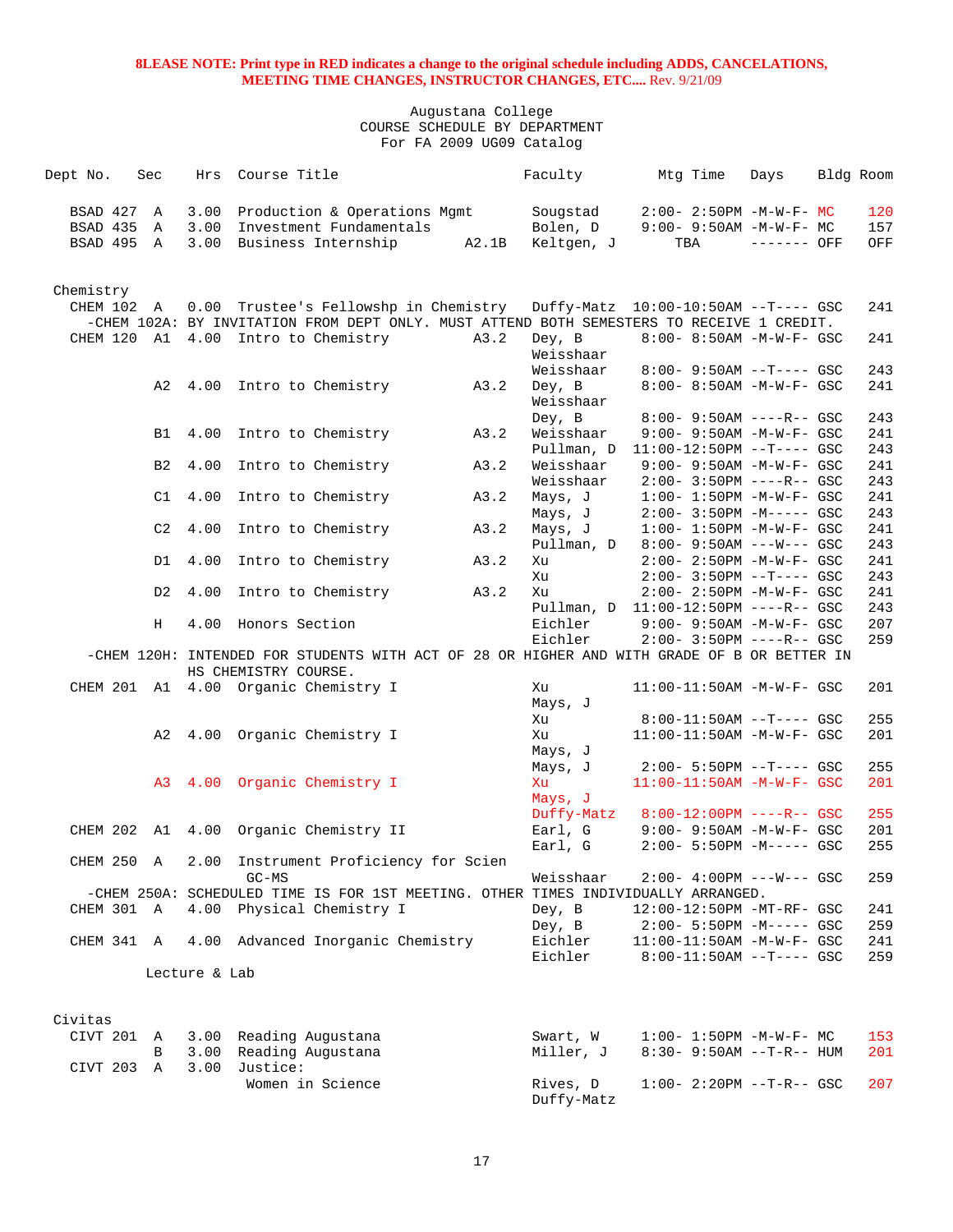| CIVT 204 A<br>3.00<br>Freedom<br>On Christian Liberty<br>Dipple, G<br>$11:00-12:20PM$ --T-R-- HUM<br>121<br>Croghan<br>Miller, J<br>0ff<br>CIVT 395 A<br>Vocation (Indiv Learning Exper)<br>TBA<br>$------$ Off<br>3.00<br>Classics<br>CLAS 101<br>3.00<br>Intro to Biblical Hebrew I<br>Storm, J<br>$1:00 - 2:20PM -T-R--HUM$<br>123<br>Α<br>CLAS 200<br>3.00<br>Elementary Greek I<br>A3.4<br>Wentzel, R<br>$11:00-11:50AM$ -M-W-F- HUM<br>201<br>Α<br>CLAS 205<br>A3.4<br>319<br>3.00<br>Elementary Latin I<br>Wentzel, R<br>$9:00 - 9:50AM - M - W - F - HUM$<br>A<br>CLAS <sub>230</sub><br>3.00<br>Classical Mythology<br>231<br>A<br>A3.5A<br>Wentzel, R<br>$1:00 - 1:50PM -M -W -F - HUM$<br>Communication Disorders<br>CMDS 170<br>2.00<br>Intro to Communication Disorders<br>A<br>$6:00-8:00PM$ ---W--- MC<br>253<br>Ingerson<br>CMDS 201<br>Language Development<br>255<br>3.00<br>Mahan, K<br>$11:00-12:20PM$ --T-R-- MC<br>Α<br>CMDS 221<br>3.00<br>Intro to Audiology<br>264<br>$\mathbb{A}$<br>Hanavan, P<br>$8:00 - 8:50AM - M - W - F - MC$<br>$9:00 - 9:50AM -T--- MC$<br>156<br>Hanavan, P<br>3.00<br>Intro to Audiology<br>264<br>В<br>Hanavan, P<br>$8:00-8:50AM$ -M-W-F- MC<br>156<br>Hanavan, P<br>$10:00-10:50AM$ --T---- MC<br>3.00<br>264<br>C<br>Intro to Audiology<br>Hanavan, P<br>$8:00-8:50AM$ -M-W-F- MC<br>156<br>Hanavan, P<br>$11:00-11:50AM$ --T---- MC<br>CMDS 274<br>$\mathbb A$<br>2.00<br>Speech Science I<br>Hanavan, P<br>$9:00 - 9:50AM - M-W-F - MC$<br>220<br><b>CMDS 288</b><br>1.00<br>Practicum-Communication Disorder<br>TBA<br>$\mathbf{A}$<br>Mahan, K<br><b>OFF</b><br>------- OFF<br>12.00<br>Adv Clinical Prct: Comm Disorders<br>TBA<br>CMDS 488<br>Mahan, K<br>OFF<br>$\mathbb A$<br>------- OFF<br>-CMDS 488A: SIGNATURE OF FIELD EXPERIENCE COORDINATOR REQUIRED.<br>Communication Studies<br><b>COMM 095</b><br>1.00<br><b>CANCELED</b><br>$\overline{A}$<br>COMM 110<br>3.00<br>Intro To Communication<br>A2.2<br>Nitz, M<br>$8:00 - 8:50AM - M - W - F - HUM$<br>331<br>A<br>A2.2<br>B<br>3.00<br>Intro To Communication<br>Bart, J<br>$8:30 - 9:50AM -T-R-- HUM$<br>331<br>C<br>Intro To Communication<br>A2.2<br>3.00<br>Jensen, T<br>$9:00 - 9:50AM - M - W - F - HUM$<br>331<br>$\mathbb D$<br>3.00<br>Intro To Communication<br>A2.2<br>331<br>Jensen, T<br>$11:00-11:50AM$ -M-W-F- HUM<br>E<br>3.00<br>Intro To Communication<br>A2.2<br>331<br>Bart, J<br>$11:00-12:20PM -T-R--HUM$<br>$\mathbf F$<br>3.00<br>Intro To Communication<br>A2.2<br>331<br>Bart, H<br>12:00-12:50PM -M-W-F- HUM<br>G<br>Intro To Communication<br>331<br>3.00<br>A2.2<br>$2:00 - 2:50PM -M-W-F - HUM$<br>Bart, H<br>Interpersonal Communication A1.2<br>301<br>COMM 250<br>$\mathbb A$<br>3.00<br>Bart, J<br>$1:00 - 1:50PM - M - W - F - HUM$<br>COMM 270<br>4.00<br>Advocacy and Argumentation<br>331<br>$\mathbb A$<br>A2.2<br>Bart, H<br>$1:00 - 2:50PM -T-R-- HUM$<br>COMM 290<br>4.00<br>Communication Research<br>301<br>Α<br>Nitz, M<br>$10:40 - 11:50AM$ -M-W-F- HUM<br>COMM 365<br>3.00<br>Public Relations<br>301<br>Α<br>Nitz, M<br>$8:30 - 9:50AM -T-R-- HUM$<br>Computer Science<br>Gray, S<br>001<br>COSC 105 A<br>1.00<br>Advanced Spreadsheet Appl Softwr<br>$2:00 - 2:50PM -M-W-F - MC$<br>-COSC 105A: MEETS SEPT 9 THRU OCT 7.<br>1.00 Advanced PowerPoint<br>Gray, S<br>COSC 107 A<br>$2:00 - 2:50PM -M-W-F-MC$<br>001<br>-COSC 107A: MEETS OCT 9 THRU NOV 6.<br>Web Page Design<br>COSC 120 A<br>1.00<br>Gray, S<br>$2:00 - 2:50PM -M-W-F - MC$<br>001<br>-COSC 120A: MEETS NOV 9 THRU DEC 9.<br>COSC 130 A<br>3.00<br>Soc/Legal/EthicIss A3.3 & A2.1B<br>Swets, D<br>$1:00 - 1:50PM - M - W - F - GSC$<br>213 | Dept No. | Sec | Hrs | Course Title | Faculty | Mtg Time | Days | Bldg Room |
|--------------------------------------------------------------------------------------------------------------------------------------------------------------------------------------------------------------------------------------------------------------------------------------------------------------------------------------------------------------------------------------------------------------------------------------------------------------------------------------------------------------------------------------------------------------------------------------------------------------------------------------------------------------------------------------------------------------------------------------------------------------------------------------------------------------------------------------------------------------------------------------------------------------------------------------------------------------------------------------------------------------------------------------------------------------------------------------------------------------------------------------------------------------------------------------------------------------------------------------------------------------------------------------------------------------------------------------------------------------------------------------------------------------------------------------------------------------------------------------------------------------------------------------------------------------------------------------------------------------------------------------------------------------------------------------------------------------------------------------------------------------------------------------------------------------------------------------------------------------------------------------------------------------------------------------------------------------------------------------------------------------------------------------------------------------------------------------------------------------------------------------------------------------------------------------------------------------------------------------------------------------------------------------------------------------------------------------------------------------------------------------------------------------------------------------------------------------------------------------------------------------------------------------------------------------------------------------------------------------------------------------------------------------------------------------------------------------------------------------------------------------------------------------------------------------------------------------------------------------------------------------------------------------------------------------------------------------------------------------------------------------------------------------------------------------------------------------------------------------------------------------------------------------------------------------------------------------------------------------------------------------------------------------------------------------------------------------------------------------------------------------------------------------------------------------------------------------------------------------------------------------------------------------------------------------------------------------------------------------------------------------------------------------------------------------|----------|-----|-----|--------------|---------|----------|------|-----------|
|                                                                                                                                                                                                                                                                                                                                                                                                                                                                                                                                                                                                                                                                                                                                                                                                                                                                                                                                                                                                                                                                                                                                                                                                                                                                                                                                                                                                                                                                                                                                                                                                                                                                                                                                                                                                                                                                                                                                                                                                                                                                                                                                                                                                                                                                                                                                                                                                                                                                                                                                                                                                                                                                                                                                                                                                                                                                                                                                                                                                                                                                                                                                                                                                                                                                                                                                                                                                                                                                                                                                                                                                                                                                                      |          |     |     |              |         |          |      |           |
|                                                                                                                                                                                                                                                                                                                                                                                                                                                                                                                                                                                                                                                                                                                                                                                                                                                                                                                                                                                                                                                                                                                                                                                                                                                                                                                                                                                                                                                                                                                                                                                                                                                                                                                                                                                                                                                                                                                                                                                                                                                                                                                                                                                                                                                                                                                                                                                                                                                                                                                                                                                                                                                                                                                                                                                                                                                                                                                                                                                                                                                                                                                                                                                                                                                                                                                                                                                                                                                                                                                                                                                                                                                                                      |          |     |     |              |         |          |      |           |
|                                                                                                                                                                                                                                                                                                                                                                                                                                                                                                                                                                                                                                                                                                                                                                                                                                                                                                                                                                                                                                                                                                                                                                                                                                                                                                                                                                                                                                                                                                                                                                                                                                                                                                                                                                                                                                                                                                                                                                                                                                                                                                                                                                                                                                                                                                                                                                                                                                                                                                                                                                                                                                                                                                                                                                                                                                                                                                                                                                                                                                                                                                                                                                                                                                                                                                                                                                                                                                                                                                                                                                                                                                                                                      |          |     |     |              |         |          |      |           |
|                                                                                                                                                                                                                                                                                                                                                                                                                                                                                                                                                                                                                                                                                                                                                                                                                                                                                                                                                                                                                                                                                                                                                                                                                                                                                                                                                                                                                                                                                                                                                                                                                                                                                                                                                                                                                                                                                                                                                                                                                                                                                                                                                                                                                                                                                                                                                                                                                                                                                                                                                                                                                                                                                                                                                                                                                                                                                                                                                                                                                                                                                                                                                                                                                                                                                                                                                                                                                                                                                                                                                                                                                                                                                      |          |     |     |              |         |          |      |           |
|                                                                                                                                                                                                                                                                                                                                                                                                                                                                                                                                                                                                                                                                                                                                                                                                                                                                                                                                                                                                                                                                                                                                                                                                                                                                                                                                                                                                                                                                                                                                                                                                                                                                                                                                                                                                                                                                                                                                                                                                                                                                                                                                                                                                                                                                                                                                                                                                                                                                                                                                                                                                                                                                                                                                                                                                                                                                                                                                                                                                                                                                                                                                                                                                                                                                                                                                                                                                                                                                                                                                                                                                                                                                                      |          |     |     |              |         |          |      |           |
|                                                                                                                                                                                                                                                                                                                                                                                                                                                                                                                                                                                                                                                                                                                                                                                                                                                                                                                                                                                                                                                                                                                                                                                                                                                                                                                                                                                                                                                                                                                                                                                                                                                                                                                                                                                                                                                                                                                                                                                                                                                                                                                                                                                                                                                                                                                                                                                                                                                                                                                                                                                                                                                                                                                                                                                                                                                                                                                                                                                                                                                                                                                                                                                                                                                                                                                                                                                                                                                                                                                                                                                                                                                                                      |          |     |     |              |         |          |      |           |
|                                                                                                                                                                                                                                                                                                                                                                                                                                                                                                                                                                                                                                                                                                                                                                                                                                                                                                                                                                                                                                                                                                                                                                                                                                                                                                                                                                                                                                                                                                                                                                                                                                                                                                                                                                                                                                                                                                                                                                                                                                                                                                                                                                                                                                                                                                                                                                                                                                                                                                                                                                                                                                                                                                                                                                                                                                                                                                                                                                                                                                                                                                                                                                                                                                                                                                                                                                                                                                                                                                                                                                                                                                                                                      |          |     |     |              |         |          |      |           |
|                                                                                                                                                                                                                                                                                                                                                                                                                                                                                                                                                                                                                                                                                                                                                                                                                                                                                                                                                                                                                                                                                                                                                                                                                                                                                                                                                                                                                                                                                                                                                                                                                                                                                                                                                                                                                                                                                                                                                                                                                                                                                                                                                                                                                                                                                                                                                                                                                                                                                                                                                                                                                                                                                                                                                                                                                                                                                                                                                                                                                                                                                                                                                                                                                                                                                                                                                                                                                                                                                                                                                                                                                                                                                      |          |     |     |              |         |          |      |           |
|                                                                                                                                                                                                                                                                                                                                                                                                                                                                                                                                                                                                                                                                                                                                                                                                                                                                                                                                                                                                                                                                                                                                                                                                                                                                                                                                                                                                                                                                                                                                                                                                                                                                                                                                                                                                                                                                                                                                                                                                                                                                                                                                                                                                                                                                                                                                                                                                                                                                                                                                                                                                                                                                                                                                                                                                                                                                                                                                                                                                                                                                                                                                                                                                                                                                                                                                                                                                                                                                                                                                                                                                                                                                                      |          |     |     |              |         |          |      |           |
|                                                                                                                                                                                                                                                                                                                                                                                                                                                                                                                                                                                                                                                                                                                                                                                                                                                                                                                                                                                                                                                                                                                                                                                                                                                                                                                                                                                                                                                                                                                                                                                                                                                                                                                                                                                                                                                                                                                                                                                                                                                                                                                                                                                                                                                                                                                                                                                                                                                                                                                                                                                                                                                                                                                                                                                                                                                                                                                                                                                                                                                                                                                                                                                                                                                                                                                                                                                                                                                                                                                                                                                                                                                                                      |          |     |     |              |         |          |      |           |
|                                                                                                                                                                                                                                                                                                                                                                                                                                                                                                                                                                                                                                                                                                                                                                                                                                                                                                                                                                                                                                                                                                                                                                                                                                                                                                                                                                                                                                                                                                                                                                                                                                                                                                                                                                                                                                                                                                                                                                                                                                                                                                                                                                                                                                                                                                                                                                                                                                                                                                                                                                                                                                                                                                                                                                                                                                                                                                                                                                                                                                                                                                                                                                                                                                                                                                                                                                                                                                                                                                                                                                                                                                                                                      |          |     |     |              |         |          |      |           |
|                                                                                                                                                                                                                                                                                                                                                                                                                                                                                                                                                                                                                                                                                                                                                                                                                                                                                                                                                                                                                                                                                                                                                                                                                                                                                                                                                                                                                                                                                                                                                                                                                                                                                                                                                                                                                                                                                                                                                                                                                                                                                                                                                                                                                                                                                                                                                                                                                                                                                                                                                                                                                                                                                                                                                                                                                                                                                                                                                                                                                                                                                                                                                                                                                                                                                                                                                                                                                                                                                                                                                                                                                                                                                      |          |     |     |              |         |          |      |           |
|                                                                                                                                                                                                                                                                                                                                                                                                                                                                                                                                                                                                                                                                                                                                                                                                                                                                                                                                                                                                                                                                                                                                                                                                                                                                                                                                                                                                                                                                                                                                                                                                                                                                                                                                                                                                                                                                                                                                                                                                                                                                                                                                                                                                                                                                                                                                                                                                                                                                                                                                                                                                                                                                                                                                                                                                                                                                                                                                                                                                                                                                                                                                                                                                                                                                                                                                                                                                                                                                                                                                                                                                                                                                                      |          |     |     |              |         |          |      |           |
|                                                                                                                                                                                                                                                                                                                                                                                                                                                                                                                                                                                                                                                                                                                                                                                                                                                                                                                                                                                                                                                                                                                                                                                                                                                                                                                                                                                                                                                                                                                                                                                                                                                                                                                                                                                                                                                                                                                                                                                                                                                                                                                                                                                                                                                                                                                                                                                                                                                                                                                                                                                                                                                                                                                                                                                                                                                                                                                                                                                                                                                                                                                                                                                                                                                                                                                                                                                                                                                                                                                                                                                                                                                                                      |          |     |     |              |         |          |      |           |
|                                                                                                                                                                                                                                                                                                                                                                                                                                                                                                                                                                                                                                                                                                                                                                                                                                                                                                                                                                                                                                                                                                                                                                                                                                                                                                                                                                                                                                                                                                                                                                                                                                                                                                                                                                                                                                                                                                                                                                                                                                                                                                                                                                                                                                                                                                                                                                                                                                                                                                                                                                                                                                                                                                                                                                                                                                                                                                                                                                                                                                                                                                                                                                                                                                                                                                                                                                                                                                                                                                                                                                                                                                                                                      |          |     |     |              |         |          |      |           |
|                                                                                                                                                                                                                                                                                                                                                                                                                                                                                                                                                                                                                                                                                                                                                                                                                                                                                                                                                                                                                                                                                                                                                                                                                                                                                                                                                                                                                                                                                                                                                                                                                                                                                                                                                                                                                                                                                                                                                                                                                                                                                                                                                                                                                                                                                                                                                                                                                                                                                                                                                                                                                                                                                                                                                                                                                                                                                                                                                                                                                                                                                                                                                                                                                                                                                                                                                                                                                                                                                                                                                                                                                                                                                      |          |     |     |              |         |          |      |           |
|                                                                                                                                                                                                                                                                                                                                                                                                                                                                                                                                                                                                                                                                                                                                                                                                                                                                                                                                                                                                                                                                                                                                                                                                                                                                                                                                                                                                                                                                                                                                                                                                                                                                                                                                                                                                                                                                                                                                                                                                                                                                                                                                                                                                                                                                                                                                                                                                                                                                                                                                                                                                                                                                                                                                                                                                                                                                                                                                                                                                                                                                                                                                                                                                                                                                                                                                                                                                                                                                                                                                                                                                                                                                                      |          |     |     |              |         |          |      |           |
|                                                                                                                                                                                                                                                                                                                                                                                                                                                                                                                                                                                                                                                                                                                                                                                                                                                                                                                                                                                                                                                                                                                                                                                                                                                                                                                                                                                                                                                                                                                                                                                                                                                                                                                                                                                                                                                                                                                                                                                                                                                                                                                                                                                                                                                                                                                                                                                                                                                                                                                                                                                                                                                                                                                                                                                                                                                                                                                                                                                                                                                                                                                                                                                                                                                                                                                                                                                                                                                                                                                                                                                                                                                                                      |          |     |     |              |         |          |      |           |
|                                                                                                                                                                                                                                                                                                                                                                                                                                                                                                                                                                                                                                                                                                                                                                                                                                                                                                                                                                                                                                                                                                                                                                                                                                                                                                                                                                                                                                                                                                                                                                                                                                                                                                                                                                                                                                                                                                                                                                                                                                                                                                                                                                                                                                                                                                                                                                                                                                                                                                                                                                                                                                                                                                                                                                                                                                                                                                                                                                                                                                                                                                                                                                                                                                                                                                                                                                                                                                                                                                                                                                                                                                                                                      |          |     |     |              |         |          |      |           |
|                                                                                                                                                                                                                                                                                                                                                                                                                                                                                                                                                                                                                                                                                                                                                                                                                                                                                                                                                                                                                                                                                                                                                                                                                                                                                                                                                                                                                                                                                                                                                                                                                                                                                                                                                                                                                                                                                                                                                                                                                                                                                                                                                                                                                                                                                                                                                                                                                                                                                                                                                                                                                                                                                                                                                                                                                                                                                                                                                                                                                                                                                                                                                                                                                                                                                                                                                                                                                                                                                                                                                                                                                                                                                      |          |     |     |              |         |          |      |           |
|                                                                                                                                                                                                                                                                                                                                                                                                                                                                                                                                                                                                                                                                                                                                                                                                                                                                                                                                                                                                                                                                                                                                                                                                                                                                                                                                                                                                                                                                                                                                                                                                                                                                                                                                                                                                                                                                                                                                                                                                                                                                                                                                                                                                                                                                                                                                                                                                                                                                                                                                                                                                                                                                                                                                                                                                                                                                                                                                                                                                                                                                                                                                                                                                                                                                                                                                                                                                                                                                                                                                                                                                                                                                                      |          |     |     |              |         |          |      |           |
|                                                                                                                                                                                                                                                                                                                                                                                                                                                                                                                                                                                                                                                                                                                                                                                                                                                                                                                                                                                                                                                                                                                                                                                                                                                                                                                                                                                                                                                                                                                                                                                                                                                                                                                                                                                                                                                                                                                                                                                                                                                                                                                                                                                                                                                                                                                                                                                                                                                                                                                                                                                                                                                                                                                                                                                                                                                                                                                                                                                                                                                                                                                                                                                                                                                                                                                                                                                                                                                                                                                                                                                                                                                                                      |          |     |     |              |         |          |      |           |
|                                                                                                                                                                                                                                                                                                                                                                                                                                                                                                                                                                                                                                                                                                                                                                                                                                                                                                                                                                                                                                                                                                                                                                                                                                                                                                                                                                                                                                                                                                                                                                                                                                                                                                                                                                                                                                                                                                                                                                                                                                                                                                                                                                                                                                                                                                                                                                                                                                                                                                                                                                                                                                                                                                                                                                                                                                                                                                                                                                                                                                                                                                                                                                                                                                                                                                                                                                                                                                                                                                                                                                                                                                                                                      |          |     |     |              |         |          |      |           |
|                                                                                                                                                                                                                                                                                                                                                                                                                                                                                                                                                                                                                                                                                                                                                                                                                                                                                                                                                                                                                                                                                                                                                                                                                                                                                                                                                                                                                                                                                                                                                                                                                                                                                                                                                                                                                                                                                                                                                                                                                                                                                                                                                                                                                                                                                                                                                                                                                                                                                                                                                                                                                                                                                                                                                                                                                                                                                                                                                                                                                                                                                                                                                                                                                                                                                                                                                                                                                                                                                                                                                                                                                                                                                      |          |     |     |              |         |          |      |           |
|                                                                                                                                                                                                                                                                                                                                                                                                                                                                                                                                                                                                                                                                                                                                                                                                                                                                                                                                                                                                                                                                                                                                                                                                                                                                                                                                                                                                                                                                                                                                                                                                                                                                                                                                                                                                                                                                                                                                                                                                                                                                                                                                                                                                                                                                                                                                                                                                                                                                                                                                                                                                                                                                                                                                                                                                                                                                                                                                                                                                                                                                                                                                                                                                                                                                                                                                                                                                                                                                                                                                                                                                                                                                                      |          |     |     |              |         |          |      |           |
|                                                                                                                                                                                                                                                                                                                                                                                                                                                                                                                                                                                                                                                                                                                                                                                                                                                                                                                                                                                                                                                                                                                                                                                                                                                                                                                                                                                                                                                                                                                                                                                                                                                                                                                                                                                                                                                                                                                                                                                                                                                                                                                                                                                                                                                                                                                                                                                                                                                                                                                                                                                                                                                                                                                                                                                                                                                                                                                                                                                                                                                                                                                                                                                                                                                                                                                                                                                                                                                                                                                                                                                                                                                                                      |          |     |     |              |         |          |      |           |
|                                                                                                                                                                                                                                                                                                                                                                                                                                                                                                                                                                                                                                                                                                                                                                                                                                                                                                                                                                                                                                                                                                                                                                                                                                                                                                                                                                                                                                                                                                                                                                                                                                                                                                                                                                                                                                                                                                                                                                                                                                                                                                                                                                                                                                                                                                                                                                                                                                                                                                                                                                                                                                                                                                                                                                                                                                                                                                                                                                                                                                                                                                                                                                                                                                                                                                                                                                                                                                                                                                                                                                                                                                                                                      |          |     |     |              |         |          |      |           |
|                                                                                                                                                                                                                                                                                                                                                                                                                                                                                                                                                                                                                                                                                                                                                                                                                                                                                                                                                                                                                                                                                                                                                                                                                                                                                                                                                                                                                                                                                                                                                                                                                                                                                                                                                                                                                                                                                                                                                                                                                                                                                                                                                                                                                                                                                                                                                                                                                                                                                                                                                                                                                                                                                                                                                                                                                                                                                                                                                                                                                                                                                                                                                                                                                                                                                                                                                                                                                                                                                                                                                                                                                                                                                      |          |     |     |              |         |          |      |           |
|                                                                                                                                                                                                                                                                                                                                                                                                                                                                                                                                                                                                                                                                                                                                                                                                                                                                                                                                                                                                                                                                                                                                                                                                                                                                                                                                                                                                                                                                                                                                                                                                                                                                                                                                                                                                                                                                                                                                                                                                                                                                                                                                                                                                                                                                                                                                                                                                                                                                                                                                                                                                                                                                                                                                                                                                                                                                                                                                                                                                                                                                                                                                                                                                                                                                                                                                                                                                                                                                                                                                                                                                                                                                                      |          |     |     |              |         |          |      |           |
|                                                                                                                                                                                                                                                                                                                                                                                                                                                                                                                                                                                                                                                                                                                                                                                                                                                                                                                                                                                                                                                                                                                                                                                                                                                                                                                                                                                                                                                                                                                                                                                                                                                                                                                                                                                                                                                                                                                                                                                                                                                                                                                                                                                                                                                                                                                                                                                                                                                                                                                                                                                                                                                                                                                                                                                                                                                                                                                                                                                                                                                                                                                                                                                                                                                                                                                                                                                                                                                                                                                                                                                                                                                                                      |          |     |     |              |         |          |      |           |
|                                                                                                                                                                                                                                                                                                                                                                                                                                                                                                                                                                                                                                                                                                                                                                                                                                                                                                                                                                                                                                                                                                                                                                                                                                                                                                                                                                                                                                                                                                                                                                                                                                                                                                                                                                                                                                                                                                                                                                                                                                                                                                                                                                                                                                                                                                                                                                                                                                                                                                                                                                                                                                                                                                                                                                                                                                                                                                                                                                                                                                                                                                                                                                                                                                                                                                                                                                                                                                                                                                                                                                                                                                                                                      |          |     |     |              |         |          |      |           |
|                                                                                                                                                                                                                                                                                                                                                                                                                                                                                                                                                                                                                                                                                                                                                                                                                                                                                                                                                                                                                                                                                                                                                                                                                                                                                                                                                                                                                                                                                                                                                                                                                                                                                                                                                                                                                                                                                                                                                                                                                                                                                                                                                                                                                                                                                                                                                                                                                                                                                                                                                                                                                                                                                                                                                                                                                                                                                                                                                                                                                                                                                                                                                                                                                                                                                                                                                                                                                                                                                                                                                                                                                                                                                      |          |     |     |              |         |          |      |           |
|                                                                                                                                                                                                                                                                                                                                                                                                                                                                                                                                                                                                                                                                                                                                                                                                                                                                                                                                                                                                                                                                                                                                                                                                                                                                                                                                                                                                                                                                                                                                                                                                                                                                                                                                                                                                                                                                                                                                                                                                                                                                                                                                                                                                                                                                                                                                                                                                                                                                                                                                                                                                                                                                                                                                                                                                                                                                                                                                                                                                                                                                                                                                                                                                                                                                                                                                                                                                                                                                                                                                                                                                                                                                                      |          |     |     |              |         |          |      |           |
|                                                                                                                                                                                                                                                                                                                                                                                                                                                                                                                                                                                                                                                                                                                                                                                                                                                                                                                                                                                                                                                                                                                                                                                                                                                                                                                                                                                                                                                                                                                                                                                                                                                                                                                                                                                                                                                                                                                                                                                                                                                                                                                                                                                                                                                                                                                                                                                                                                                                                                                                                                                                                                                                                                                                                                                                                                                                                                                                                                                                                                                                                                                                                                                                                                                                                                                                                                                                                                                                                                                                                                                                                                                                                      |          |     |     |              |         |          |      |           |
|                                                                                                                                                                                                                                                                                                                                                                                                                                                                                                                                                                                                                                                                                                                                                                                                                                                                                                                                                                                                                                                                                                                                                                                                                                                                                                                                                                                                                                                                                                                                                                                                                                                                                                                                                                                                                                                                                                                                                                                                                                                                                                                                                                                                                                                                                                                                                                                                                                                                                                                                                                                                                                                                                                                                                                                                                                                                                                                                                                                                                                                                                                                                                                                                                                                                                                                                                                                                                                                                                                                                                                                                                                                                                      |          |     |     |              |         |          |      |           |
|                                                                                                                                                                                                                                                                                                                                                                                                                                                                                                                                                                                                                                                                                                                                                                                                                                                                                                                                                                                                                                                                                                                                                                                                                                                                                                                                                                                                                                                                                                                                                                                                                                                                                                                                                                                                                                                                                                                                                                                                                                                                                                                                                                                                                                                                                                                                                                                                                                                                                                                                                                                                                                                                                                                                                                                                                                                                                                                                                                                                                                                                                                                                                                                                                                                                                                                                                                                                                                                                                                                                                                                                                                                                                      |          |     |     |              |         |          |      |           |
|                                                                                                                                                                                                                                                                                                                                                                                                                                                                                                                                                                                                                                                                                                                                                                                                                                                                                                                                                                                                                                                                                                                                                                                                                                                                                                                                                                                                                                                                                                                                                                                                                                                                                                                                                                                                                                                                                                                                                                                                                                                                                                                                                                                                                                                                                                                                                                                                                                                                                                                                                                                                                                                                                                                                                                                                                                                                                                                                                                                                                                                                                                                                                                                                                                                                                                                                                                                                                                                                                                                                                                                                                                                                                      |          |     |     |              |         |          |      |           |
|                                                                                                                                                                                                                                                                                                                                                                                                                                                                                                                                                                                                                                                                                                                                                                                                                                                                                                                                                                                                                                                                                                                                                                                                                                                                                                                                                                                                                                                                                                                                                                                                                                                                                                                                                                                                                                                                                                                                                                                                                                                                                                                                                                                                                                                                                                                                                                                                                                                                                                                                                                                                                                                                                                                                                                                                                                                                                                                                                                                                                                                                                                                                                                                                                                                                                                                                                                                                                                                                                                                                                                                                                                                                                      |          |     |     |              |         |          |      |           |
|                                                                                                                                                                                                                                                                                                                                                                                                                                                                                                                                                                                                                                                                                                                                                                                                                                                                                                                                                                                                                                                                                                                                                                                                                                                                                                                                                                                                                                                                                                                                                                                                                                                                                                                                                                                                                                                                                                                                                                                                                                                                                                                                                                                                                                                                                                                                                                                                                                                                                                                                                                                                                                                                                                                                                                                                                                                                                                                                                                                                                                                                                                                                                                                                                                                                                                                                                                                                                                                                                                                                                                                                                                                                                      |          |     |     |              |         |          |      |           |
|                                                                                                                                                                                                                                                                                                                                                                                                                                                                                                                                                                                                                                                                                                                                                                                                                                                                                                                                                                                                                                                                                                                                                                                                                                                                                                                                                                                                                                                                                                                                                                                                                                                                                                                                                                                                                                                                                                                                                                                                                                                                                                                                                                                                                                                                                                                                                                                                                                                                                                                                                                                                                                                                                                                                                                                                                                                                                                                                                                                                                                                                                                                                                                                                                                                                                                                                                                                                                                                                                                                                                                                                                                                                                      |          |     |     |              |         |          |      |           |
| COSC 205 A<br>Intro to Management Info Systems<br>3.00<br>Entwistle<br>11:00-12:20PM --T-R-- MC<br>002                                                                                                                                                                                                                                                                                                                                                                                                                                                                                                                                                                                                                                                                                                                                                                                                                                                                                                                                                                                                                                                                                                                                                                                                                                                                                                                                                                                                                                                                                                                                                                                                                                                                                                                                                                                                                                                                                                                                                                                                                                                                                                                                                                                                                                                                                                                                                                                                                                                                                                                                                                                                                                                                                                                                                                                                                                                                                                                                                                                                                                                                                                                                                                                                                                                                                                                                                                                                                                                                                                                                                                               |          |     |     |              |         |          |      |           |
| Computer Science I<br>Shum, S<br>34<br>COSC 210 A<br>4.00<br>$10:40 - 11:50AM$ -M-W-F- GSC                                                                                                                                                                                                                                                                                                                                                                                                                                                                                                                                                                                                                                                                                                                                                                                                                                                                                                                                                                                                                                                                                                                                                                                                                                                                                                                                                                                                                                                                                                                                                                                                                                                                                                                                                                                                                                                                                                                                                                                                                                                                                                                                                                                                                                                                                                                                                                                                                                                                                                                                                                                                                                                                                                                                                                                                                                                                                                                                                                                                                                                                                                                                                                                                                                                                                                                                                                                                                                                                                                                                                                                           |          |     |     |              |         |          |      |           |
| COSC 215 A<br>Fundamentals of Database Process<br>3.00<br>Swets, D<br>213<br>$11:00-12:20PM -T-R--GSC$                                                                                                                                                                                                                                                                                                                                                                                                                                                                                                                                                                                                                                                                                                                                                                                                                                                                                                                                                                                                                                                                                                                                                                                                                                                                                                                                                                                                                                                                                                                                                                                                                                                                                                                                                                                                                                                                                                                                                                                                                                                                                                                                                                                                                                                                                                                                                                                                                                                                                                                                                                                                                                                                                                                                                                                                                                                                                                                                                                                                                                                                                                                                                                                                                                                                                                                                                                                                                                                                                                                                                                               |          |     |     |              |         |          |      |           |
| COSC 235 A<br>4.00<br>Computer Organization<br>$8:00 - 9:50AM -T-R - GSC$<br>213<br>Swets, D<br>$- - - - - - -$<br>Swets, D<br>TBA                                                                                                                                                                                                                                                                                                                                                                                                                                                                                                                                                                                                                                                                                                                                                                                                                                                                                                                                                                                                                                                                                                                                                                                                                                                                                                                                                                                                                                                                                                                                                                                                                                                                                                                                                                                                                                                                                                                                                                                                                                                                                                                                                                                                                                                                                                                                                                                                                                                                                                                                                                                                                                                                                                                                                                                                                                                                                                                                                                                                                                                                                                                                                                                                                                                                                                                                                                                                                                                                                                                                                   |          |     |     |              |         |          |      |           |
| Management Information System II<br>COSC 241 A<br>3.00<br>Entwistle<br>$8:30 - 9:50AM -T-R-- MC$<br>002                                                                                                                                                                                                                                                                                                                                                                                                                                                                                                                                                                                                                                                                                                                                                                                                                                                                                                                                                                                                                                                                                                                                                                                                                                                                                                                                                                                                                                                                                                                                                                                                                                                                                                                                                                                                                                                                                                                                                                                                                                                                                                                                                                                                                                                                                                                                                                                                                                                                                                                                                                                                                                                                                                                                                                                                                                                                                                                                                                                                                                                                                                                                                                                                                                                                                                                                                                                                                                                                                                                                                                              |          |     |     |              |         |          |      |           |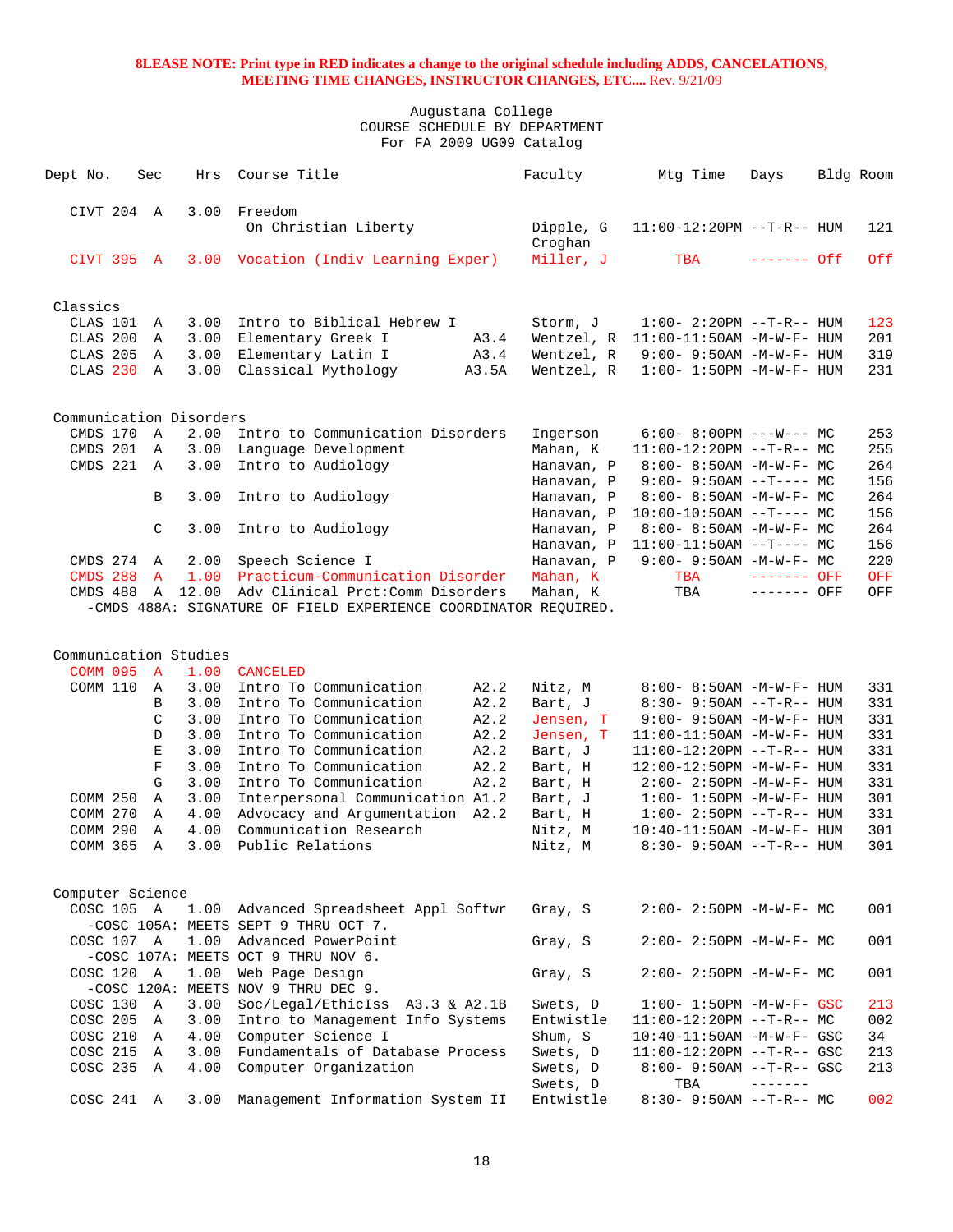| Dept No.                | Sec           | Hrs   | Course Title                                                                                  | Faculty     | Mtg Time                            | Days         | Bldg Room |     |
|-------------------------|---------------|-------|-----------------------------------------------------------------------------------------------|-------------|-------------------------------------|--------------|-----------|-----|
|                         |               |       |                                                                                               |             |                                     |              |           |     |
| COSC 260                | $\mathbb A$   | 3.00  | Computer Science III                                                                          | Shum, S     | $9:00 - 9:50AM - M - W - F - GSC$   |              |           | 34  |
| COSC 330                | A             | 3.00  | Theory of Computation                                                                         | Shum, S     | 8:00- 8:50AM -M-W-F- GSC            |              |           | 34  |
|                         |               |       |                                                                                               |             |                                     |              |           |     |
|                         |               |       |                                                                                               |             |                                     |              |           |     |
| Economics               |               |       |                                                                                               |             |                                     |              |           |     |
| ECON 120                | Α             | 3.00  | Principles of Economics I<br>A3.3                                                             | Nesiba, R   | 11:00-11:50AM -M-W-F- MC            |              |           | 255 |
|                         | B             | 3.00  | Principles of Economics I<br>A3.3                                                             | Nesiba, R   | 12:00-12:50PM -M-W-F- MC            |              |           | 255 |
|                         | C             | 3.00  | Principles of Economics I<br>A3.3                                                             | Eqqleston   | $11:00-12:20PM$ --T-R-- MC          |              |           | 153 |
|                         | D             | 3.00  | Principles of Economics I<br>A3.3                                                             | Eqqleston   | $1:00-2:20PM -T-R--MC$              |              |           | 153 |
| ECON 270                | Α             | 4.00  | Statistics                                                                                    | Sorenson, D | $8:00 - 8:50AM - M - W - F - MC$    |              |           | 153 |
|                         | B             | 4.00  | Statistics                                                                                    | Sorenson, D | 9:00- 9:50AM -M-W-F- MC             |              |           | 153 |
|                         | $\mathcal{C}$ | 4.00  | Statistics                                                                                    | Lima, O     | 2:00- 2:50PM -M-W-F- MC             |              |           | 153 |
|                         | $-ECON$ 270A, |       | B & C: MUST ALSO REGISTER FOR AN ECON 270L LAB SECTION.                                       |             |                                     |              |           |     |
| ECON 270L A             |               | 0.00  | ECON 270: Lab                                                                                 | Sorenson, D | $8:00 - 8:50AM$ ----R-- MC          |              |           | 001 |
|                         | B             | 0.00  | ECON 270: Lab                                                                                 | Sorenson, D | $9:00 - 9:50AM$ ----R-- MC          |              |           | 001 |
|                         | C             | 0.00  | ECON 270: Lab                                                                                 | Lima, O     | $2:00-2:50PM$ ----R-- MC            |              |           | 002 |
|                         | D             | 0.00  | ECON 270: Lab                                                                                 | Sorenson, D | $7:00 - 7:50PM$ ---W--- MC          |              |           | 001 |
| ECON 301                | A             | 3.00  | Money, Bank, Financial Inst A2.1B                                                             | Sorenson, D | $1:00 - 1:50PM -M-W-F - MC$         |              |           | 253 |
| ECON 337                | Α             | 3.00  | Hist Econ Thought & Methodology                                                               | Eqqleston   | 12:00-12:50PM -M-W-F- MC            |              |           | 120 |
| ECON 350 A              |               | 4.00  | Soc Science Research Meth A2.1B                                                               | Schrader, S | $8:00 - 9:50AM -T-R-- MC$           |              |           | 153 |
|                         |               |       |                                                                                               |             |                                     |              |           |     |
|                         |               |       |                                                                                               |             |                                     |              |           |     |
| Ed of Deaf/Hard Hearing |               |       |                                                                                               |             |                                     |              |           |     |
| EDHH 201 A              |               |       | 3.00 Language Development                                                                     | Mahan, K    | $11:00-12:20PM$ --T-R-- MC          |              |           | 255 |
| EDHH 220 A              |               | 3.00  | Foundations in Deafness                                                                       | Soukup, M   | $11:00-12:20PM$ --T-R-- MC          |              |           | 253 |
| EDHH 221 A              |               | 3.00  | Intro to Audiology                                                                            | Hanavan, P  | $8:00 - 8:50AM - M - W - F - MC$    |              |           | 264 |
|                         |               |       |                                                                                               | Hanavan, P  | $9:00 - 9:50AM -T--- MC$            |              |           | 156 |
|                         | B             | 3.00  | Intro to Audiology                                                                            | Hanavan, P  | 8:00- 8:50AM -M-W-F- MC             |              |           | 264 |
|                         |               |       |                                                                                               | Hanavan, P  | $10:00-10:50AM$ --T---- MC          |              |           | 156 |
|                         | C             | 3.00  | Intro to Audiology                                                                            | Hanavan, P  | $8:00 - 8:50AM - M - W - F - MC$    |              |           | 264 |
|                         |               |       |                                                                                               | Hanavan, P  | $11:00-11:50AM$ --T---- MC          |              |           | 156 |
| EDHH 226                | Α             | 3.00  | American Sign Language I<br>A3.4                                                              | Soukup, M   | $8:30 - 9:50AM -T-R-- MC$           |              |           | 253 |
|                         | B             | 3.00  | American Sign Language I<br>A3.4                                                              | Steen, C    | 12:00-12:50PM -M-W-F- MC            |              |           | 253 |
|                         |               |       | -EDHH 226A & B: INSTRUCTOR PERMISSION REQUIRED.                                               |             |                                     |              |           |     |
| EDHH 274 A              |               | 2.00  | Speech Science I                                                                              | Hanavan, P  | $9:00 - 9:50AM - M - W - F - MC$    |              |           | 220 |
| EDHH 331 A              |               | 3.00  | American Sign Language III                                                                    | Steen, C    | $9:00 - 9:50AM - M - W - F - HUM$   |              |           | 121 |
| EDHH 333 A              |               | 2.00  | Manually Coded English                                                                        | Soukup, M   | $1:00-1:50PM -T-R--MC$              |              |           | 220 |
| EDHH 487 A              |               | 12.00 | Student Teach: Deaf Education                                                                 | Fiala, R    | TBA                                 | $------$ OFF |           | OFF |
|                         |               |       | -EDHH 487A: SIGNATURE OF FIELD EXPERIENCE COORDINATOR REQUIRED.                               |             |                                     |              |           |     |
|                         |               |       |                                                                                               |             |                                     |              |           |     |
|                         |               |       |                                                                                               |             |                                     |              |           |     |
| Education               |               |       |                                                                                               |             |                                     |              |           |     |
| EDUC 110                | A             |       | 3.00 Foundations of Amer Educ<br>A3.3                                                         | VanBockern  | $1:00-2:20PM -T-R--MC$              |              |           | 202 |
|                         | B             |       | 3.00 Foundations of Amer Educ<br>A3.3                                                         |             | Hallenbeck 12:00-12:50PM -M-W-F- MC |              |           | 153 |
|                         |               |       | -EDUC 110A & B: INTENDED FOR STUDENTS PURSUING ENTRANCE IN TEACHER EDUC PROGRAM. REQUIRES 1-2 |             |                                     |              |           |     |
|                         |               |       | HRS PER WEEK IN AREA SCHOOL.                                                                  |             |                                     |              |           |     |
| EDUC 197 A              |               |       | 1.00 TOPICS:                                                                                  |             |                                     |              |           |     |
|                         |               |       | Tech Integration-SMART Board                                                                  | Hanavan, P  | $1:00 - 1:50PM -M-W--- MC$          |              |           | 001 |
|                         |               |       |                                                                                               |             | $1:00 - 1:50PM - M-W--- MC$         |              |           | 220 |
|                         |               |       | -EDUC 197A: MEETS SEPT 9 THRU OCT 23.                                                         |             |                                     |              |           |     |
|                         | B             |       | 1.00 Tech Integration: Soc Networking                                                         | Hanavan, P  | $1:00 - 1:50PM - M-W--- MC$         |              |           | 001 |
|                         |               |       |                                                                                               |             | $1:00 - 1:50PM - M-W--- MC$         |              |           | 220 |
|                         |               |       | -EDUC 197B: MEETS OCT 28 THRU DEC 12.                                                         |             |                                     |              |           |     |
| EDUC 210 A              |               |       | 2.00 Working With Families                                                                    | Johnson, M  | $1:00 - 1:50PM - M-W--- MC$         |              |           | 157 |
| EDUC 245 A              |               | 3.00  | Educ Psychology & Measurement                                                                 | Feinstein   | $9:00 - 9:50AM - M - W - F - MC$    |              |           | 257 |
|                         | В             | 3.00  | Educ Psychology & Measurement                                                                 | Feinstein   | $11:00-11:50AM$ -M-W-F- MC          |              |           | 164 |
| EDUC 275 A              |               | 3.00  | Teach, Learn & Connect in Class                                                               | Ashworth    | $9:00 - 9:50AM -T-R-- MC$           |              |           | 164 |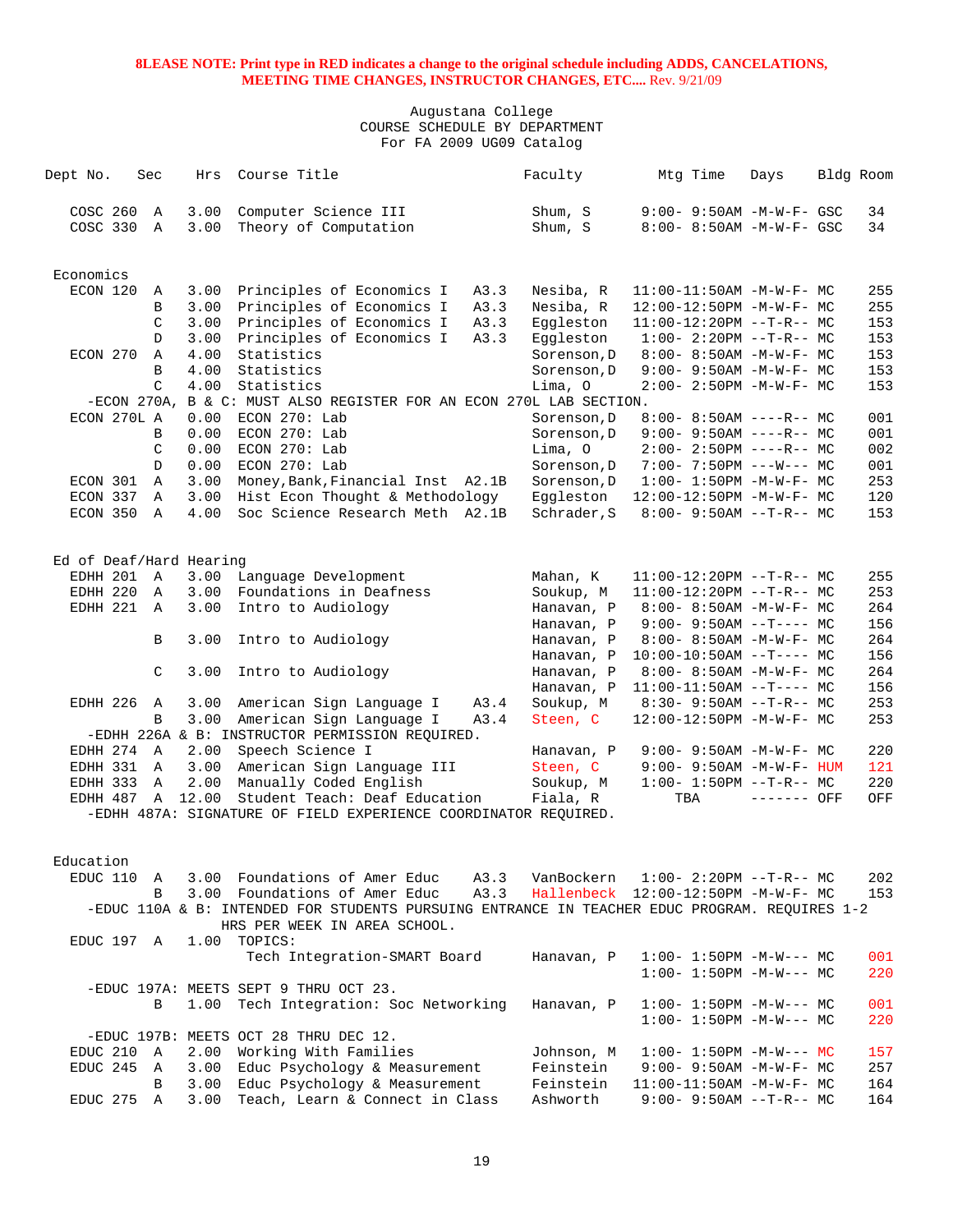| Dept No.         | Sec          |         | Hrs Course Title   |                                                                                                                                                                              |       | Faculty     | Mtg Time                                     | Days         | Bldg Room |
|------------------|--------------|---------|--------------------|------------------------------------------------------------------------------------------------------------------------------------------------------------------------------|-------|-------------|----------------------------------------------|--------------|-----------|
|                  |              |         |                    |                                                                                                                                                                              |       |             |                                              |              |           |
|                  | B            |         |                    | 3.00 Teach, Learn & Connect in Class Ashworth 11:00-11:50AM --T-R-- MC                                                                                                       |       |             |                                              |              | 164       |
|                  |              |         |                    | -EDUC 275A & B: NOT OPEN TO FRESHMEN. EDUC 245 IS A PRE OR COREQUISITE FOR EDUC 275. REQUIRES                                                                                |       |             |                                              |              |           |
|                  |              |         |                    | 4 HRS OF PRACTICUM PER WEEK SCHEDULED B/W 8AM-3PM. MUST ALSO REGISTER FOR 1                                                                                                  |       |             |                                              |              |           |
|                  |              |         |                    | E-PORTFOLIO LAB WHICH MEETS APPROX. 4 TIMES DURING THE SEMESTER.                                                                                                             |       |             |                                              |              |           |
| EDUC 275L A      |              | 0.00    |                    | EDUC 275: ePortfolio Lab I                                                                                                                                                   |       |             |                                              |              | 001       |
|                  | B            | 0.00    |                    | EDUC 275: ePortfolio Lab I Andrews, SE 12:00-12:50PM ----R-- MC                                                                                                              |       |             |                                              |              | 001       |
|                  | C            |         |                    | 0.00 EDUC 275: ePortfolio Lab I                                                                                                                                              |       |             | Andrews, SE 2:00- 2:50PM ----R-- MC          |              | 001       |
| EDUC 290 A       |              |         |                    | 2.00 Theory of Reading in Elem School Ashworth                                                                                                                               |       |             | $1:00-1:50PM -T-R--MC$                       |              | 164       |
|                  |              |         |                    | -EDUC 290A: ADMITTED TEACHER EDUC STUDENTS ONLY. MUST ALSO REGISTER FOR EDUC 350. SHOULD                                                                                     |       |             |                                              |              |           |
|                  |              |         |                    | REGISTER FOR EDUC 290 A SEMESTER BEFORE EDUC 320 & 325. REQUIRES 4-6 HRS                                                                                                     |       |             |                                              |              |           |
|                  |              |         |                    | OBSERVATION & PARTICIPATION IN AREA SCHOOLS.                                                                                                                                 |       |             |                                              |              |           |
| EDUC 301 A       |              |         |                    | 2.00 Methods of Teach Elem&MS Science                                                                                                                                        |       | Olness, V   | $2:00 - 3:30PM -M-W--- GSC$                  |              | 163       |
|                  |              |         |                    | -EDUC 301A: REQUIRES OBSERVATION & TEACHING IN ELEM SCHOOLS.                                                                                                                 |       |             |                                              |              |           |
| EDUC 310         | $\mathbb{I}$ | 3.00    |                    | Sec School Methods-SOC STUDIES                                                                                                                                               |       |             | Meader, G 5:30-8:30PM -M----- MC             |              | 257       |
|                  | J            | 3.00    |                    | Sec School Methods-SPEECH                                                                                                                                                    |       | Staff       | TBA                                          |              |           |
|                  | K            | 3.00    |                    | Sec School Methods-ART                                                                                                                                                       |       | Thomas, S   | TBA                                          | $------$ CVA | 189       |
|                  |              |         |                    | -EDUC 310I, J & K: ADMITTED TEACHER EDUC PROGRAM STUDENTS ONLY.                                                                                                              |       |             |                                              |              |           |
| EDUC 320 A       |              |         |                    | 3.00 Children's Lit & Language Arts                                                                                                                                          |       |             | Wenger, $L = 9:00 - 9:50AM - M - W - F - MC$ |              | 164       |
|                  |              |         |                    | -EDUC 320A: ADMITTED TEACHER EDUC PROGRAM STUDENTS ONLY. MUST ALSO REGISTER FOR EDUC 325.                                                                                    |       |             |                                              |              |           |
|                  |              |         |                    | SHOULD PLAN TO SPEND 2 HRS IN FIELD 1 MORNING PER WEEK.                                                                                                                      |       |             |                                              |              |           |
| EDUC 325 A       |              |         |                    | 3.00 Teach of Read in Elem & Mid Sch                                                                                                                                         |       | Wenger, L   | 8:00- 8:50AM -M-W-F- MC                      |              | 164       |
|                  |              |         |                    | -EDUC 325A: ADMITTED TEACHER EDUC PROGRAM STUDENTS ONLY. MUST ALSO REGISTER FOR EDUC 320.                                                                                    |       |             |                                              |              |           |
|                  |              |         |                    | SHOULD PLAN TO SPEND 2 HRS IN FIELD 1 MORNING PER WEEK.                                                                                                                      |       |             |                                              |              |           |
| EDUC 330 A       |              |         | 3.00 Middle School | 3.00 Literacy in the Content Area Andrews, S 12:00-12:50PM -M-W-F- MC                                                                                                        |       |             | Leonard, S 6:00-9:00PM ---W--- MC            |              | 164       |
| EDUC 335 A       |              |         |                    |                                                                                                                                                                              |       |             |                                              |              | 164       |
|                  |              |         |                    | -EDUC 335A: ADMITTED TEACHER EDUC PROGRAM STUDENTS ONLY.                                                                                                                     |       |             |                                              |              |           |
| EDUC 345 A       |              |         |                    | 3.00 Adolescent Development                                                                                                                                                  | A1.2  | Feinstein   | $1:00-1:50PM -M-W-F-MC$                      |              | 164       |
|                  |              |         |                    | -EDUC 345A: ADMITTED TEACHER EDUC PROGRAM STUDENTS ONLY.                                                                                                                     |       |             |                                              |              |           |
| EDUC 350 A       |              |         |                    | 2.00 Teach Soc StElem&Mid Sch                                                                                                                                                | A2.1B |             | Ashworth 2:00- 2:50PM --T-R-- MC             |              | 164       |
|                  |              |         |                    | -EDUC 350A: ADMITTED TEACHER EDUC PROGRAM STUDENTS ONLY. MUST ALSO REGISTER FOR EDUC 290.<br>SHOULD REGISTER FOR EDUC 350 A SEMESTER BEFORE EDUC 320 & 325. REQUIRES 4-6 HRS |       |             |                                              |              |           |
|                  |              |         |                    | OF OBSERVATION & PARTICIPATION IN AREA SCHOOLS.                                                                                                                              |       |             |                                              |              |           |
| EDUC 355 A       |              | 3.00    |                    | Human Relations in Education Johnson, M 11:00-11:50AM -M-W-F- MC                                                                                                             |       |             |                                              |              | 153       |
| EDUC 397 A       |              | 3.00    | TOPICS:            |                                                                                                                                                                              |       |             |                                              |              |           |
|                  |              |         |                    | Foundations of Engl as New Lang. Waring, S 6:00-9:00PM ---W--- MC                                                                                                            |       |             |                                              |              | 153       |
| EDUC 470         |              |         |                    | A 12.00 Student Teach: All Grades Fiala, R                                                                                                                                   |       |             | TBA                                          | $------$ OFF | OFF       |
| EDUC 471 A 12.00 |              |         |                    | Student Teach: Middle School                                                                                                                                                 |       | Fiala, R    | TBA                                          | $------$ OFF | OFF       |
| EDUC 472 A 12.00 |              |         |                    | Student Teach: Elementary                                                                                                                                                    |       | Fiala, R    | TBA                                          | ------- OFF  | OFF       |
| EDUC 473         |              | A 12.00 |                    | Student Teach: Kindergarten Fiala, R                                                                                                                                         |       |             | TBA                                          | $------$ OFF | OFF       |
|                  |              |         |                    | EDUC 474 A 12.00 Student Teach: Secondary                                                                                                                                    |       | Fiala, R    | TBA                                          | $------$ OFF | OFF       |
|                  |              |         |                    | -EDUC 470A, 471A, 472A, 473A & 474A: SIGNATURE OF FIELD EXPERIENCE COORDINATOR REQUIRED.                                                                                     |       |             |                                              |              |           |
|                  |              |         |                    |                                                                                                                                                                              |       |             |                                              |              |           |
|                  |              |         |                    |                                                                                                                                                                              |       |             |                                              |              |           |
| English          |              |         |                    |                                                                                                                                                                              |       |             |                                              |              |           |
| ENGL 110         | Α            | 4.00    |                    | First-Year Composition                                                                                                                                                       | A2.1  | Looney, S   | 8:00- 8:50AM -MT-RF- HUM                     |              | 226       |
|                  | B            | 4.00    |                    | First-Year Composition                                                                                                                                                       | A2.1  | Harris, Mit | 8:30- 9:50AM -M-W-F- HUM                     |              | 102       |
|                  | $\mathsf C$  | 4.00    |                    | First-Year Composition                                                                                                                                                       | A2.1  | Rives, D    | 9:00- 9:50AM -MT-RF- HUM                     |              | 103       |
|                  | D            | 4.00    |                    | First-Year Composition                                                                                                                                                       | A2.1  | Hanson, D   | 10:40-11:50AM -M-W-F- HUM                    |              | 103       |
|                  | $\mathbf E$  | 4.00    |                    | First-Year Composition                                                                                                                                                       | A2.1  | Holm, A     | 11:00-12:50PM --T-R-- HUM                    |              | 103       |
|                  | $\mathbf F$  | 4.00    |                    | First-Year Composition                                                                                                                                                       | A2.1  | Ferrell, S  | 12:00-12:50PM -MT-RF- HUM                    |              | 231       |
|                  | $\mathsf{G}$ | 4.00    |                    | First-Year Composition                                                                                                                                                       | A2.1  | Ferrell, S  | $2:00 - 2:50PM - MT - RF - HUM$              |              | 226       |
|                  | $\mathbf{V}$ | 4.00    |                    | First-Year Composition                                                                                                                                                       | A2.1  | Jackson, C  | $1:00-1:50PM -MTWRF-HUM$                     |              | 103       |
|                  |              |         |                    | -ENGL 110V: OPEN ONLY TO FROSH WHOSE ENGL & READ ACT AVERAGE 19 OR LOWER.                                                                                                    |       |             |                                              |              |           |
|                  | W            | 4.00    |                    | First-Year Composition                                                                                                                                                       | A2.1  | Jackson, C  | 2:00- 2:50PM -MTWRF- HUM                     |              | 103       |
|                  |              |         |                    | -ENGL 110W: OPEN ONLY TO FROSH WHOSE ENGL & READ ACT AVERAGE 19 OR LOWER.                                                                                                    |       |             |                                              |              |           |
| ENGL 115 A       |              | 3.00    |                    | News Reporting & Writing                                                                                                                                                     | A2.1B | Blank-Libr  | 12:00-12:50PM -M-W-F- HUM                    |              | 302       |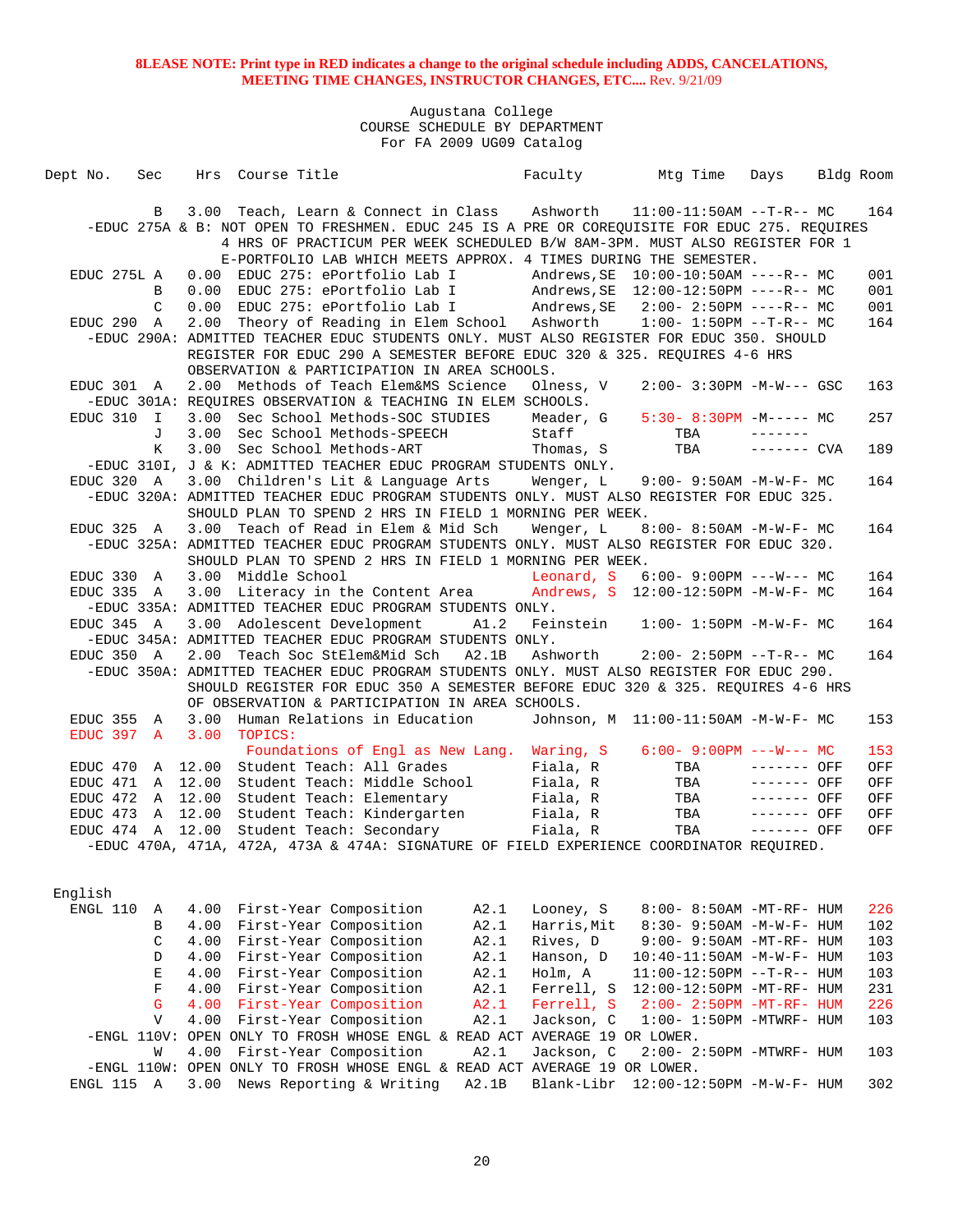## Augustana College COURSE SCHEDULE BY DEPARTMENT For FA 2009 UG09 Catalog

| Dept No.      | Sec          | Hrs   | Course Title                                                                   | Faculty              | Mtg Time                          | Days | Bldg Room |     |
|---------------|--------------|-------|--------------------------------------------------------------------------------|----------------------|-----------------------------------|------|-----------|-----|
| ENGL 200      | A            | 3.00  | Literary Experience A2.1B & A3.5                                               | Gohl, J              | 8:30- 9:50AM --T-R-- HUM          |      |           | 102 |
|               | <sub>R</sub> | 3.00  | Literary Experience A2.1B & A3.5                                               | Blank-Libr           | $9:00 - 9:50AM - M - W - F - HUM$ |      |           | 226 |
|               | C            | 3.00  | Literary Experience A2.1B & A3.5                                               | Looney, S            | 11:00-11:50AM -M-W-F- HUM         |      |           | 226 |
|               | <b>CV</b>    | 3.00  | Literary Experience A2.1B & A3.5                                               | Looney, S            | $1:00 - 1:50PM -M-W-F - HUM$      |      |           | 323 |
|               |              |       | -ENGL 200CV: CIVITAS SECTION. OPEN TO NON-CIVITAS STUDENTS BY PERMISSION ONLY. |                      |                                   |      |           |     |
|               | <sup>D</sup> | 3.00  | Literary Experience A2.1B & A3.5                                               | Boyens, B            | $11:00-12:20PM --T-R--HUM$        |      |           | 102 |
|               | E            | 3.00  | Literary Experience A2.1B & A3.5                                               | Hicks, P             | 12:00-12:50PM -M-W-F- HUM         |      |           | 103 |
|               | F            | 3.00  | Literary Experience A2.1B & A3.5                                               | Hicks, P             | $1:00 - 1:50PM -M-W-F - HUM$      |      |           | 102 |
|               | G            | 3.00  | Literary Experience A2.1B & A3.5                                               | Hanson, D            | $2:00 - 2:50PM -M-W-F- HUM$       |      |           | 201 |
| $-ENGL$ 200G: |              | GREAT | PLAINS STUDY SECTION.                                                          |                      |                                   |      |           |     |
| ENGL 226      | $\mathbb{A}$ | 3.00  | World Literature II<br>A3.1B                                                   | Jackson, C           | $9:00 - 9:50AM - M - W - F - HUM$ |      |           | 231 |
| ENGL 230      | $\mathbb{A}$ | 3.00  | Intro to British Literary Hist                                                 | Harris, Mit          | 12:00-12:50PM -M-W-F- HUM         |      |           | 123 |
| ENGL 300      | $\mathbb{A}$ | 3.00  | Seminar in Earlier British Liter                                               | Harris, Mit          | $6:00 - 9:00PM$ ---W--- HUM       |      |           | 106 |
| $-ENGL$ 300A: |              |       | INSTRUCTOR PERMISSION REQUIRED.                                                |                      |                                   |      |           |     |
| ENGL 301      | $\mathbf{A}$ | 3.00  | English Grammar                                                                | Dickinson            | $11:00-11:50AM$ -M-W-F- HUM       |      |           | 102 |
| ENGL 311      | $\mathbb{A}$ | 3.00  | Advanced Composition<br>A2.1B                                                  | Hicks, P             | 8:00- 8:50AM -M-W-F- HUM          |      |           | 231 |
| ENGL 315      | $\mathbb{A}$ | 3.00  | Newspaper Writ: Crit/Edit<br>A2.1B                                             | Miller, J            | $11:00-12:20PM --T-R--HUM$        |      |           | 302 |
| ENGL 320      | $\mathbf{A}$ | 3.00  | Seminar in Earlier American Lit                                                | Rives, D             | $2:00 - 2:50PM -M-W-F - HUM$      |      |           | 231 |
| ENGL 340      | $\mathbb{A}$ | 3.00  | Seminar in Non-Western Lit A3.6                                                | Hanson, D            | $1:00 - 1:50PM -M-W-F - HUM$      |      |           | 106 |
| ENGL 361      | $\mathbb{A}$ | 3.00  | Shakespeare<br>A2.1B                                                           | Harris, Mit          | $6:00-9:00PM --T---HUM$           |      |           | 123 |
| ENGL 397      | $\mathbf{A}$ | 3.00  | TOPICS:                                                                        |                      |                                   |      |           |     |
|               |              |       | People of Fire: Intro JewishNovel                                              | Looney, S<br>Haar, M | $11:00-12:20PM$ --T-R-- HUM       |      |           | 106 |

B 3.00 CANCELLED

| Exercise Science |   |               |                                                  |          |                                                |
|------------------|---|---------------|--------------------------------------------------|----------|------------------------------------------------|
|                  |   |               | EXSC 277 A 2.00 Motor Development                |          | Melsted, $G$ 11:00-11:50AM --T-R-- ELMN<br>230 |
|                  |   |               | EXSC 320 A 3.00 Physiology of Exercise           |          | Barkley, S 11:00-11:50AM -M-WRF- ELMN 232      |
|                  |   | Lecture & Lab |                                                  |          |                                                |
|                  |   |               | EXSC 325 A 3.00 Kinesiology/Biomechanics         | Scholten | $8:00 - 8:50$ AM $-M-W-F-$ ELMN<br>241         |
|                  |   | Lecture & Lab |                                                  |          |                                                |
|                  |   |               | EXSC 360 A 3.00 Fitness Measure & Exerc Prescrip |          | Barkley, S 9:00-9:50AM -M-W-F- ELMN<br>241     |
|                  |   | Lecture & Lab |                                                  |          |                                                |
|                  |   |               | EXSC 397 A 3.00 TOPICS:                          |          |                                                |
|                  |   |               | Strength & Conditioning Certfctn Chambers        |          | $12:00-12:50$ PM $-M-W-F-$ ELMN<br>180         |
| <b>EXSC 490</b>  | A |               | 1.00 Fitness Seminar                             |          | Barkley, S 9:00-9:50AM ----R-- ELMN<br>230     |
|                  |   |               |                                                  |          |                                                |

FRENCH COURSES: SEE MDFL

#### General Studies

| <b>AIR SDSU</b> | 1.00  | SDSU Air Force ROTC                                |            |                             |     |      |
|-----------------|-------|----------------------------------------------------|------------|-----------------------------|-----|------|
|                 |       | 101: Foundation of US Air Force                    | Krueger, J | $9:00 - 9:50AM -T---$ OFF   |     | OFF  |
| B               | 1.00  | 101: Foundation of US Air Force                    | Krueger, J | $1:00-1:50PM$ ---W--- OFF   |     | OFF  |
|                 | 1.00  | 101: Foundation of US Air Force                    | Krueger, J | $3:00 - 3:50PM$ ----R-- OFF |     | OFF  |
| D               | 1.00  | 101L: Aerospace Studies Lab                        | Krueger, J | $4:00 - 5:50PM$ ----R-- OFF |     | OFF  |
| E.              | 1.00  | 201: Evolution USAF/Air/SpacePwr                   | Krueger, J | $10:00-10:50AM$ --T---- OFF |     | OFF  |
| F.              | 1.00  | 201: Evolution USAF/Air/SpacePwr                   | Krueger, J | $2:00 - 2:50PM$ ----R-- OFF |     | OFF  |
| G.              | 1.00  | 201L: Aerospace Studies Lab                        | Krueger, J | $4:00 - 5:50PM$ ----R-- OFF |     | OFF  |
| H.              | 1.00  | 301: Air Force Leadership Study                    | Krueger, J | $7:00 - 8:15AM -T-R-7$ OFF  |     | OFF  |
| $\mathbf{T}$    | 1.00  | 301L: Aerospace Studies Lab                        | Krueger, J | $4:00 - 5:50PM$ ----R-- OFF |     | OFF  |
|                 |       | -AIR SDSU A - I: PERMISSION OF REGISTRAR REOUIRED. |            |                             |     |      |
| GENL 097<br>A   | 1.00  | New Student Seminar<br>A1.1                        | Staff      | $10:00-10:50AM$ ----R--     |     |      |
| GENL 107<br>A   | 16.00 | The Washington Semester                            | Lerseth    | TBA                         | OFF | INTR |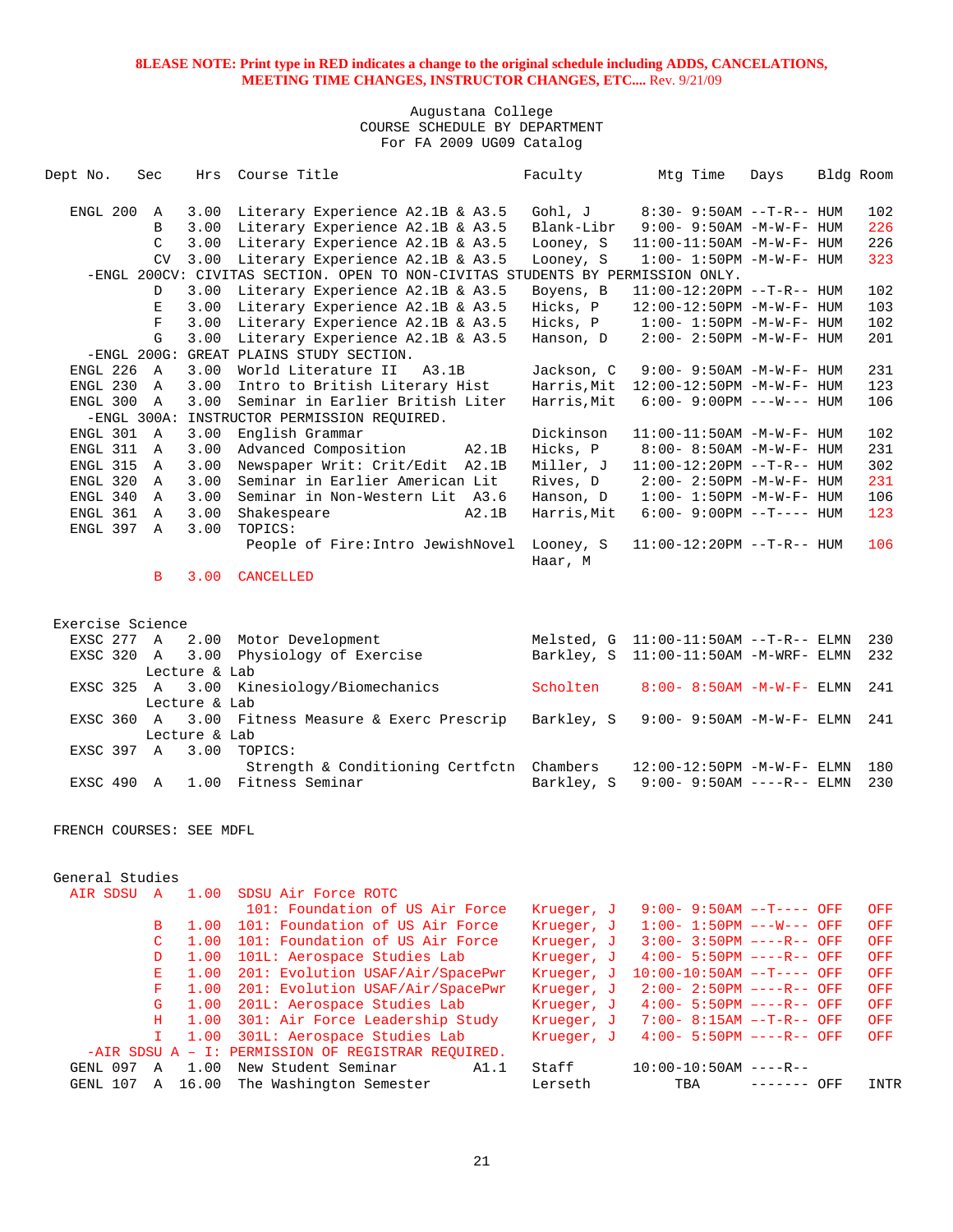#### Augustana College COURSE SCHEDULE BY DEPARTMENT For FA 2009 UG09 Catalog

| Dept No.                 | Sec            | Hrs          | Course Title                                                                                 |       | Faculty                                          | Mtg Time                         | Days        | Bldg Room |     |
|--------------------------|----------------|--------------|----------------------------------------------------------------------------------------------|-------|--------------------------------------------------|----------------------------------|-------------|-----------|-----|
| GENL 116 A<br>GENL 492 A |                | 1.00<br>3.00 | Becoming a Master Student<br>-GENL 116A: MEETS SEPT 10 - OCT 22.<br>Senior Capstone:         | A4.3  | Dickinson                                        | $5:30-6:30PM -M--R--HUM$         |             |           | 102 |
|                          |                |              | Uncovering the Leader in You                                                                 |       | Gardner, S<br>Isaacson, M                        | 12:00-12:50PM -M-W-F- MC         |             |           | 201 |
|                          | B              |              | 3.00 Ragged Edge Life: Reli/Med Meet                                                         |       | Pederson, A<br>Harris, MH                        | $5:30-8:30PM -M-----$ HUM        |             |           | 123 |
| GERMAN COURSES: SEE MDFL |                |              |                                                                                              |       |                                                  |                                  |             |           |     |
| Gerontology              |                |              |                                                                                              |       |                                                  |                                  |             |           |     |
| GERO 120 A               |                |              | 3.00 Aging and Society                                                                       | A1.2  | Schrader, S                                      | $6:30-9:30PM --T---MC$           |             |           | 153 |
| GERO 395                 | A              | 3.00         | Internship in Gerontology I                                                                  |       | Schrader, S                                      | TBA                              | ------- OFF |           | OFF |
| GERO 396 A               |                | 4.00         | Internship in Gerontology II                                                                 |       | Schrader, S                                      | TBA                              | ------- OFF |           | OFF |
| Government/Intl Affairs  |                |              |                                                                                              |       |                                                  |                                  |             |           |     |
| GOVT 100 A               |                |              | 1.00 Current Events                                                                          |       | Johnson, Jl<br>Lerseth<br>Dndelinger<br>Schotten | $3:00-3:50PM$ ----R-- MC         |             |           | 201 |
|                          |                |              | -GOVT 100: GRADED S/U BUT WILL COUNT IN 15 LETTER GRADED HRS FOR SD OPPORTUNITY SCHOLARSHIP. |       |                                                  |                                  |             |           |     |
| GOVT 110                 | A              | 3.00         | Intro to Government                                                                          | A3.3  | Schotten                                         | $12:00-12:50PM -M-W-F-MC$        |             |           | 103 |
|                          | B              | 3.00         | Intro to Government                                                                          | A3.3  | Johnson, Jl                                      | 11:00-11:50AM -M-W-F- MC         |             |           | 201 |
|                          | $\mathcal{C}$  | 3.00         | Intro to Government                                                                          | A3.3  | Johnson, Jl                                      | $1:00-1:50PM -M-W-F-MC$          |             |           | 201 |
| GOVT 120                 | $\mathbb{A}$   | 3.00         | Politics in a Diverse World A3.6                                                             |       | Dndelinger                                       | $8:30 - 9:50AM -T-R-- MC$        |             |           | 201 |
|                          | B              | 3.00         | Politics in a Diverse World A3.6                                                             |       | Dndelinger                                       | $1:00-2:20PM -T-R--MC$           |             |           | 201 |
| GOVT 190                 | Α              | 3.00         | Humans in Conflict                                                                           | A1.2  | Lerseth                                          | $2:00 - 2:50PM -M-W-F-MC$        |             |           | 103 |
| GOVT 200                 | Α              | 3.00         | American Government                                                                          |       | Lerseth                                          | $8:00 - 8:50AM - M - W - F - MC$ |             |           | 103 |
| GOVT 220                 | A              | 3.00         | The American Presidency                                                                      |       | Lerseth                                          | $1:00 - 1:50PM -M-W-F - MC$      |             |           | 103 |
| GOVT 275                 | $\mathbb A$    | 3.00         | Politics and Literature                                                                      |       | Johnson, Jl                                      | $11:00-12:20PM$ --T-R-- MC       |             |           | 264 |
| GOVT 350                 | $\overline{A}$ | 4.00         | Soc Science Research Meth                                                                    | A2.1B | Schrader, S                                      | $8:00 - 9:50AM -T-R-- MC$        |             |           | 153 |
| GOVT 370                 | $\mathbb{A}$   | 4.00         | Con Law: Civil Liberties                                                                     |       | Schotten                                         | $1:00-2:50PM -T-R--MC$           |             |           | 264 |
| GOVT 385                 | Α              | 3.00         | International Politics                                                                       |       | Dndelinger                                       | $2:00 - 2:50PM -M-W-F-MC$        |             |           | 257 |
| GOVT 390                 | $\mathbb{A}$   | 2.00         | Research Seminar                                                                             | A2.1B | Johnson, Jl                                      | TBA                              |             |           |     |
| GOVT 391                 | $\mathbb{A}$   | 2.00         | Honors Seminar                                                                               | A2.1B | Johnson, Jl                                      | TBA                              | -------     |           |     |

GREEK COURSES: SEE CLAS

HEBREW COURSES: SEE CLAS

 History HIST 110 A 3.00 Western Civilization I A3.1A Dipple 8:00-8:50AM -M-W-F- MC 202<br>B 3.00 Western Civilization I A3.1A Mullin 9:00-9:50AM -M-W-F- MC 202 B 3.00 Western Civilization I A3.1A Mullin 9:00-9:50AM -M-W-F- MC 202<br>C 3.00 Western Civilization I A3.1A Conover 11:00-11:50AM -M-W-F- MC 202 A3.1A Conover 11:00-11:50AM -M-W-F- MC 202<br>A3.1A Conover 12:00-12:50PM -M-W-F- MC 202 D 3.00 Western Civilization I A3.1A Conover 12:00-12:50PM -M-W-F- MC 202<br>E 3.00 Western Civilization I A3.1A Pehl, M 1:00-1:50PM -M-W-F- MC 202 E 3.00 Western Civilization I A3.1A Pehl, M 1:00- 1:50PM -M-W-F- MC 202 F 3.00 Western Civilization I A3.1A Pehl, M 2:00- 2:50PM -M-W-F- MC 202 HIST 111 A 3.00 Western Civilization II A3.1B Gruseth, A 6:30- 7:50PM --T-R-- MC 202<br>HIST 112 A 3.00 Art Hist I:Prehist-Renaiss A3.1A Twa, L 9:00- 9:50AM -M-W-F- GSC 100 3.00 Art Hist I:Prehist-Renaiss A3.1A 8:00- 8:50PM ----R-- GSC 100

-HIST 112A: MEETS SEPT 9 THRU NOV 12.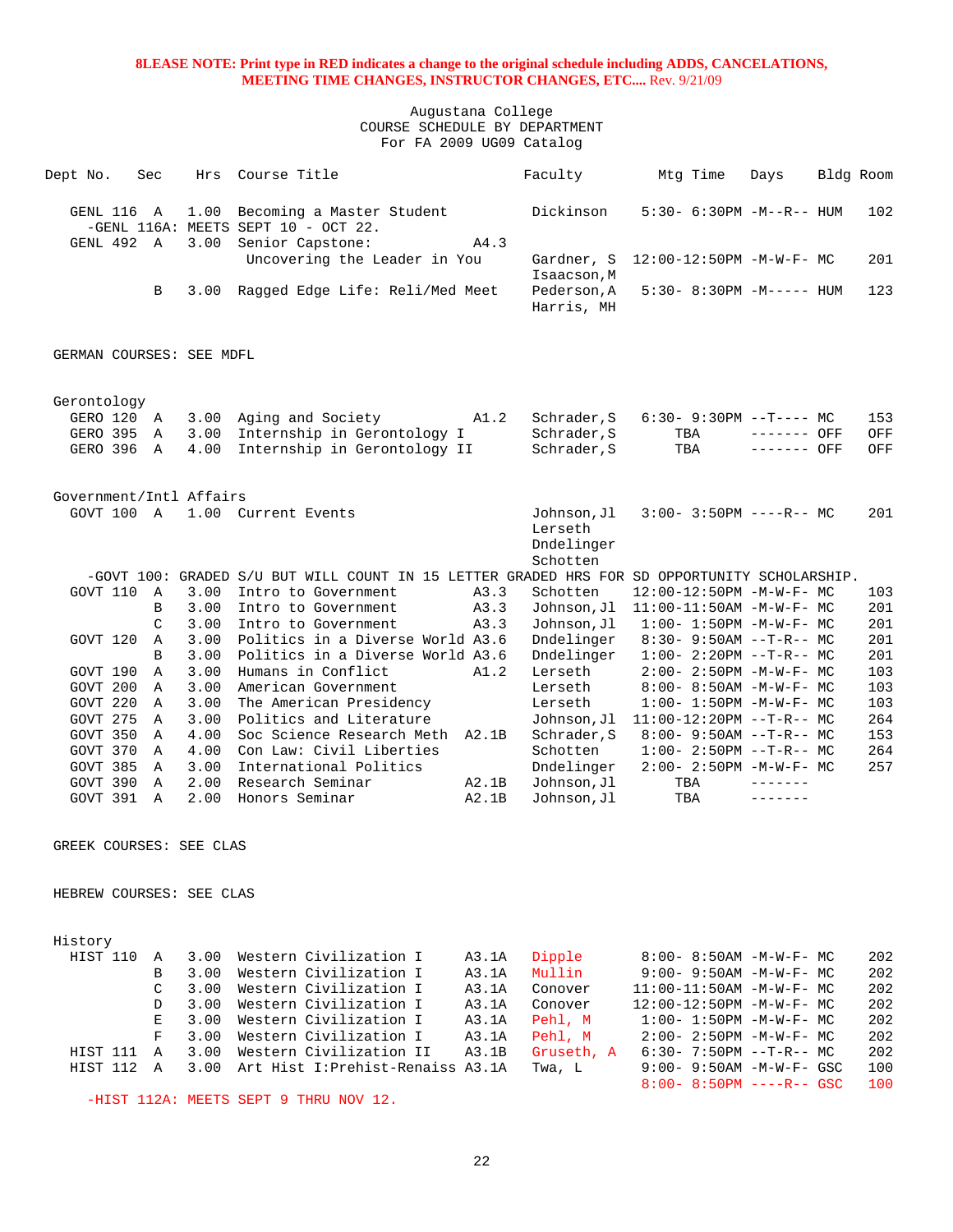| Dept No.                | Sec |                 | Hrs Course Title                                                                        | Faculty              | Mtg Time                                                      | Days              | Bldg Room |            |
|-------------------------|-----|-----------------|-----------------------------------------------------------------------------------------|----------------------|---------------------------------------------------------------|-------------------|-----------|------------|
| HIST 114 A<br>HIST 120  | Α   | 3.00<br>3.00    | A3.1A<br>Western Civ. I (Honors)<br>American Exper. to 1877<br>A3.1B                    | Dipple, G<br>Pehl, M | $8:30 - 9:50AM -T-R-- MC$<br>$9:00 - 9:50AM - M - W - F - MC$ |                   |           | 255<br>264 |
| HIST 297                | Α   | 3.00            | TOPICS:                                                                                 |                      |                                                               |                   |           |            |
|                         |     |                 | Silver, Slaves, Imperlsm-ColLatAm                                                       | Conover              | $11:00-12:20PM$ --T-R-- MC                                    |                   |           | 257        |
| HIST 303                | Α   | 3.00            | History of American West<br>A2.1B                                                       | Mullin               | $8:30 - 9:50AM -T-R--CWS$                                     |                   |           | 108        |
| HIST 324 A              |     | 3.00            | The Reformation<br>A2.1B                                                                | Dipple, G<br>Croghan | 11:00-12:20PM --T-R-- HUM                                     |                   |           | 121        |
| HIST 337 A              |     |                 | 3.00 Hist Econ Thought & Methodology                                                    | Eggleston            | $12:00-12:50PM -M-W-F-MC$                                     |                   |           | 120        |
| HIST 490 A              |     |                 | 3.00 Senior Seminar<br>A2.1B                                                            | Mullin, M            | $1:00-2:20PM -T-R--MC$                                        |                   |           | 120        |
| Health                  |     |                 |                                                                                         |                      |                                                               |                   |           |            |
| HLTH 216 A              |     |                 | 2.00 Stress Management                                                                  |                      | Aldrich, M 12:00-12:50PM --T-R-- ELMN                         |                   |           | 241        |
| HLTH 222 A              |     | 2.00            | Nutrition & Exercise                                                                    | Hellman, T           | $11:00-11:50AM$ --T-R-- ELMN                                  |                   |           | 241        |
| HLTH 240                | Α   | 3.00            | School Health Education                                                                 | Krauth, D            | 12:00-12:50PM -M-W-F- ELMN                                    |                   |           | 241        |
| HLTH 365 A              |     | 2.00            | Medical Aspects of Sport                                                                | Boyens, S            | $2:00 - 3:40PM -M-----$ ELMN                                  |                   |           | 241        |
| International Studies   |     |                 |                                                                                         |                      |                                                               |                   |           |            |
| <b>INST 100 A</b>       |     | <b>CANELLED</b> |                                                                                         |                      |                                                               |                   |           |            |
| INST 200 A              |     |                 | 1.00 Living & Learning Abroad<br>$-$ INST 200A: MEETS 2ND 7 WEEKS - OCT 28 THRU DEC 16. | Grinager, D          | $3:00 - 3:50PM$ ----R-- HUM                                   |                   |           | 302        |
|                         |     |                 |                                                                                         |                      |                                                               |                   |           |            |
| Sign Lang. Interpreting |     |                 |                                                                                         |                      |                                                               |                   |           |            |
| INTR 201 A              |     | 2.00            | Intro to Interpreting                                                                   | Gunderson            | $11:00-11:50AM$ --T-R-- MC                                    |                   |           | 220        |
| INTR 334 A              |     | 3.00            | Language Proficiency I                                                                  | Steen, C             | $2:00 - 2:50PM -M-W-F-MC$                                     |                   |           | 254        |
| INTR 340 A              |     | 3.00            | Interpretation I                                                                        | Dyce, M              | $8:30-9:50AM --T-R--MC$                                       |                   |           | 254        |
| INTR 344 A              |     | 3.00            | Amer Sign Language to English II                                                        | Dyce, M              | $8:30 - 9:50AM - M-W--- MC$                                   |                   |           | 254        |
| INTR 345 A              |     | 3.00            | English to Amer Sign Language II                                                        | Dyce, M              | $10:40-11:50AM -M-W--- MC$                                    |                   |           | 254        |
| INTR 355 A              |     | 3.00            | Interpreting Practicum                                                                  | Gunderson            | TBA                                                           | $- - - - - - - -$ |           |            |
| Journalism              |     |                 |                                                                                         |                      |                                                               |                   |           |            |
| <b>JOUR 095 A</b>       |     | 1.00            | Journalism Participation<br>MIRROR                                                      | Miller, J            | TBA                                                           | $------$ HUM      |           | 222        |
|                         | B   | 1.00            | EDDA                                                                                    | Blank-Libr           | TBA                                                           | $------$ HUM      |           | 221        |
| <b>JOUR 115</b>         | Α   |                 | 3.00 News Reporting & Writing<br>A2.1B                                                  | Blank-Libr           | 12:00-12:50PM -M-W-F- HUM                                     |                   |           | 302        |
| <b>JOUR 242</b>         | A   | 3.00            | Editorial Skills I: Copy Editing                                                        | Miller, J            | $1:00 - 2:20PM -T-R--HUM$                                     |                   |           | 201        |
| JOUR 302 A              |     | 3.00            | Ethics & Law of the Press                                                               | Blank-Libr           | 2:00- 2:50PM -M-W-F- HUM                                      |                   |           | 102        |
|                         |     |                 | JOUR 315 A 3.00 Newspaper Writ: Crit/Edit A2.1B Miller, J 11:00-12:20PM --T-R-- HUM     |                      |                                                               |                   |           | 302        |
| LATIN COURSES: SEE CLAS |     |                 |                                                                                         |                      |                                                               |                   |           |            |
| Mathematics             |     |                 |                                                                                         |                      |                                                               |                   |           |            |
|                         |     |                 |                                                                                         |                      |                                                               |                   |           |            |

|  |  | MATH 110 A 3.00 Structure of Mathematics                 |      | Smith, Jay       | 1:00- 1:50PM -M-W-F- GSC    | 29  |
|--|--|----------------------------------------------------------|------|------------------|-----------------------------|-----|
|  |  | MATH 113 A 3.00 Methods of Teaching Elem Math            |      | Wenger, L        | 6:00- 9:00PM -M----- MC     | 164 |
|  |  | -MATH 113A: ADMITTED TEACHER EDUC PROGRAM STUDENTS ONLY. |      |                  |                             |     |
|  |  | MATH 140 A 3.00 Ouantitative Reasoning                   | A2.3 | Knapp, E         | 8:00- 8:50AM -M-W-F- GSC 21 |     |
|  |  | B 3.00 Ouantitative Reasoning                            | A2.3 | Knapp, E         | 11:00-11:50AM -M-W-F- GSC   | 21  |
|  |  | V 3.00 Ouantitative Reasoning                            |      | A2.3 Sorenson, T | $1:00-1:50$ PM -MTWRF- GSC  | 2.1 |
|  |  | MATH 150 A 4.00 Pre-Calculus                             | A2.3 | Olson, C         | $9:00-9:50$ AM -MTW-F- GSC  | 21  |
|  |  | B 4.00 Pre-Calculus                                      |      | A2.3 Olson, C    | 2:00- 2:50PM -MTW-F- GSC    | 29  |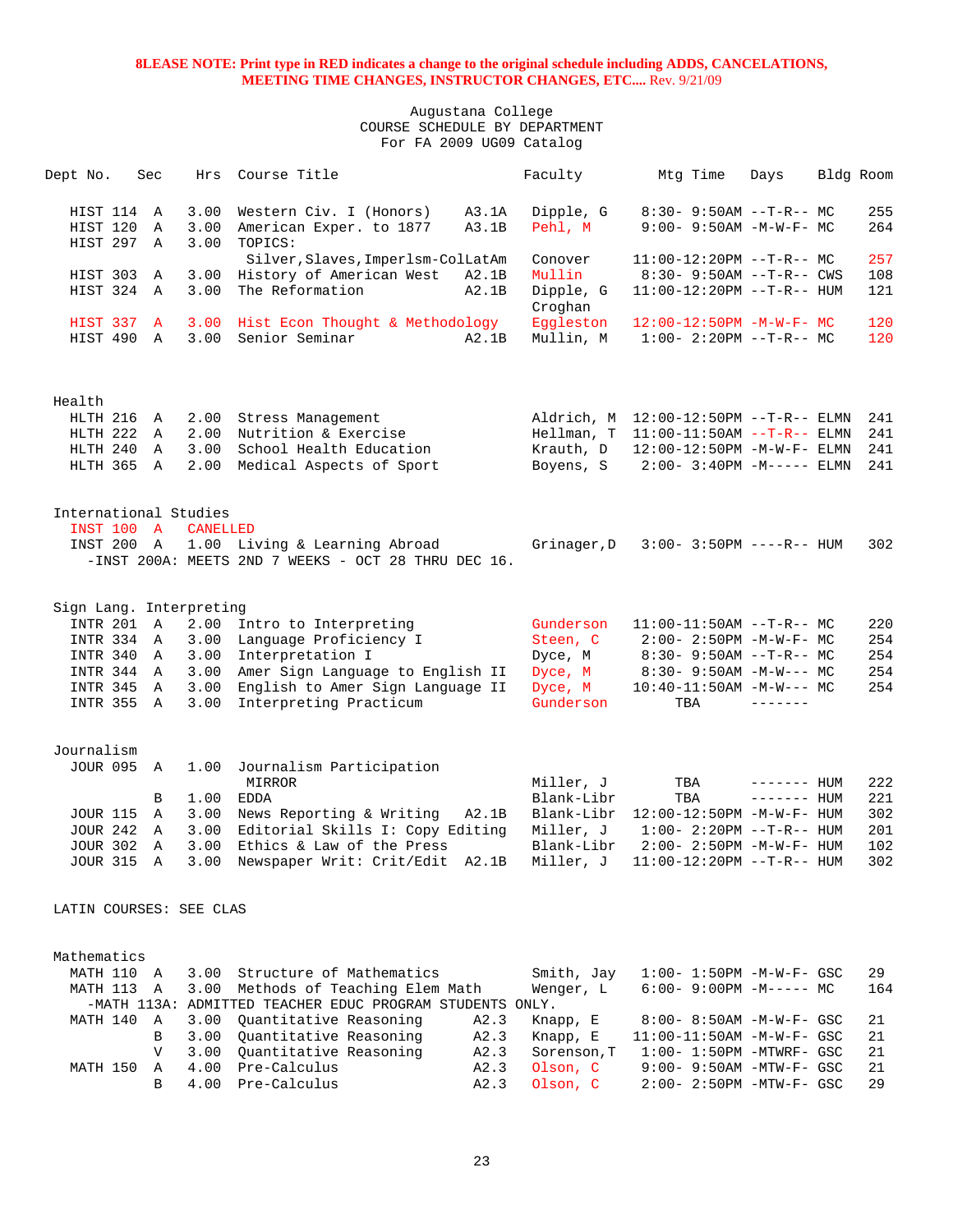| Dept No.                 | Sec               | Hrs          | Course Title                                                |       | Faculty              | Mtg Time                                                  | Days         | Bldg Room       |  |
|--------------------------|-------------------|--------------|-------------------------------------------------------------|-------|----------------------|-----------------------------------------------------------|--------------|-----------------|--|
| MATH 151                 | Α                 | 4.00         | Calculus I                                                  | A2.3  | Smith, Jay           | 9:00- 9:50AM -MTW-F- GSC                                  |              | 29              |  |
|                          | B                 | 4.00         | Calculus I                                                  | A2.3  | Gregg, M             | $2:00-2:50PM -MTW-F-GSC$                                  |              | 21              |  |
| MATH 152                 | Α                 | 4.00         | Calculus II                                                 | A2.3  | Olson, C             | 8:00- 8:50AM -MTW-F- GSC                                  |              | 29              |  |
|                          | B                 | 4.00         | Calculus II                                                 | A2.3  | Smith, Jay           | $11:00-11:50AM$ -MTW-F- GSC                               |              | 29              |  |
| MATH 200                 | $\mathbb A$       | 3.00         | Foundations of Mathematics                                  |       | Gregg, M             | $8:30 - 9:50AM -T-R - GSC$                                |              | 31              |  |
| MATH 310                 | Α                 | 3.00         | Differential Equations                                      |       | Sorenson, T          | $8:00 - 8:50AM$ -M-W-F- GSC                               |              | 31              |  |
| MATH 315                 | Α                 | 3.00         | Probability and Statistics                                  |       | Knapp, E             | $1:00 - 2:20PM -T-R--GSC$                                 |              | 31              |  |
| MATH 350                 | Α                 | 3.00         | Real Analysis                                               |       | Gregg, M             | 11:00-12:20PM --T-R-- GSC                                 |              | 31              |  |
|                          |                   |              |                                                             |       |                      |                                                           |              |                 |  |
| Modern Foreign Languages |                   |              |                                                             |       |                      |                                                           |              |                 |  |
| MDFL 120                 | A                 | 3.00         | Intro to French I                                           | A3.4  | Thompsen             | 9:00- 9:50AM -M-W-F- HUM                                  |              | 320             |  |
|                          | В                 | 3.00         | Intro to French I                                           | A3.4  | Fish, S              | 12:00-12:50PM -M-W-F- HUM                                 |              | 320             |  |
| MDFL 130                 | Α                 | 3.00         | Intro to German I                                           | A3.4  | Lhotzky, M           | 12:00-12:50PM -M-W-F- HUM                                 |              | 102             |  |
|                          | B                 | 3.00         | Intro to German I                                           | A3.4  | Lhotzky, S           | $1:00 - 1:50PM - M - W - F - HUM$                         |              | 302             |  |
| MDFL 180                 | Α                 | 3.00         | Intro to Spanish I                                          | A3.4  | Herman, E            | 8:00- 8:50AM -M-W-F- HUM                                  |              | 301             |  |
|                          | B                 | 3.00         | Intro to Spanish I                                          | A3.4  | Herman, E            | 9:00- 9:50AM -M-W-F- HUM                                  |              | 301             |  |
|                          | C                 | 3.00         | Intro to Spanish I                                          | A3.4  | Wheeler, D           | $11:00-11:50AM$ -M-W-F- HUM                               |              | 231             |  |
|                          | $\mathbb D$       | 3.00         | Intro to Spanish I                                          | A3.4  | Vivancos             | 12:00-12:50PM -M-W-F- HUM                                 |              | 301             |  |
|                          | Ε                 | 3.00         | Intro to Spanish I                                          | A3.4  | Vivancos             | $1:00 - 2:20PM -T-R--HUM$                                 |              | 321             |  |
|                          | $\mathbf{F}$      | 3.00         | Intro to Spanish I                                          | A3.4  | Wempe                | $9:00 - 9:50PM -TWR--HUM$                                 |              | 321             |  |
| MDFL 181                 | $\mathbf{A}$      | 3.00         | Intro to Spanish II                                         | A3.4  | Wempe                | $11:00-11:50AM$ --TWR-- HUM                               |              | 321             |  |
| MDFL 194                 | $\mathbf{A}$      | 4.00         | TOPICS in MDFL:                                             |       |                      |                                                           |              |                 |  |
|                          |                   |              | Politics in a Diverse World A3.6                            |       | Dndelinger           | $8:30 - 9:50AM -T-R-- MC$                                 |              | 201             |  |
|                          | B                 | 4.00         | Politics in a Diverse World A3.6                            |       | Dndelinger           | $1:00-2:20PM -T-R--MC$                                    |              | 201             |  |
| MDFL 220                 | Α                 | 4.00         | Intermediate French I                                       |       | Fish, S              | $2:00 - 2:50PM - MTWR - - HUM$                            |              | 320             |  |
| MDFL 230                 | Α                 | 4.00         | Intermediate German I                                       |       | Lhotzky, S           | $2:00 - 2:50PM - MTW - F - HUM$                           |              | 302             |  |
| MDFL 280                 | $\mathbf{A}$      | 4.00         | Intermediate Spanish I                                      |       | Ogdie, S             | $8:00 - 8:50AM - MTW - F - HUM$                           |              | 302             |  |
|                          | B<br>C            | 4.00         | Intermediate Spanish I                                      |       | Ogdie, S             | $9:00 - 9:50AM - MTW - F - HUM$                           |              | 302             |  |
| MDFL 294                 | $\mathbf{A}$      | 4.00<br>3.00 | Intermediate Spanish I<br>TOPICS in MDFL: Cult Anthropology |       | Ogdie, S             | $11:00-11:50AM$ -MTW-F- HUM<br>$7:00-10:00PM$ ---W--- HUM |              | 319<br>301      |  |
| MDFL 322                 | Α                 | 4.00         | French Conv & Comp II                                       | A2.1B | Rosenthal<br>Fish, S | $10:40 - 11:50$ AM $-M-W-F-$ HUM                          |              | 320             |  |
| MDFL 332                 | Α                 | 4.00         | German Conv & Comp II                                       | A2.1B | Lhotzky, S           | $10:40 - 11:50AM$ -M-W-F- HUM                             |              | 302             |  |
| MDFL 381                 | Α                 | 4.00         | Spanish Conv & Comp I                                       | A2.1B | Herman, E            | $1:00 - 2:50PM -T-R-- HUM$                                |              | 301             |  |
| MDFL 386                 | Α                 | 3.00         | Hist of Lit of Latin America                                |       | Vivancos             | $11:00-12:20PM -T-R--HUM$                                 |              | 301             |  |
| MDFL 400                 | $\mathbb A$       | 1.00         | Senior Project                                              |       |                      |                                                           |              |                 |  |
|                          |                   |              | French                                                      |       | Fish, S              | TBA                                                       |              |                 |  |
|                          | В                 | 1.00         | German                                                      |       | Lhotzky, S           | TBA                                                       |              |                 |  |
|                          | C                 | 1.00         | Spanish                                                     |       | Herman, E            | TBA                                                       |              |                 |  |
|                          | D                 | 1.00         | Spanish                                                     |       | Ogdie, S             | TBA                                                       |              |                 |  |
|                          | E                 | 1.00         | Spanish                                                     |       | Vivancos             | TBA                                                       | -------      |                 |  |
|                          |                   |              |                                                             |       |                      |                                                           |              |                 |  |
| Music                    |                   |              |                                                             |       |                      |                                                           |              |                 |  |
| MUSI 095                 | A                 | 1.00         | Music Ensemble:                                             |       |                      |                                                           |              |                 |  |
|                          |                   |              | Augustana Choir                                             |       | Johnson, J           | 3:55- 5:10PM -MTWR-- HUM                                  |              | 173             |  |
|                          | В                 | 1.00         | Collegiate Chorale                                          |       | Carter, J            | 12:00-12:50PM -M-W-F- HUM                                 |              | 173             |  |
|                          | E                 | 1.00         | Augustana Band                                              |       | Ammann, B            | $4:00 - 5:30PM -M-WR-- HUM$                               |              | 168             |  |
|                          | $\mathbf F$       | 1.00         | College/Community Band                                      |       | Ammann, B            | 7:00- 9:20PM ----R-- HUM                                  |              | 168             |  |
|                          | L                 | 1.00         | Augustana Orchestra                                         |       | Stanichar            | 6:30- 8:30PM U------ HUM                                  |              | 168             |  |
|                          |                   |              |                                                             |       | Stanichar            | 11:00-12:20PM --T-R-- HUM                                 |              | 168             |  |
|                          | М<br>$\mathbb{A}$ | 1.00         | SD Symphony Chorus<br>Chamber Music:                        |       | Johnson, J           | $7:00 - 9:00PM -M--- HUM$                                 |              | TBA             |  |
| MUSI 096                 |                   | 1.00         | Opera Theatre Workshop                                      |       | Grevlos, L           | $3:00 - 3:50PM -M---$ HUM                                 |              | 121             |  |
|                          |                   |              |                                                             |       | Grevlos, L           | $3:00-4:50PM$ -----F- HUM                                 |              | 178             |  |
|                          | В                 | 1.00         | Brass Quintet                                               |       | Bogenrief            | TBA                                                       | $------$ HUM | 10 <sup>°</sup> |  |
|                          | C                 | 1.00         | Saxophone Quartet                                           |       | Ammann, B            | TBA                                                       | $------$ HUM | 134             |  |
|                          |                   |              |                                                             |       |                      |                                                           |              |                 |  |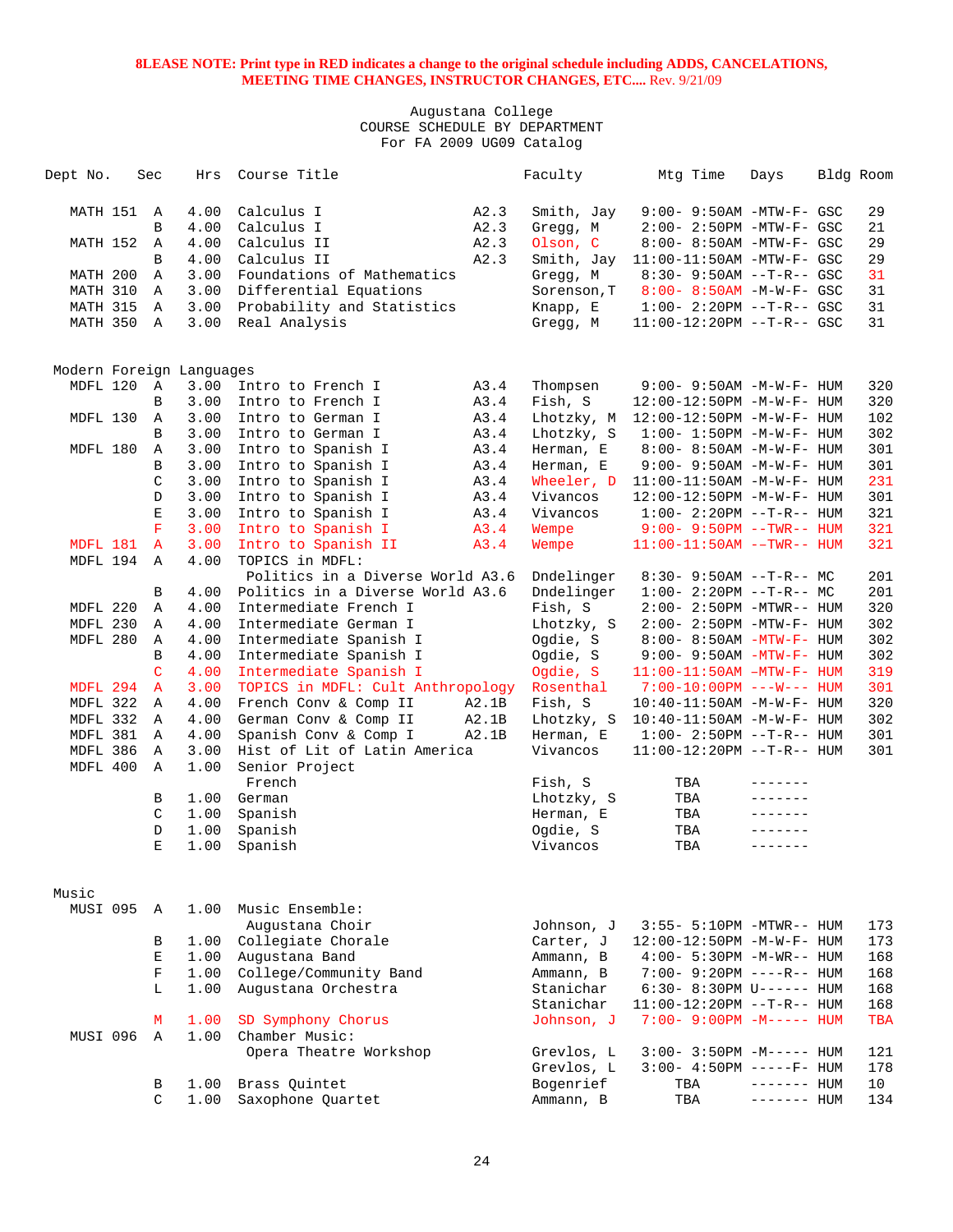| Dept No. | Sec         |              | Hrs  | Course Title                                         | Faculty                | Mtg Time                          | Days                         | Bldg Room |
|----------|-------------|--------------|------|------------------------------------------------------|------------------------|-----------------------------------|------------------------------|-----------|
|          |             | D            | 1.00 | Chamber Strings                                      | Melik-Step             | TBA                               | $------$ HUM                 | 152       |
|          |             | E            | 1.00 | Clarinet                                             | Larson, A              | TBA                               | $------$ HUM                 | 155       |
|          |             | $\mathbf F$  | 1.00 | Flute Choir                                          | Anderson, E            | $3:00-3:50PM -M-----$ HUM         |                              | 178       |
|          |             | I            | 1.00 | Percussion Ensemble                                  | Pennington             | $6:30 - 7:30PM$ ---W--- HUM       |                              | 168       |
|          |             | К            | 1.00 | Trombone Choir                                       | Shoemaker              | $3:00-3:50PM -T--- HUM$           |                              | 168       |
|          |             | L            | 1.00 | String Quartet                                       | Hufnagle               | TBA                               | $------$ HUM                 | 50        |
|          |             | М            | 1.00 | Jazz Lab                                             | Schilf, P              | $6:30-7:20PM -M-----$ HUM         |                              | 178       |
|          |             | N            | 1.00 | Northlanders Jazz Combo                              | Isackson, M            | $5:30 - 6:45PM -T--- HUM$         |                              | 168       |
|          |             | О            | 1.00 | Accompanying Lab                                     | Reid, D                | $3:00 - 3:50PM -T--- HUM$         |                              | 178       |
|          |             | $\, {\bf P}$ | 1.00 | Vocal Lab Instrumental Ed Majors                     | Johnson, J             | $8:00 - 8:50AM$ ---W--- HUM       |                              | 173       |
|          |             |              |      | -MUSI 096P: MUST BE TAKEN IN CONJUNCTION W/MUSI 250. |                        |                                   |                              |           |
| MUSI 097 |             | A            | 1.00 | Chamber Music Ensemble:                              |                        |                                   |                              |           |
|          |             |              |      | Chamber Choir                                        | Johnson, J             | $5:15- 6:15PM -M-W--- HUM$        |                              | 173       |
|          |             | B            | 1.00 | Brass Choir                                          | Schilf, P              | $3:00 - 3:50PM -M-W---$ HUM       |                              | 168       |
|          |             | C            | 1.00 | Northlanders Jazz Band                               | Schilf, P              | $5:30-6:20PM -M--- HUM$           |                              | 178       |
|          |             |              |      |                                                      | Schilf, P              | $4:00-4:50PM -T--- HUM$           |                              | 178       |
| MUSI 110 |             | A            | 3.00 | The Understanding of Music A3.5B                     | Johnson, S             | 12:00-12:50PM -M-W-F- HUM         |                              | 121       |
|          |             | B            | 3.00 | The Understanding of Music A3.5B                     | Johnson, S             | $2:00 - 2:50PM -M-W-F - HUM$      |                              | 202       |
| MUSI 111 |             | A            | 3.00 | History of Jazz<br>A3.5B                             | Joyce, R               | $1:00 - 1:50PM - M - W - F - HUM$ |                              | 121       |
| MUSI 120 |             | A            | 2.00 | Music Theory I:<br>A3.5B                             | Pennington             | $1:00 - 1:50PM -M-W-F - HUM$      |                              | 145       |
|          |             |              |      | Basic Concepts and Skills                            |                        |                                   |                              |           |
|          |             | B            | 2.00 | Music Theory I:<br>A3.5B                             | Pennington             | $2:00 - 2:50PM -M-W-F - HUM$      |                              | 145       |
|          | MUSI 120L A |              | 1.00 | Aural Skills Lab                                     | Ohashi, S              | $11:00-11:50AM$ --T-R-- HUM       |                              | 145       |
|          |             | B            | 1.00 | Aural Skills Lab                                     | Ohashi, S              | $1:00 - 1:50PM -T-R-- HUM$        |                              | 145       |
| MUSI 152 |             | Α            | 1.00 | Beg Class Piano: Music Majors                        | Schempp, M             | $8:00 - 8:50AM - M-W---$ HUM      |                              | 146       |
|          |             | B            | 1.00 | Beg Class Piano: Music Majors                        | Schempp, M             | $8:00 - 8:50AM -T-R-- HUM$        |                              | 146       |
| MUSI 161 |             | $\mathbb{A}$ | 1.00 | Private Instruction: Strings                         |                        |                                   |                              |           |
|          |             |              |      | Violin-30 min.                                       |                        | TBA                               |                              | 11        |
|          |             |              | 1.00 | Violin-50 min.                                       | Zamora, C<br>Zamora, C | TBA                               | $------$ HUM                 | 11        |
|          |             | AΜ           |      |                                                      |                        |                                   | $------$ HUM<br>$------$ HUM |           |
|          |             | B            | 1.00 | Viola-30 min.                                        | Lin, P                 | TBA                               |                              | 11        |
|          |             | ΒM           | 1.00 | Viola-50 min.                                        | Lin, P                 | TBA                               | ------- HUM                  | 11        |
|          |             | C            | 1.00 | Violoncello-30 min.                                  | Hufnagle               | TBA                               | ------- HUM                  | 24        |
|          |             | CM           | 1.00 | Violoncello-50 min.                                  | Hufnagle               | TBA                               | $------$ HUM                 | 24        |
|          |             | D            | 1.00 | Bass-30 min.                                         | Chiarello              | TBA                               | $------$ HUM                 | 5         |
|          |             | DM           | 1.00 | Bass-50 min.                                         | Chiarello              | TBA                               | $------$ HUM                 | 5         |
|          |             | Е            | 1.00 | Guitar-30 min.                                       | Gunderson              | TBA                               | $------$ HUM                 | 34        |
|          |             | F            | 1.00 | Harp-30 min.                                         | Vorhes, A              | TBA                               | $------$ HUM                 | 151       |
|          |             | FM           | 1.00 | Harp-50 min.                                         | Vorhes, A              | TBA                               | ------- HUM                  | 151       |
|          | MUSI 161A A |              | 1.00 | Private Instruction: Strings                         |                        |                                   |                              |           |
|          |             |              |      | Violin-30 min.                                       | Lutow, J               | TBA                               | ––––––– HUM                  | 24        |
|          |             | AΜ           | 1.00 | Violin-50 min.                                       | Lutow, J               | TBA                               | ------- HUM                  | 24        |
|          | MUSI 161B C |              | 1.00 | Private Instruction: Strings                         |                        |                                   |                              |           |
|          |             |              |      | Violoncello-30 min.                                  | Melik-Step             | TBA                               | ------- HUM                  | 152       |
|          |             | CM           | 1.00 | Violoncello-50 min.                                  | Melik-Step             | TBA                               | ------- HUM                  | 152       |
| MUSI 162 |             | Α            | 1.00 | Private Instruction: Woodwinds                       |                        |                                   |                              |           |
|          |             |              |      | Flute-30 min.                                        | Masek, P               | TBA                               | ------- HUM                  | 154       |
|          |             | AΜ           | 1.00 | Flute-50 min.                                        | Masek, P               | TBA                               | ------- HUM                  | 154       |
|          |             | В            | 1.00 | Oboe-30 min.                                         | McManus                | TBA                               | ------- HUM                  | 157       |
|          |             | BM           | 1.00 | Oboe-50 min.                                         | McManus                | TBA                               | ------- HUM                  | 157       |
|          |             | C            | 1.00 | Clarinet-30 min.                                     | Hill, C                | TBA                               | ------- HUM                  | 155       |
|          |             |              |      |                                                      | Larson, A              |                                   |                              |           |
|          |             | CM           | 1.00 | Clarinet-50 min.                                     | Hill, C                | TBA                               | ------- HUM                  | 155       |
|          |             |              |      |                                                      | Larson, A              |                                   |                              |           |
|          |             | D            | 1.00 | Bassoon-30 min.                                      | Tomkins, J             | TBA                               | ------- HUM                  | 157       |
|          |             | DM           | 1.00 | Bassoon-50 min.                                      | Tomkins, J             | TBA                               | ------- HUM                  | 157       |
|          |             | Е            | 1.00 | Saxophone-30 min.                                    | Ammann, B              | TBA                               | ------- HUM                  | 134       |
|          |             | EМ           | 1.00 | Saxophone-50 min.                                    | Ammann, B              | TBA                               | ------- HUM                  | 134       |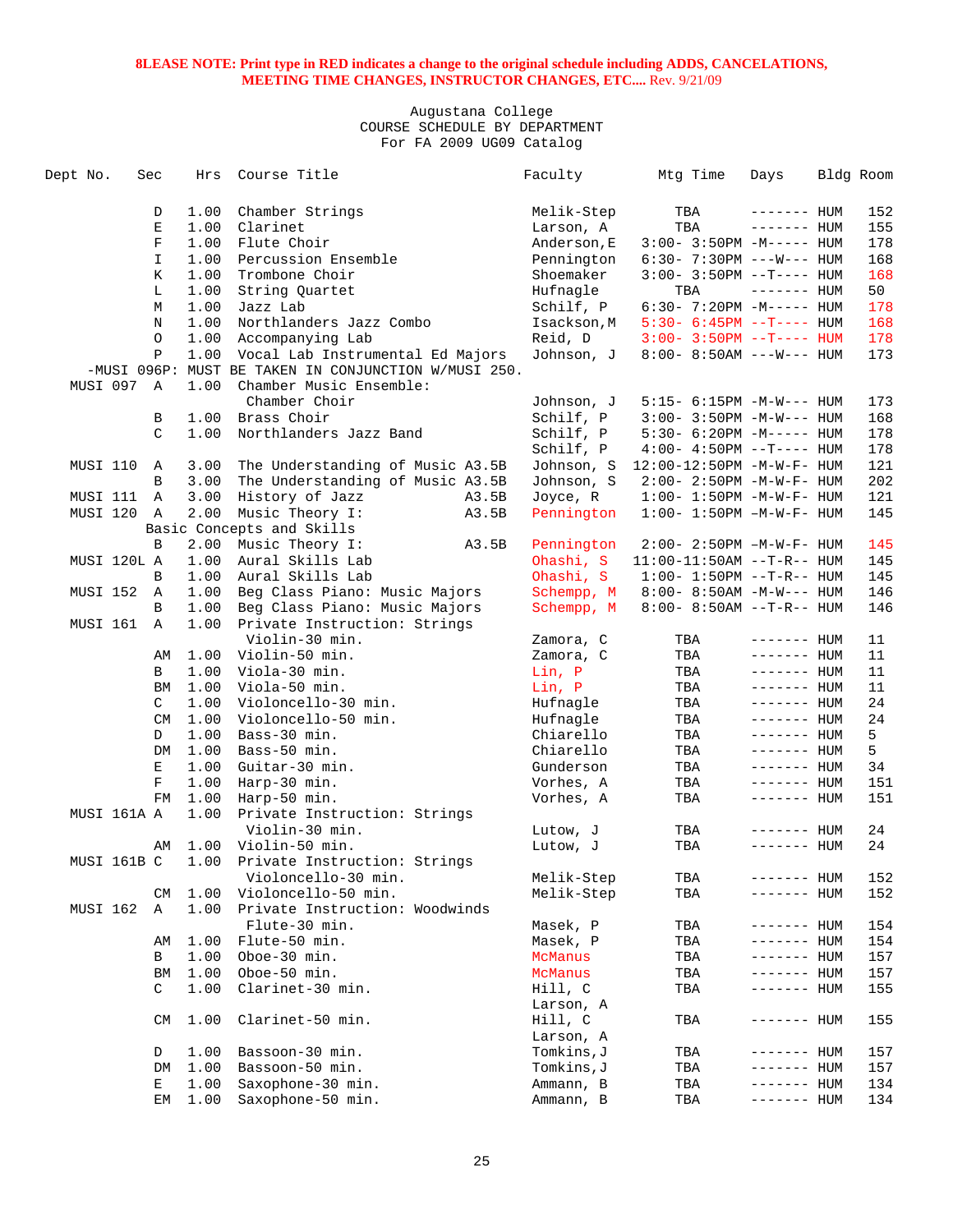| Dept No.        | Sec       | Hrs  | Course Title                                     | Faculty                 | Mtg Time                     | Days                       | Bldg Room       |
|-----------------|-----------|------|--------------------------------------------------|-------------------------|------------------------------|----------------------------|-----------------|
|                 |           |      |                                                  |                         |                              |                            |                 |
| <b>MUSI 163</b> | A         | 1.00 | Private Instruction: Brass Winds                 |                         |                              |                            |                 |
|                 |           |      | Horn-30 min.                                     | Staff                   | TBA                          | $------$ HUM               | 7               |
|                 | AΜ        | 1.00 | Horn-50 min.                                     | Staff                   | TBA                          | $------$ HUM               | $7\phantom{.0}$ |
|                 | B         | 1.00 | Trumpet-30 min.                                  | Bogenrief               | TBA                          | ------- HUM                | 10              |
|                 | BM        | 1.00 | Trumpet-50 min.                                  | Bogenrief               | TBA                          | ------- HUM                | 10              |
|                 | C         | 1.00 | Trombone-30 min.                                 | Shoemaker               | TBA                          | $------$ HUM               | 149             |
|                 | <b>CM</b> | 1.00 | Trombone-50 min.                                 | Shoemaker               | TBA                          | $------$ HUM               | 149             |
|                 | D         | 1.00 | Euphonium-30 min.                                | Shoemaker               | TBA                          | ------- HUM                | 149             |
|                 | DM        | 1.00 | Euphonium-50 min.                                | Shoemaker               | TBA                          | $------$ HUM               | 149             |
|                 | Е         | 1.00 | Tuba-30 min.                                     | Andersen, M             | TBA                          | ------- HUM                | 4               |
|                 | EM        | 1.00 | Tuba-50 min.                                     | Andersen, M             | TBA                          | ------- HUM                | 4               |
| MUSI 164        | Α         | 1.00 | Private Instruction: Percussion                  |                         |                              |                            |                 |
|                 |           |      | Percussion-30 min.                               | Pennington              | $3:00-3:30PM -T--- HUM$      |                            | 144             |
|                 | AΜ        | 1.00 | Percussion-50 min.                               | Pennington              | $3:00-3:50PM -T--- HUM$      |                            | 144             |
| <b>MUSI 165</b> | Α         | 1.00 | Private Instruction: Piano                       |                         |                              |                            |                 |
|                 |           |      | Piano-30 min.                                    | Andrews, R              | TBA                          | $------$ HUM               | 160             |
|                 |           |      |                                                  | Harbaugh, C             | TBA                          | $------$ HUM               | 159             |
|                 |           |      |                                                  | Steen, S                | TBA                          | ------- HUM                | 158             |
|                 |           |      | Piano-50 min.                                    | Krueger, A              |                              |                            |                 |
|                 | AΜ        | 1.00 |                                                  | Andrews, R              | TBA                          | ------- HUM<br>------- HUM | 160             |
|                 |           |      |                                                  | Harbaugh, C<br>Steen, S | TBA<br>TBA                   | ------- HUM                | 159<br>158      |
|                 |           |      |                                                  | Krueger, A              |                              |                            |                 |
|                 | в         | 1.00 | Piano-50 min.                                    | Andrews, R              | TBA                          | ------- HUM                | 160             |
|                 | <b>BM</b> | 1.00 | Piano-50 min.                                    | Andrews, R              | TBA                          | ------- HUM                | 160             |
|                 |           |      | -MUSI 165B & BM: INSTRUCTOR PERMISSION REQUIRED. |                         |                              |                            |                 |
| MUSI 166        | A         | 1.00 | Private Instruction: Keyboard                    |                         |                              |                            |                 |
|                 |           |      | Organ-30 min                                     | Schempp, M              | TBA                          | .                          |                 |
|                 | AΜ        | 1.00 | Organ-50 min.                                    | Schempp, M              | TBA                          |                            |                 |
|                 | B         | 1.00 | Harpsichord-30 min.                              | Schempp, M              | TBA                          |                            |                 |
|                 | <b>BM</b> | 1.00 | Harpsichord-50 min.                              | Schempp, M              | TBA                          | .                          |                 |
| <b>MUSI 167</b> | Α         | 1.00 | Private Instruction: Voice                       |                         |                              |                            |                 |
|                 |           |      | Voice-30 min.                                    | Staff                   | TBA                          | .                          |                 |
|                 | AΜ        | 1.00 | Voice-50 min.                                    | Staff                   | TBA                          |                            |                 |
|                 | B         | 1.00 | Voice-30 min.                                    | Grevlos, L              | TBA                          | ------- HUM                | 139             |
|                 | BM        | 1.00 | Voice-50 min.                                    | Grevlos, L              | TBA                          | ------- HUM                | 139             |
|                 | C         | 1.00 | Voice-30 min.                                    | Koch, C                 | TBA                          | ------- HUM                | 140             |
|                 | CM        | 1.00 | Voice-50 min.                                    | Koch, C                 | TBA                          | ------- <b>HUM</b>         | 140             |
|                 | D         | 1.00 | Voice-30 min.                                    | Schreck, J              | TBA                          | ------- HUM                | 153             |
|                 | DM        | 1.00 | Voice-50 min.                                    | Schreck, J              | TBA                          | ------- HUM                | 153             |
|                 | Ε         | 1.00 | Voice-30 min.                                    | Carter, J               | TBA                          | ------- <b>HUM</b>         | 150             |
|                 | ЕM        | 1.00 | Voice-50 min.                                    | Carter, J               | TBA                          | ------- HUM                | 150             |
|                 | F         | 1.00 | Voice-30 min.                                    | Shomper, N              | TBA                          | ------- HUM                | 140             |
|                 | FM        | 1.00 | Voice-50 min.                                    | Shomper, N              | TBA                          | ------- HUM                | 140             |
|                 | G         | 1.00 | Voice-30 min.                                    | Barnard, M              | TBA                          | ------- HUM                | 153             |
|                 | GM        | 1.00 | Voice-50 min.                                    | Barnard, M              | TBA                          | ------- <b>HUM</b>         | 153             |
|                 | Η         | 1.00 | Voice-30 min.                                    | Lodine, E               | TBA                          | ------- HUM                | 150             |
|                 | HM        | 1.00 | Voice-50 min.                                    | Lodine, E               | TBA                          | $------$ HUM               | 150             |
| MUSI 191        | Α         | 1.00 | Intro to Notational Software                     | Joyce, R                | 6:00- 6:50PM --T---- HUM     |                            | 121             |
|                 | В         | 1.00 | Intro to Notational Software                     | Joyce, R                | 7:00- 7:50PM --T---- HUM     |                            | 121             |
| <b>MUSI 197</b> | A         | 1.00 | TOPICS: Percussion Keyboard Ens                  | Pennington              | $3:00 - 3:50PM$ ----R- HUM   |                            | 144             |
| MUSI 210        | Α         | 3.00 | Music Hist & Lit to 1750<br>A3.1A                | Stanichar               | 8:30- 9:50AM --T-R-- HUM     |                            | 121             |
| MUSI 214        | A         | 3.00 | <b>CANCELED</b>                                  |                         |                              |                            |                 |
| MUSI 220        | Α         | 2.00 | Music Theory III:                                | Andrews, R              | $2:00 - 2:50PM -M-W-F - HUM$ |                            | 121             |
|                 |           |      | Chromaticism & Formal Practices                  |                         |                              |                            |                 |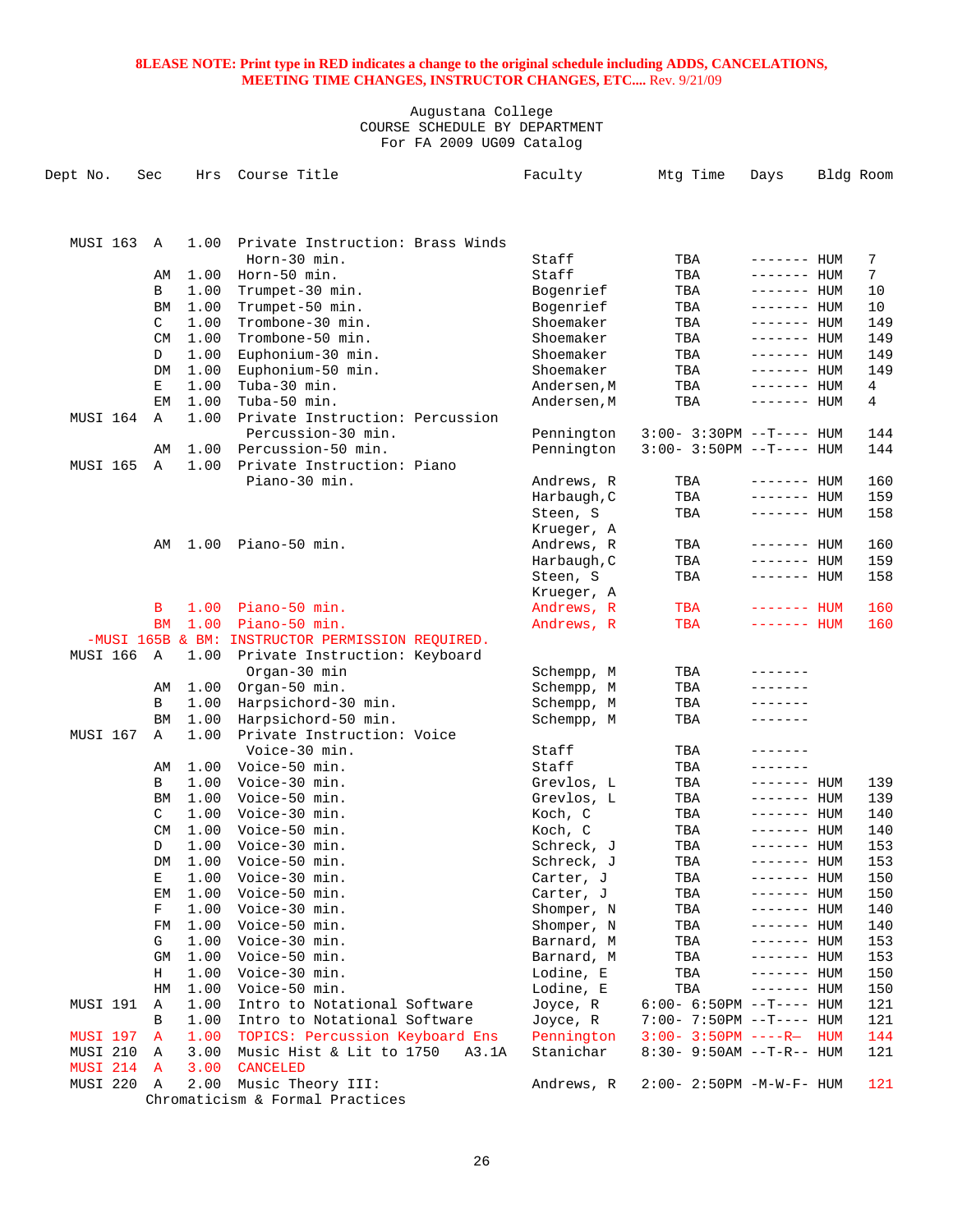| Dept No.                | Sec               | Hrs          | Course Title                                                   | Faculty                 | Mtg Time                                             | Days | Bldg Room |                             |
|-------------------------|-------------------|--------------|----------------------------------------------------------------|-------------------------|------------------------------------------------------|------|-----------|-----------------------------|
| MUSI 220L A             |                   | 1.00         | Aural Skills III                                               | Ohashi, S               | $2:00 - 2:50PM -T-R--HUM$                            |      |           | 173                         |
| MUSI 230                | A                 | 2.00         | Music, Theatre & Dance - Elem Cl                               | Johnson, S              | 11:00-11:50AM --T-R-- HUM                            |      |           | 173                         |
| <b>MUSI 236 A</b>       |                   | 2.00         | <b>CANECELED</b>                                               |                         |                                                      |      |           |                             |
| MUSI 250                | A                 | 3.00         | Brass Pedagogy & Performance                                   | Schilf, P               | 8:00- 8:50AM -MT-RF- HUM                             |      |           | 168                         |
|                         |                   |              | -MUSI 250A: MUST BE TAKEN IN CONJUNCTION W/MUSI 096P.          |                         |                                                      |      |           |                             |
| MUSI 300 A              |                   | 3.00         | Fundamentals of Conducting                                     | Stanichar               | $1:00 - 1:50PM - M - W - F - HUM$                    |      |           | 168                         |
| MUSI 310                | Α                 | 3.00         | Secondary Instrumental Methods                                 | Schilf, P               | $9:00 - 9:50AM - M - W - F - HUM$                    |      |           | 123                         |
| MUSI 311 A              |                   | 3.00         | Secondary Choral Methods                                       | Johnson, J              | $9:00 - 9:50AM - M - W - F - HUM$                    |      |           | 173                         |
| MUSI 320 A              |                   | 3.00         | Music Theory V:                                                | Andrews, R              | $11:00-11:50AM$ -M-W-F- HUM                          |      |           | 145                         |
|                         |                   |              | 20th Cent Compositional Pract                                  |                         |                                                      |      |           |                             |
| MUSI 321 A              |                   | 2.00         | <b>CANCELED</b>                                                |                         |                                                      |      |           |                             |
| Native American Studies |                   |              |                                                                |                         |                                                      |      |           |                             |
| NAST 320 A              |                   |              | 3.00 Native American Social Sys A3.6                           | Bunger                  | $6:30 - 9:30PM -M--- M$                              |      |           | 201                         |
|                         | B                 | 3.00         | Native American Social Sys A3.6                                | Bunger                  | $6:30-9:30PM --T---MC$                               |      |           | 201                         |
|                         |                   |              |                                                                |                         |                                                      |      |           |                             |
| Nursing                 |                   |              |                                                                |                         |                                                      |      |           |                             |
| <b>NURS 200</b>         | A                 | 3.00         | Intro to Professional Nursing                                  | Rainboth                | 12:00-12:50PM -M-W-F- GSC                            |      |           | 100                         |
|                         | B                 | 3.00         | Intro to Professional Nursing                                  | Rainboth                | $2:00 - 2:50PM - M - W - F - GSC$                    |      |           | 207                         |
| NURS 324                | $\mathbf{A}$      | 3.00         | Health Pattern Recognition/Nutri                               | Reiff, V                | 12:00-12:50PM -M-W--- GSC                            |      |           | 121                         |
|                         |                   |              |                                                                | Reiff, V                | $1:30 - 3:30PM$ ----R-- OFF                          |      |           | OFF                         |
|                         | В                 | 3.00         | Health Pattern Recognition/Nutri                               | Reiff, V                | $11:00-11:50AM$ -M-W--- GSC                          |      |           | 121                         |
|                         |                   |              |                                                                | Herrmann                | $1:30-3:30PM --T---$ OFF                             |      |           | OFF                         |
| NURS 326 A              |                   | 4.00         | Nursing Therapeutics                                           | Herrmann                | $11:00-11:50AM$ -M-W--- GSC                          |      |           | 207                         |
|                         |                   |              |                                                                | Reiff                   | 7:00- 1:30PM ----R-- OFF                             |      |           | OFF                         |
|                         | B                 | 4.00         | Nursing Therapeutics                                           | Herrmann                | 12:00-12:50PM -M-W--- GSC                            |      |           | 207                         |
|                         |                   |              |                                                                | Herrmann                | 7:00- 1:30PM --T---- OFF                             |      |           | OFF                         |
| NURS 328                | Α                 | 3.00         | Pathophysiology                                                | Schroeder               | 8:00- 8:50AM -M-W-F- GSC                             |      |           | 121                         |
|                         | B<br>$\mathbb{A}$ | 3.00         | Pathophysiology                                                | Schroeder               | 9:00- 9:50AM -M-W-F- GSC                             |      |           | 121                         |
| NURS 420                |                   | 3.00         | Behavioral Health Nursing                                      | Fritz, K                | $1:00 - 2:20PM -M-W--- GSC$                          |      |           | 100                         |
| <b>NURS 425</b>         | Α<br>B            | 2.00<br>2.00 | Behavioral Health Nursing Lab<br>Behavioral Health Nursing Lab | Fritz, K<br>Fritz, K    | 7:00-11:50AM -MT---- OFF<br>7:00-11:50AM ---WR-- OFF |      |           | OFF<br>OFF                  |
| NURS 430                | A                 | 3.00         | Community Health Nursing                                       | Waltman, P              | $1:00 - 2:20PM -M-W--- GSC$                          |      |           | 121                         |
|                         |                   |              |                                                                | Abbott, K               |                                                      |      |           |                             |
| NURS 435                | $\mathbb A$       | 2.00         | Community Health Nursing Lab                                   | Waltman, P              | 7:30-11:50AM -MT---- OFF                             |      |           | OFF                         |
|                         | B                 | 2.00         | Community Health Nursing Lab                                   | Abbott, K               | 7:30-11:50AM ---WR-- OFF                             |      |           | OFF                         |
| NURS 441                | $\mathbf{A}$      | 4.00         | Adult Health Nursing II                                        | White, L                | $2:30-4:20PM -M---GSC$                               |      |           | 121                         |
|                         |                   |              |                                                                | White, L                | 7:00- 3:30PM --T---- OFF                             |      |           | OFF                         |
|                         | B                 | 4.00         | Adult Health Nursing II                                        | White, L                | $2:30-4:20PM$ ---W--- GSC                            |      |           | 121                         |
|                         |                   |              |                                                                | White, L                | 7:00- 3:30PM ----R-- OFF                             |      |           | $\mathop{\rm OFF}\nolimits$ |
| NURS 450 A              |                   |              | 3.00 Perspectives Prof Nursing A2.1B                           | Isaacson, M<br>Schroder | 5:00- 8:00PM ----R-- GSC                             |      |           | 121                         |
|                         |                   |              |                                                                |                         |                                                      |      |           |                             |
| Physical Education      |                   |              |                                                                |                         |                                                      |      |           |                             |
| PE 095                  | Α                 | 1.00         | Intercollegiate Athletics                                      |                         |                                                      |      |           |                             |
|                         |                   |              | Cross Country                                                  | Hellman, T              | 3:00- 5:00PM -MTWRF- ELMN                            |      |           | 105                         |
|                         | В                 | 1.00         | Football                                                       | Salem, B                | $3:00-5:00PM -MTWRF-ELMN$                            |      |           | 105                         |

|  | $C1.00$ Golf  |                                                                                            |  | Holm, J 3:00- 5:00PM -MTWRF- ELMN 105     |  |  |
|--|---------------|--------------------------------------------------------------------------------------------|--|-------------------------------------------|--|--|
|  |               | -PE 095C: IF GOLF TAKEN FOR CREDIT IN FALL, IT CANNOT BE TAKEN FOR CREDIT IN SPRING.       |  |                                           |  |  |
|  | D 1.00 Soccer |                                                                                            |  | Barkus, B 3:00- 5:00PM - MTWRF- ELMN 105  |  |  |
|  |               | E 1.00 Volleyball                                                                          |  | Buckley, A 3:00- 5:00PM -MTWRF- ELMN 105  |  |  |
|  |               | F 1.00 Cheer Team                                                                          |  | Sheley 3:00- 5:00PM -MTWRF- ELMN 105      |  |  |
|  |               | -PE 095F: IF CHEER TEAM TAKEN FOR CREDIT IN FALL, IT CANNOT BE TAKEN FOR CREDIT IN SPRING. |  |                                           |  |  |
|  |               | G 1.00 Basketball (Men)                                                                    |  | Billeter, T 3:00- 5:00PM -MTWRF- ELMN 105 |  |  |
|  |               |                                                                                            |  |                                           |  |  |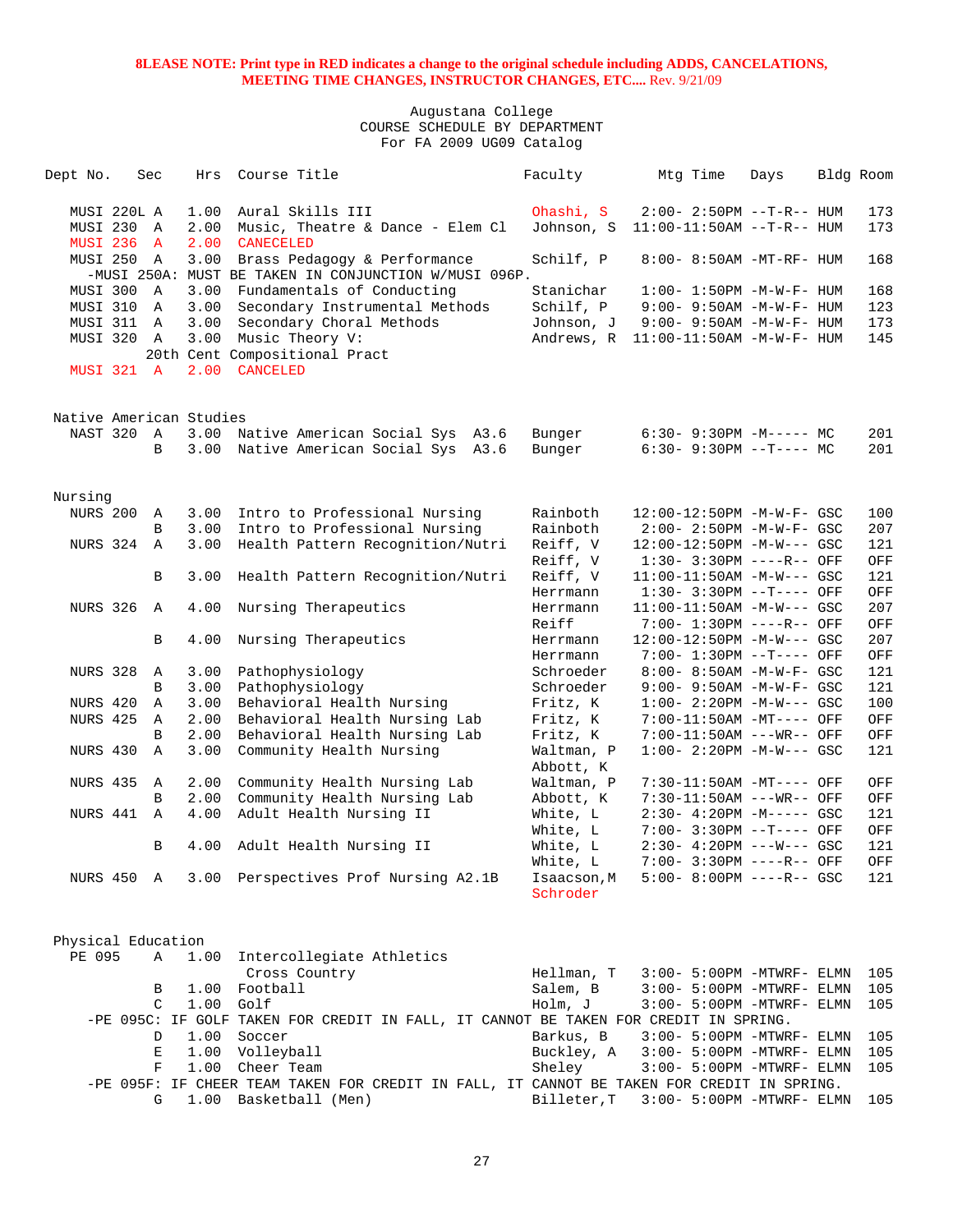| Dept No. | Sec          |      | Hrs Course Title                                                                                             |      | Faculty    | Mtg Time                      | Days        | Bldg Room |
|----------|--------------|------|--------------------------------------------------------------------------------------------------------------|------|------------|-------------------------------|-------------|-----------|
|          |              |      |                                                                                                              |      |            |                               |             |           |
|          |              |      | -PE 095G: IF BASKETBALL TAKEN FOR CREDIT IN FALL, IT CANNOT BE TAKEN FOR CREDIT IN SPRING.                   |      |            |                               |             |           |
|          | Н            |      | 1.00 Basketball (Women)                                                                                      |      | Krauth, D  | 3:00- 5:00PM -MTWRF- ELMN     |             | 105       |
|          | $\mathbb{I}$ |      | -PE 095H: IF BASKETBALL TAKEN FOR CREDIT IN FALL, IT CANNOT BE TAKEN FOR CREDIT IN SPRING.<br>1.00 Wrestling |      | Reitmeier  | $3:00-5:00PM -MTWRF-ELMN$     |             | 105       |
|          |              |      | -PE 095I: IF WRESTLING TAKEN FOR CREDIT IN FALL, IT CANNOT BE TAKEN FOR CREDIT IN SPRING.                    |      |            |                               |             |           |
|          | J            | 1.00 | Tennis (Men)<br>-PE 095J: IF TENNIS TAKEN FOR CREDIT IN FALL, IT CANNOT BE TAKEN FOR CREDIT IN SPRING.       |      | Holm, J    | $3:00 - 5:00$ PM -MTWRF- ELMN |             | 105       |
|          | Κ            | 1.00 | Tennis (Women)                                                                                               |      | Holm, J    | $3:00-5:00PM -MTWRF-ELMN$     |             | 105       |
| PE 100   | Α            | 1.00 | -PE 095K: IF TENNIS TAKEN FOR CREDIT IN FALL, IT CANNOT BE TAKEN FOR CREDIT IN SPRING.                       | A1.3 |            |                               |             |           |
|          |              |      | Physical Educ Activities<br>Health Fitness                                                                   |      | Vahrenkamp | $8:00 - 8:50AM -T-R--ELMN$    |             | 230       |
|          | В            | 1.00 | Racquetball Fitness                                                                                          |      | Olinger, S | $9:00 - 9:50AM -M-W---$ ELMN  |             | 135       |
|          | C            | 1.00 | Bootcamp Fitness                                                                                             |      | Stavenger  | $9:00 - 9:50AM - M-W---$ ELMN |             | 105       |
|          | D            | 1.00 | Karate                                                                                                       |      | Azzara, C  | $9:00 - 9:50AM -T-R--ELMN$    |             | 224       |
|          | E            | 1.00 | Racquetball Fitness                                                                                          |      | Olinger, S | $9:00 - 9:50AM -T-R--ELMN$    |             | 135       |
|          | $\mathbf F$  | 1.00 | Weight Training                                                                                              |      | Evenson, J | $11:00-11:50AM -M-W---$ ELMN  |             | 233       |
|          | G            | 1.00 | Golf/Rec Sports                                                                                              |      | Olson, J.  | $11:00-11:50AM -M-W---$ ELMN  |             | 105       |
|          | Н            | 1.00 | Social Dance (Men only)                                                                                      |      | Lampe, W   | $11:00-11:50AM$ --T-R-- ELMN  |             | 224       |
|          | HH           | 1.00 | Social Dance (Women only)                                                                                    |      | Lampe, W   | $11:00-11:50AM$ --T-R-- ELMN  |             | 224       |
|          | I.           | 1.00 | Bicycling                                                                                                    |      | Prater, J  | $11:00-12:40PM --T-R-- ELMN$  |             | 105       |
|          |              |      | -PE 100I: MEETS 1ST 7 WEEKS-SEPT 9 THRU OCT 23.                                                              |      |            |                               |             |           |
|          | J            | 1.00 | Golf/Rec Sports                                                                                              |      | Stavenger  | $11:00-11:50AM$ --T-R-- ELMN  |             | 105       |
|          | K            | 1.00 | Dance Aerobics                                                                                               |      | Hummel, A  | $12:00-12:50PM -M-W---$ ELMN  |             | 224       |
|          | L            | 1.00 | Group Aerobic Exercise                                                                                       |      | Moravec, G | $12:00-12:50PM -T-R-- ELMN$   |             | 224       |
|          | М            | 1.00 | Tennis/Archery/Net Sports                                                                                    |      | Barkus, B  | 12:00-12:50PM --T-R-- ELMN    |             | 105       |
|          | N            | 1.00 | Hiking                                                                                                       |      | Evenson, J | $1:00 - 2:40PM -M-W---$ ELMN  |             | 105       |
|          |              |      | -PE 100N: MEETS 1ST 7 WEEKS-SEPT 9 THRU OCT 23.                                                              |      |            |                               |             |           |
|          | 0            | 1.00 | Physical Conditioning                                                                                        |      | McKeithen  | $1:00 - 1:50PM -M-W---$ ELMN  |             | 105       |
|          | Ρ            | 1.00 | Physical Conditioning                                                                                        |      | Moenck, H  | $1:00 - 1:50PM -T-R-- ELMN$   |             | 105       |
|          | Q            | 1.00 | Weight Training (Women only)                                                                                 |      | Kimball, K | $1:00 - 1:50PM -T-R-- ELMN$   |             | 233       |
|          | R            | 1.00 | Weight Training                                                                                              |      | Van Dam    | 2:00- 2:50PM -M-W--- ELMN     |             | 233       |
|          | S            | 1.00 | Fitness Swimming                                                                                             |      | Barkley, S | 2:00- 2:50PM --T-R-- ELMN     |             | 113       |
|          | T            | 1.00 | Health Fitness                                                                                               |      | Vahrenkamp | 2:00- 2:50PM --T-R-- ELMN     |             | 230       |
| PE 210   | Α            | 3.00 | Introduction to Sport Management                                                                             |      | VanLaecken | $11:00-11:50AM$ -M-W-F- ELMN  |             | 241       |
| PE 230   | Α            | 2.00 | First Aid & CPR                                                                                              |      | Kindt, S.  | $12:00-12:50PM -M-W---$ ELMN  |             | 230       |
| PE 232   | Α            | 2.00 | Theory of Coaching Basketball                                                                                |      | Olson, J.  | $1:00-1:50PM -MTWR--ELMN$     |             | 180       |
|          |              |      | -PE 232A: MEETS 2ND 7 WEEKS-OCT 28 THRU DEC 16.                                                              |      |            |                               |             |           |
| PE 234   | Α            | 2.00 | Theory of Coaching Softball                                                                                  |      | Melsted, G | $8:00 - 8:50AM -T-R-- ELMN$   |             | 105       |
| PE 237   | Α            | 2.00 | Theory of Coaching Football                                                                                  |      | Salem, B   | $1:00 - 1:50PM - MTWR-- ELMN$ |             | 180       |
|          |              |      | -PE 237A: MEETS 1ST 7 WEEKS-SEPT 9 THRU OCT 23.                                                              |      |            |                               |             |           |
| PE 265   | Α            | 2.00 | Health, PE & Movement in Elem Cl                                                                             |      | Fiala, R   | 12:00-12:50PM --T-R-- ELMN    |             | 230       |
| PE 266   | А            | 2.00 | PE in Elementary School                                                                                      |      | Lampe, W   | 12:00-12:50PM --T-R-- ELMN    |             | 105       |
| PE 280   | Α            | 3.00 | Prevention & Care of Athl Injuri                                                                             |      | Gerry, B   | $11:00-11:50AM - M-W-F- ELMN$ |             | 230       |
| PE 291   | Α            |      | 1.00 Gymnastics                                                                                              |      | Luke, G    | 7:30-10:00PM ---W--- OFF      |             | OFF       |
| PE 395   | Α            | 4.00 | Internship<br>Fitness                                                                                        |      | Barkley, S | TBA                           | ------- OFF | OFF       |
|          |              |      | -PE 395A: MUST HAVE APPROVAL & SIGNATURE OF S. BARKLEY.                                                      |      |            |                               |             |           |
|          | $\mathsf{C}$ |      | 4.00 Coaching                                                                                                |      | Aldrich, M | TBA                           | ------- OFF | OFF       |
|          |              |      | -PE 395C: MUST HAVE APPROVAL & SIGNATURE OF M. ALDRICH.                                                      |      |            |                               |             |           |
|          | D            |      | 4.00 Sport Management I                                                                                      |      | Holm, J    | TBA                           | ------- OFF | OFF       |
|          |              |      | -PE 395D: MUST HAVE APPROVAL & SIGNATURE OF J. HOLM.                                                         |      |            |                               |             |           |
| PE 495   | Α            |      | 4.00 Internship                                                                                              |      |            |                               |             |           |
|          |              |      | Sports Management II                                                                                         |      | Holm, J    | TBA                           | ------- OFF | OFF       |
|          |              |      | -PE 495A: MUST HAVE APPROVAL & SIGNATURE OF J. HOLM.                                                         |      |            |                               |             |           |
|          |              |      |                                                                                                              |      |            |                               |             |           |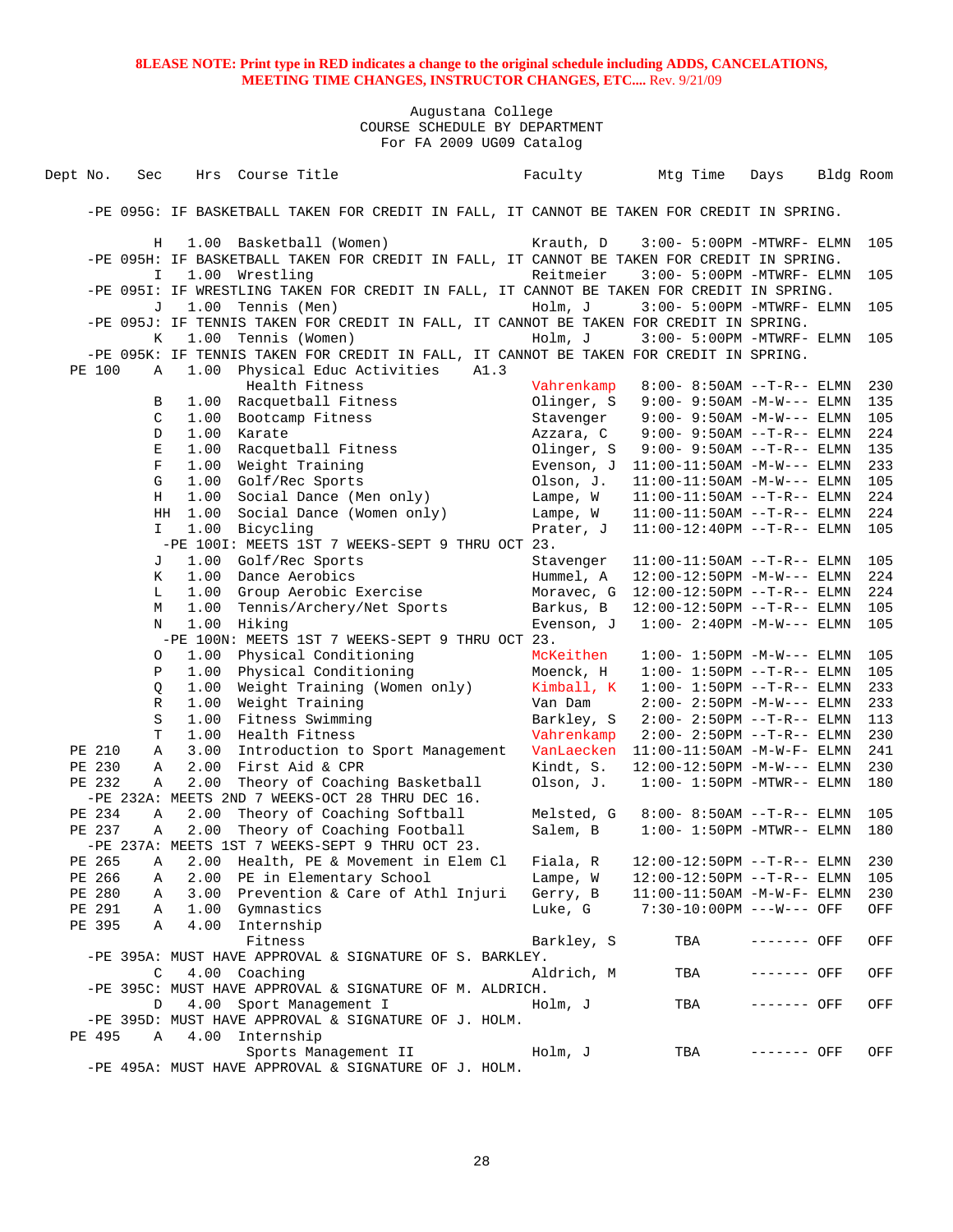| Dept No.        | Sec              | Hrs           | Course Title                                             |              | Faculty                    | Mtg Time                                                    | Days    | Bldg Room |            |
|-----------------|------------------|---------------|----------------------------------------------------------|--------------|----------------------------|-------------------------------------------------------------|---------|-----------|------------|
|                 |                  |               |                                                          |              |                            |                                                             |         |           |            |
| Philosophy      |                  |               |                                                          |              |                            |                                                             |         |           |            |
| PHIL 110 A      |                  | 3.00          | Dimensions of the Self                                   | A1.2         | Minister                   | $1:00-2:20PM -T-R--HUM$                                     |         |           | 231        |
| PHIL 120 A      |                  | 3.00          | Critical Thinking                                        | A2.2         |                            | Pederson, L 8:30- 9:50AM --T-R-- HUM                        |         |           | 231        |
| PHIL 200 A      |                  | 3.00          | Reason, Faith, Srch Meaning                              | A4.2         | O'Hara, D                  | 11:00-11:50AM -M-W-F- HUM                                   |         |           | 121        |
| PHIL 220        | A                | 3.00          | Our Phil Heritage I                                      | A3.1A        | O'Hara, D                  | 2:00- 2:50PM -M-W-F- HUM                                    |         |           | 301        |
| PHIL 297 A      |                  | 3.00          | TOPICS:                                                  |              |                            |                                                             |         |           |            |
|                 |                  |               | Human Rights: Theory & Practice                          |              | Minister                   | $11:00-12:20PM$ --T-R-- HUM                                 |         |           | 323        |
| PHIL 300 A      |                  | 3.00          | Contemporary Moral Issues A2.1B                          |              | O'Hara, D                  | $9:00 - 9:50AM - M - W - F - HUM$                           |         |           | 202        |
| PHIL 332 A      |                  | 3.00          | Seminar                                                  |              |                            |                                                             |         |           |            |
|                 |                  |               | Contemporary Moral Theory                                |              | Minister                   | $6:00-9:00PM -M--- HUM$                                     |         |           | 218        |
|                 |                  |               |                                                          |              |                            |                                                             |         |           |            |
|                 |                  |               |                                                          |              |                            |                                                             |         |           |            |
| Physics         |                  |               |                                                          |              |                            |                                                             |         |           |            |
| PHYS 110 A      |                  |               | 3.00 From Atoms To Stars                                 | A3.2         | VanderLugt                 | $11:00-12:20PM$ --T-R-- GSC                                 |         |           | 101        |
| PHYS 201 A      |                  |               | 4.00 Physics for Life Science I A3.2                     |              | Engebretsn                 | $1:00 - 1:50PM -M-W-F - GSC$                                |         |           | 201        |
|                 |                  |               |                                                          |              | Engebretsn                 | $9:00-10:50AM$ --T---- GSC                                  |         |           | 211        |
|                 |                  | Lecture & Lab |                                                          |              |                            |                                                             |         |           |            |
|                 | B                |               | 4.00 Physics for Life Science I A3.2                     |              | Engebretsn                 | $1:00 - 1:50PM - M - W - F - GSC$                           |         |           | 201        |
|                 |                  |               |                                                          |              | Engebretsn                 | $1:00-2:50PM -T---GSC$                                      |         |           | 211        |
|                 | $\mathsf{C}$     | 4.00          | Physics for Life Science I A3.2                          |              | Engebretsn                 | $1:00 - 1:50PM - M - W - F - GSC$                           |         |           | 201        |
|                 |                  |               |                                                          |              | Engebretsn                 | $11:00-12:50PM$ --T---- GSC                                 |         |           | 211        |
| PHYS 221 A      |                  |               | 4.00 General Physics I                                   | A3.2         | Alton                      | 12:00-12:50PM -M-W-F- GSC                                   |         |           | 201        |
|                 |                  |               |                                                          |              | Alton                      | $1:00 - 2:50PM$ ----R-- GSC                                 |         |           | 211        |
|                 |                  | Lecture & Lab |                                                          |              |                            |                                                             |         |           |            |
|                 | B                |               | 4.00 General Physics I                                   | A3.2         | Alton                      | 12:00-12:50PM -M-W-F- GSC                                   |         |           | 201        |
|                 |                  |               |                                                          |              | Alton                      | $3:00-4:50PM$ ----R-- GSC                                   |         |           | 211        |
| PHYS 222 A      |                  |               | 4.00 General Physics II                                  | A3.2         | Wells, E                   | $1:00 - 1:50PM - M - W - F - GSC$                           |         |           | 207        |
|                 |                  |               |                                                          |              | Wells, E                   | $8:00 - 9:50AM$ ----R-- GSC                                 |         |           | 211        |
|                 |                  | Lecture & Lab |                                                          |              |                            |                                                             |         |           |            |
|                 | B                |               | 4.00 General Physics II                                  | A3.2         | Wells, E                   | $1:00 - 1:50PM - M - W - F - GSC$                           |         |           | 207        |
|                 |                  |               |                                                          |              | Wells, E                   | 10:40-12:30PM ----R-- GSC                                   |         |           | 211        |
| PHYS 235 A      |                  |               | 4.00 Computer Organization                               |              | Swets, D                   | $8:00 - 9:50AM -T-R - GSC$                                  |         |           | 213        |
|                 |                  |               |                                                          |              | Swets, D                   | TBA                                                         |         |           |            |
|                 |                  | Lecture & Lab |                                                          |              |                            |                                                             |         |           |            |
| PHYS 281 A      |                  |               | 2.00 Intermediate Laboratory                             |              | Wells, E                   | $1:00 - 1:50PM -T---$ GSC                                   |         |           | 210        |
|                 |                  |               |                                                          |              | Alton                      |                                                             |         |           |            |
|                 |                  |               |                                                          |              | Wells, E                   | $2:00 - 5:00PM$ --T---- GSC                                 |         |           | 214        |
|                 |                  |               |                                                          |              | Alton                      |                                                             |         |           |            |
|                 | B                |               | 2.00 Intermediate Laboratory                             |              | Wells, E<br>Alton          | $1:00 - 1:50PM -T---$ GSC                                   |         |           | 210        |
|                 |                  |               |                                                          |              |                            |                                                             |         |           | 214        |
|                 |                  |               |                                                          |              | Wells, E                   | $1:00-4:00PM$ ----R-- GSC                                   |         |           |            |
|                 |                  |               |                                                          |              | Alton                      |                                                             |         |           |            |
| PHYS 341        | A                | 3.00          | Analytical Mechanics                                     |              | Alton                      | 9:00- 9:50AM -M-W-F- GSC                                    |         |           | 210        |
| PHYS 371        | A                | 3.00          | Modern Physics I                                         |              | Wells, E                   | $11:00-11:50AM$ -M-W-F- GSC                                 | ------- |           | 210        |
| PHYS 391        | A                | 3.00          | Senior Thesis                                            |              | Wells, E                   | TBA                                                         |         |           |            |
|                 |                  |               |                                                          |              |                            |                                                             |         |           |            |
| Psychology      |                  |               |                                                          |              |                            |                                                             |         |           |            |
|                 |                  |               |                                                          |              |                            |                                                             |         |           |            |
| PSYC 110        | Α<br>B           | 3.00<br>3.00  | Self & Others: Psych Persp<br>Self & Others: Psych Persp | A3.3<br>A3.3 | Nedelsky, M<br>Nedelsky, M | $8:00 - 8:50AM - M - W - F - MC$<br>9:00- 9:50AM -M-W-F- MC |         |           | 255<br>255 |
|                 | C                | 3.00          | Self & Others: Psych Persp                               | A3.3         | DeVita, C                  |                                                             |         |           | 101        |
| <b>PSYC 115</b> |                  | 3.00          | General Psychology                                       | A3.3         | Zell, A                    | $2:00-2:50PM -M-W-F-MC$                                     |         |           | 264        |
|                 | Α<br>B           | 3.00          | General Psychology                                       | A3.3         | Zell, A                    | $1:00 - 1:50PM - M - W - F - MC$                            |         |           | 264        |
| <b>PSYC 125</b> | Α                | 3.00          | Life-Span Human Development A1.2                         |              | Babcock, E                 | 2:00- 2:50PM -M-W-F- MC                                     |         |           |            |
|                 |                  |               | Life-Span Human Development A1.2                         |              | Babcock, E                 | $8:00 - 8:50AM - M - W - F - MC$                            |         |           | 201        |
|                 | В<br>$\mathsf C$ | 3.00<br>3.00  |                                                          |              | Lima, O                    | $9:00-9:50AM -M-W-F-MC$                                     |         |           | 201        |
|                 |                  |               | Life-Span Human Development A1.2                         |              |                            | $11:00-11:50AM$ -M-W-F- HUM                                 |         |           | 202        |
|                 | D                | 3.00          | Life-Span Human Development A1.2                         |              | Lima, O                    | 12:00-12:50PM -M-W-F- HUM                                   |         |           | 202        |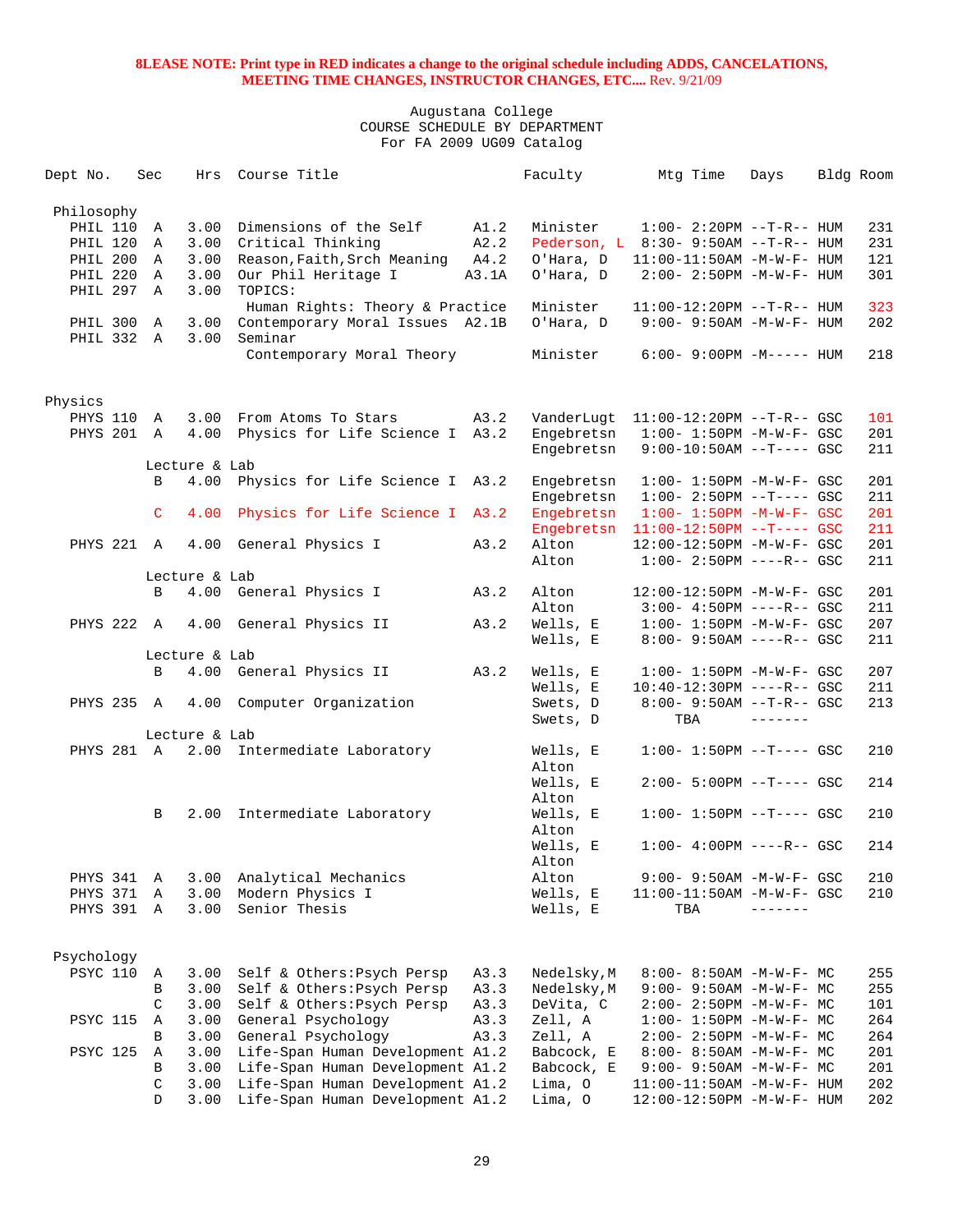| Dept No.               | Sec                     | Hrs          | Course Title                                                                        |                 | Faculty              | Mtg Time                               | Days           | Bldg Room |            |
|------------------------|-------------------------|--------------|-------------------------------------------------------------------------------------|-----------------|----------------------|----------------------------------------|----------------|-----------|------------|
| PSYC 192               | A                       | 3.00         | Directed Research                                                                   |                 | Babcock, E           | TBA                                    | $------$ MC    |           | 134        |
|                        | В                       | 3.00         | Directed Research                                                                   |                 | Lima, O              | TBA                                    | $------MC$     |           | 131        |
|                        | C                       | 3.00         | Directed Research                                                                   |                 | Zell, A              | TBA                                    | $--- - - -$ MC |           | 133        |
| -PSYC 192A,            |                         |              | B & C: INSTRUCTOR SIGNATURE REQUIRED. VARIABLE CREDIT 1-3 CR HRS.                   |                 |                      |                                        |                |           |            |
| PSYC 270               | A                       | 4.00         | Statistics                                                                          |                 | Sorenson, D          | $8:00 - 8:50AM - M - W - F - MC$       |                |           | 153        |
|                        | B                       | 4.00         | Statistics                                                                          |                 | Sorenson, D          | $9:00 - 9:50AM - M - W - F - MC$       |                |           | 153        |
|                        | C                       | 4.00         | Statistics                                                                          |                 | Lima, O              | $2:00 - 2:50PM -M-W-F - MC$            |                |           | 153        |
|                        |                         |              | -PSYC 270A, B & C: MUST ALSO REGISTER FOR A PSYC 270L LAB SECTION.                  |                 |                      |                                        |                |           |            |
| PSYC 270L A            |                         | 0.00         | PSYC 270: Lab                                                                       |                 | Sorenson, D          | $8:00 - 8:50AM$ ----R-- MC             |                |           | 001        |
|                        | B                       | 0.00         | PSYC 270: Lab                                                                       |                 | Sorenson, D          | $9:00 - 9:50AM$ ----R-- MC             |                |           | 001        |
|                        | C                       | 0.00         | PSYC 270: Lab                                                                       |                 | Lima, O              | $2:00-2:50PM$ ----R-- MC               |                |           | 002        |
|                        | D                       | 0.00         | PSYC 270: Lab                                                                       |                 | Sorenson, D          | $7:00 - 7:50PM$ ---W--- MC             |                |           | 001        |
| <b>PSYC 292</b>        | $\overline{\mathbf{A}}$ | 3.00         | Directed Research                                                                   |                 | Zell, A              | <b>TBA</b>                             | --------       |           |            |
| $-$ PSYC 292A:         |                         |              | INSTRUCTOR SIGNATURE REQUIRED. VARIABLE CREDIT 1-3 CR HRS.                          |                 |                      |                                        |                |           |            |
| <b>PSYC 300 A</b>      |                         | 3.00         | Social Psychology                                                                   |                 | Sehested             | $11:00-12:20PM$ --T-R-- MC             |                |           | 120        |
| PSYC 305 A             |                         | 3.00         | Psychology & Christianity                                                           |                 | Zell, A              | $1:00-2:20PM -T-R--MC$                 |                |           | 257        |
| <b>PSYC 311 A</b>      |                         | 4.00         | Abnormal Psychology                                                                 |                 | Nedelsky,M           | $8:00 - 9:50AM -T-R--MC$               |                |           | 264        |
| PSYC 321 A             |                         | 4.00         | Counseling & Psychotherapy                                                          |                 | DeVita, C            | $10:40-11:50AM$ -M-W-F- MC             |                |           | 253        |
| <b>PSYC 330 A</b>      |                         | 3.00         | Cognitive Psychology                                                                | A2.1B           |                      | Babcock, $E = 11:00-12:20PM -T-R-- MC$ |                |           | 201        |
| <b>PSYC 350 A</b>      |                         | 4.00         | Soc Science Research Meth A2.1B                                                     |                 | Schrader, S          | $8:00 - 9:50AM -T-R-- MC$              |                |           | 153        |
| PSYC 391 A             |                         | 4.00         | Practicum<br>-PSYC 391A: INSTRUCTOR SIGNATURE REQUIRED. VARIABLE CREDIT 2-4 CR HRS. |                 | DeVita, C            | TBA                                    | $------$ MC    |           | 132        |
| Religion               |                         |              |                                                                                     |                 |                      |                                        |                |           |            |
| RELI 101 A             |                         | 3.00         | Intro to Biblical Hebrew I                                                          |                 | Storm, J             | $1:00 - 2:20PM -T-R--HUM$              |                |           | 123        |
| RELI 110               | A                       | 3.00         | Exploring Christian Faith                                                           | A4.1            | Madsen, A            | $11:00-12:20PM$ --T-R-- HUM            |                |           | 123        |
|                        | B                       | 3.00         | Exploring Christian Faith                                                           | A4.1            | Rietz, E             | $1:00 - 2:20PM -T-R--HUM$              |                |           | 202        |
|                        | C                       | 3.00         | Exploring Christian Faith                                                           | A4.1            | Mebust, K            | $8:30 - 9:50AM -T-R--HUM$              |                |           | 123        |
|                        | <b>CV</b>               | 3.00         | Exploring Christian Faith                                                           | A4.1            | Swanson, R           | $11:00-11:50AM$ -M-W-F- HUM            |                |           | 123        |
|                        |                         |              | -RELI 110CV: CIVITAS SECTION. OPEN TO NON-CIVITAS STUDENTS BY PERMISSION ONLY.      |                 |                      |                                        |                |           |            |
|                        | D                       | 3.00         | Exploring Christian Faith                                                           | A4.1            | Mebust, K            | $1:00 - 2:20PM -T-R--HUM$              |                |           | 121        |
|                        | Е                       | 3.00         | Exploring Christian Faith                                                           | A4.1            | Haar, M              | $9:00 - 9:50AM - M - W - F - HUM$      |                |           | 201        |
|                        | G<br>н                  | 3.00<br>3.00 | Exploring Christian Faith                                                           | A4.1<br>A4.1    | Jungling             | 12:00-12:50PM -M-W-F- HUM              |                |           | 201<br>202 |
| RELI 197               | A                       | 1.00         | Exploring Christian Faith<br>TOPICS:                                                |                 | Rietz, E             | $11:00-12:20PM$ --T-R-- HUM            |                |           |            |
|                        |                         |              | Hebrew Readings                                                                     |                 | Storm, J             | $12:00-12:50PM -M-----$ HUM            |                |           | 218        |
| RELI 200               | A                       | 3.00         | Reason, Faith, Srch Meaning                                                         | A4.2            | O'Hara, D            | $11:00-11:50AM$ -M-W-F- HUM            |                |           | 121        |
| RELI 214               | A                       | 3.00         | Gospels & Drama of Hum Life A4.2                                                    |                 | Swanson, R           | $9:00 - 9:50AM - M - W - F - EMC$      |                |           | 203        |
| RELI 219               | A                       | 3.00         | God, Suffering, & Evil                                                              | A4.2            | Mebust, K            | $11:00-12:20PM$ --T-R-- HUM            |                |           | 201        |
| RELI 224               | A                       | 3.00         | The Lutheran Reformation                                                            | A4.2            | Croghan              | $2:00 - 2:50PM -M-W-F - HUM$           |                |           | 123        |
| RELI 232 A             |                         |              | 3.00 Christian Ethics                                                               | $\mathtt{A4.2}$ | Jungling             | $1:00-2:20PM -T-R--HUM$                |                |           | 102        |
| RELI 245 A             |                         |              | 3.00 After Auschwitz:                                                               | A4.2            | Haar, M              | 8:30- 9:50AM --T-R-- HUM               |                |           | 202        |
|                        |                         |              | The Holocaust & Christian Faith                                                     |                 |                      |                                        |                |           |            |
| RELI 300 A             |                         | 3.00         | Sem in Theo & Hermeneutical Meth                                                    |                 | Bowman, R            | $11:00-12:20PM$ --T-R-- HUM            |                |           | 227        |
| RELI 332 A             |                         | 3.00         | Seminar in Contemporary Theology                                                    |                 | Jungling             | $1:00 - 1:50PM -M-W-F - HUM$           |                |           | 227        |
| RELI 397 A             |                         | 3.00         | TOPICS:                                                                             |                 |                      |                                        |                |           |            |
|                        |                         |              | People of Fire: Intro JewishNovel                                                   |                 | Looney, S<br>Haar, M | $11:00-12:20PM$ --T-R-- HUM            |                |           | 106        |
|                        |                         |              |                                                                                     |                 |                      |                                        |                |           |            |
| Sociology              |                         |              |                                                                                     |                 |                      |                                        |                |           |            |
| SOCI 110 A             |                         | 3.00         | Contemporary Society                                                                | A3.3            | Bunger               | $2:00-2:50PM -M-W-F-MC$                |                |           | 253        |
|                        | В                       | 3.00         | Contemporary Society                                                                | A3.3            | Sehested             | 11:00-11:50AM -M-W-F- MC               |                |           | 257        |
|                        | C                       | 3.00         | Contemporary Society                                                                | A3.3            | Sehested             | 12:00-12:50PM -M-W-F- MC               |                |           | 257        |
| SOCI 210<br>SOCI 240 A | A                       | 3.00<br>3.00 | Sociology of Families<br><b>CANCELED</b>                                            |                 | Schrader, S          | 9:00- 9:50AM -M-W-F- MC                |                |           | 253        |
|                        |                         |              |                                                                                     |                 |                      |                                        |                |           |            |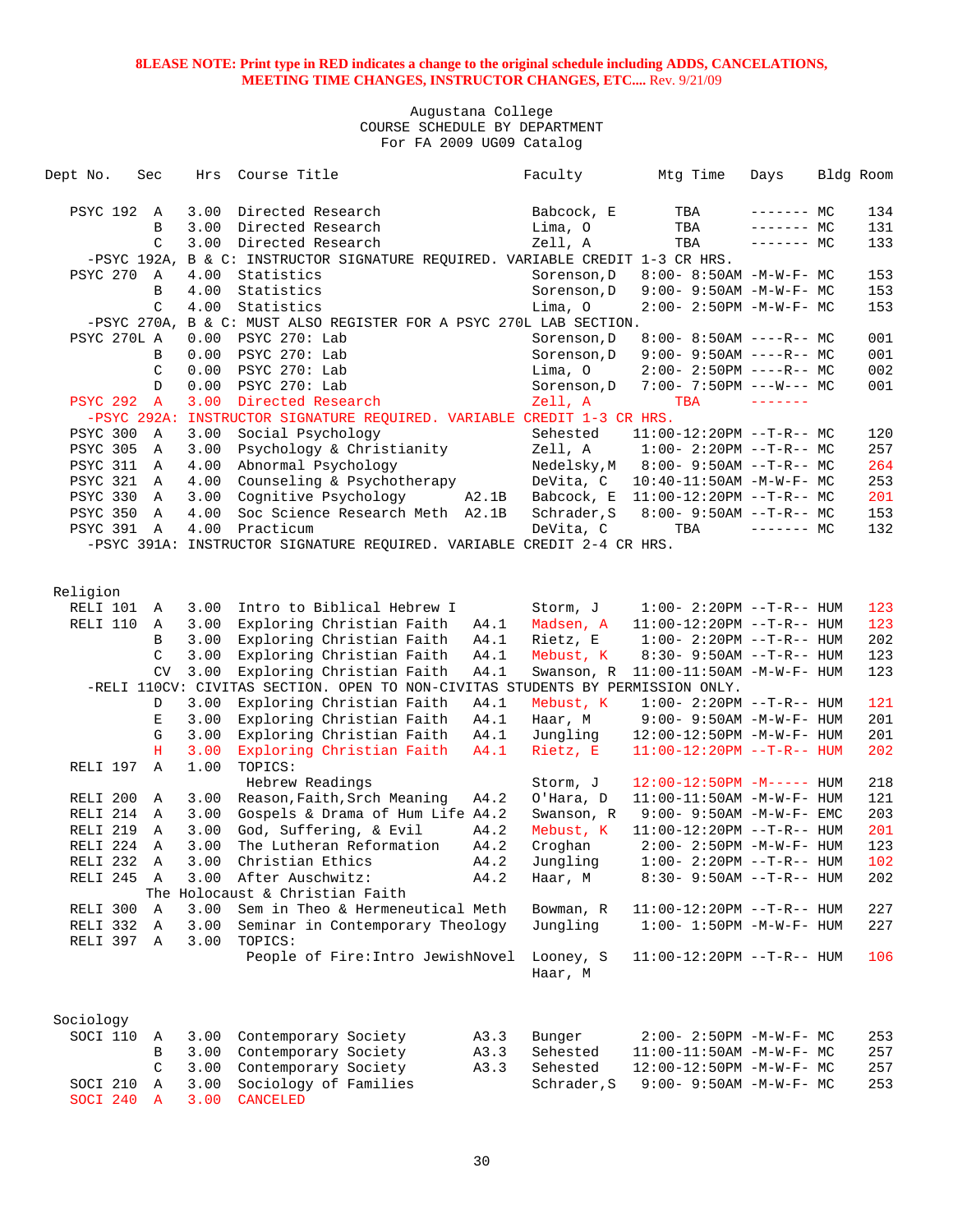## Augustana College COURSE SCHEDULE BY DEPARTMENT For FA 2009 UG09 Catalog

| Dept No.   | Sec | Hrs Course Title                     | Faculty     | Mtg Time                   | Davs | Bldg Room |
|------------|-----|--------------------------------------|-------------|----------------------------|------|-----------|
| SOCI 300 A |     | 3.00 Social Psychology               | Sehested    | $11:00-12:20PM$ --T-R-- MC |      | 120       |
| SOCI 320 A |     | 3.00 Native American Social Sys A3.6 | Bunger      | $6:30-9:30PM -M--- MC$     |      | 201       |
|            | B.  | 3.00 Native American Social Sys A3.6 | Bunger      | $6:30-9:30PM -T--- MC$     |      | 201       |
| SOCI 350 A |     | 4.00 Soc Science Research Meth A2.1B | Schrader, S | $8:00 - 9:50AM -T-R--MC$   |      | 153       |
| SOCI 360 A |     | 4.00 Sociological Theory             | Swart, W    | $1:00-2:50PM -T-R--MC$     |      | 102       |
| SOCI 390 A |     | 3.00 Applied Sociology               | Swart, W    | TBA                        |      |           |

SPANISH COURSES: SEE MDFL

| Special Education                  |                                                                                               |            |                                  |                 |     |  |  |  |  |
|------------------------------------|-----------------------------------------------------------------------------------------------|------------|----------------------------------|-----------------|-----|--|--|--|--|
| 3.00<br>SPED 110<br>$\overline{A}$ | Foundations of Amer Educ<br>A3.3                                                              | VanBockern | $1:00-2:20$ PM --T-R-- MC        |                 | 202 |  |  |  |  |
| 3.00<br><sub>R</sub>               | Foundations of Amer Educ<br>A3.3                                                              | Staff      | $12:00-12:50PM -M-W-F-MC$        |                 | 153 |  |  |  |  |
|                                    | -SPED 110A & B: INTENDED FOR STUDENTS PURSUING ENTRANCE IN TEACHER EDUC PROGRAM. REOUIRES 1-2 |            |                                  |                 |     |  |  |  |  |
|                                    | HRS PER WEEK IN AREA SCHOOL.                                                                  |            |                                  |                 |     |  |  |  |  |
| SPED 210<br>2.00<br>A              | Working with Families                                                                         | Johnson, M | $1:00 - 1:50PM -M-W--- MC$       |                 | 157 |  |  |  |  |
| SPED 230<br>3.00<br><b>A</b>       | Intr to Dev & Cognitive Impairmt                                                              | Bacon, J   | $2:00 - 2:50PM -M-W-F - MC$      |                 | 164 |  |  |  |  |
| SPED 240<br>3.00<br>A              | Teaching in Inclusive Schools                                                                 | Bacon, J   | $6:00-8:00PM -T--- MC$           |                 | 255 |  |  |  |  |
| SPED 250<br>3.00<br>A              | Intro to Troubled Children & Yth                                                              | VanBockern | $8:30 - 9:50AM -T-R--MC$         |                 | 257 |  |  |  |  |
| SPED 260<br>3.00<br>$\mathbf{A}$   | Intro to Learn & Lang Disabiliti                                                              | Hallenbeck | $8:00 - 8:50AM - M - W - F - MC$ |                 | 257 |  |  |  |  |
| SPED 306<br>2.00<br>A              | Secondary Programs in Spec Educ                                                               | Johnson, M | $1:00-1:50PM --T-R--MC$          |                 | 253 |  |  |  |  |
| SPED 310<br>3.00<br>A              | Assmt of Chld & Yth w/ Disabilit                                                              | Bacon, J   | $12:00 - 1:20PM - M-W--- MC$     |                 | 102 |  |  |  |  |
| SPED 330<br>3.00<br>A              | Educ Chl & Yth w/ Cognitive Impa                                                              | Dobson, K  | $6:00 - 9:00PM$ ---W--- MC       |                 | 257 |  |  |  |  |
| SPED 360<br>3.00<br>$\mathbf{A}$   | Educ Chl & Yth w/ Learn & Lang D                                                              | Hallenbeck | $2:00 - 2:50PM -M-W-F - MC$      |                 | 157 |  |  |  |  |
| SPED 480<br>12.00<br>A             | Student Teach: Emot/Behav Prob                                                                | Fiala, R   | TBA                              | OFF<br>-------- | OFF |  |  |  |  |
| SPED 481<br>12.00<br>A             | Student Teach: Cognitive Impair.                                                              | Fiala, R   | TBA                              | ------- OFF     | OFF |  |  |  |  |
| SPED 484<br>12.00<br>A             | Student Teach: Physical Disabilit                                                             | Fiala, R   | TBA                              | ------- OFF     | OFF |  |  |  |  |
| SPED 486<br>12.00<br>A             | Student Teach: Learning Disabilit                                                             | Fiala, R   | TBA                              | ------- OFF     | OFF |  |  |  |  |
|                                    | -SPED 480A, 481A, 484A & 486A: SIGNATURE OF FIELD                                             | EXPERIENCE | COORDINATOR REOUIRED.            |                 |     |  |  |  |  |

|  | THEA 095 A 1.00 Theatre Backstage Practicum   |       | $Fitzsimmon$ 7:00- 9:30PM --- $W$ --- EMC |  | 207 |
|--|-----------------------------------------------|-------|-------------------------------------------|--|-----|
|  | THEA 096 A 1.00 Theatre Performance Practicum |       | Bennett, J TBA ------- EMC                |  | 207 |
|  | THEA 115 A 3.00 Introduction to Theatre A3.5B |       | Workman, $D = 7:00-10:00PM$ ----R-- HUM   |  | 123 |
|  | THEA 121 A 3.00 Acting I                      |       | Bennett, J 10:40-11:50AM -M-W-F- EMC      |  | 203 |
|  | THEA 136 A 3.00 Stagecraft                    |       | $Fitzsimmon$ 12:00-12:50PM $-M-W-F-$ EMC  |  | 200 |
|  | THEA 225 A 3.00 Directing I                   | A2.1B | Workman, $D = 10:40-11:50AM -M-W-F-EMC$   |  | 207 |
|  | THEA 320 A 3.00 Acting III                    |       | Bennett, J 12:40- 2:20PM --T-R-- EMC      |  | 200 |
|  | THEA 350 A 1.00 Senior Seminar                |       | Bennett, J 3:00- 3:50PM -M----- EMC       |  | 200 |
|  | THEA 397 A 3.00 CANCELLED                     |       |                                           |  |     |

#### **CAPSTONE COURSES**

#### **SUMMER 2009**

|  |  | GENL 492 A1 3.00 Senior Capstone:   | A4.3 |           |                          |                         |     |
|--|--|-------------------------------------|------|-----------|--------------------------|-------------------------|-----|
|  |  | Cinema, Character and Culture       |      | Miller. J | 10:30- 1:10PM -MTWR-- MC |                         | 202 |
|  |  |                                     |      | Bart, H   |                          |                         |     |
|  |  | B1 3.00 Take Me Out to the Ballgame |      | Bowman, R |                          | 1:20- 4:00PM -MTWR-- MC | 201 |
|  |  |                                     |      | Holm, J   |                          |                         |     |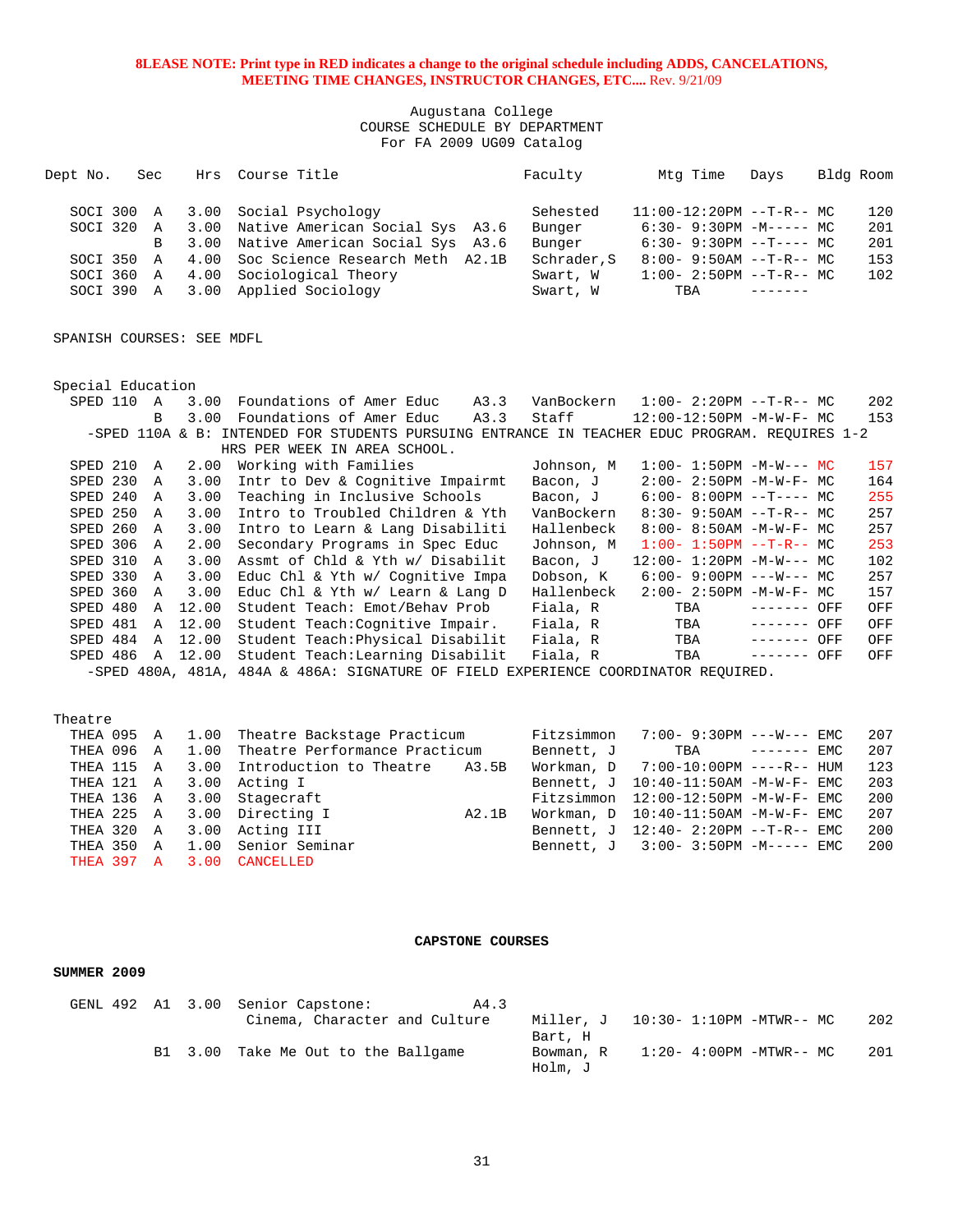Augustana College COURSE SCHEDULE BY DEPARTMENT For FA 2009 UG09 Catalog

|  | Dept No. Sec Hrs Course Title | Faculty |  | Mtg Time Days Bldg Room |
|--|-------------------------------|---------|--|-------------------------|
|  |                               |         |  |                         |

# **FALL 2009**

|  | GENL 492 A 3.00 Senior Capstone:       | A4.3 |             |                                     |     |
|--|----------------------------------------|------|-------------|-------------------------------------|-----|
|  | Uncovering the Leader in You           |      |             | Gardner, S 12:00-12:50PM -M-W-F- MC | 201 |
|  |                                        |      | Isaacson, M |                                     |     |
|  | B 3.00 Ragged Edge Life: Reli/Med Meet |      | Harris, MH  | Pederson, A 5:30-8:30PM -M----- HUM | 123 |

## **INTERIM 2010**

|   |      | A4.3                          |                                                                                                                                 |                            |
|---|------|-------------------------------|---------------------------------------------------------------------------------------------------------------------------------|----------------------------|
|   |      | Cinema, Character and Culture | Bart, H                                                                                                                         | $12:30 - 3:45PM - MTWRF -$ |
|   |      |                               | Miller, J                                                                                                                       |                            |
| D | 3.00 |                               | Minister                                                                                                                        | $12:30 - 3:45PM - MTWRF -$ |
|   |      |                               | Zell, A                                                                                                                         |                            |
| Е | 3.00 |                               | Dipple, G                                                                                                                       | $12:30 - 3:45PM - MTWRF -$ |
|   |      |                               | Swart, W                                                                                                                        |                            |
| F |      |                               | Haar, M                                                                                                                         | $8:00-12:00PM -MTWRF-$     |
|   |      |                               | Herman, E                                                                                                                       |                            |
|   |      |                               | Wentzel, R                                                                                                                      |                            |
|   |      | GENL 492 C 3.00               | Senior Capstone:<br>Understanding Good and Evil<br>Beer, Wine, Spirits: AlchlHistCultr<br>3.00 FollwYellBrickRd:Odyssey21stCent |                            |

## **SPRING 2010**

|   |      | GENL 492 G 3.00 Senior Capstone:<br>A4.3 |            |                                     |
|---|------|------------------------------------------|------------|-------------------------------------|
|   |      | Coming Apart: A Look at 1968             |            | Mullin, $M = 11:00-11:50AM -M-W-F-$ |
|   |      |                                          | Swanson, R |                                     |
| H | 3.00 | Raqqed Edge Life: Reli/Med Meet          | Pederson.A | $5:30-8:30PM -M---$                 |
|   |      |                                          | Harris, MH |                                     |
|   | 3.00 | MusicMatters:AmMus/CultrRecntHst         | Johnson, S | 6:00- 9:00PM -M-----                |
|   |      |                                          | Joyce, R   |                                     |
|   |      |                                          | Sehested   |                                     |

## **GRADUATE COURSES**

| Education               |  |                                                                             |           |     |  |  |
|-------------------------|--|-----------------------------------------------------------------------------|-----------|-----|--|--|
| EDUC 597 A 3.00 TOPICS: |  | Foundations of Engl as New Lang. Waring, $S = 6:00 - 9:00PM$ ---W--- MC 153 |           |     |  |  |
| EDUC 610 A 3.00         |  | CANCELLED                                                                   |           |     |  |  |
| Nursing                 |  |                                                                             |           |     |  |  |
|                         |  | NURS 618 A 3.00 Adv Concepts & Assessment                                   | Nelson, M | TBA |  |  |

Physical Education